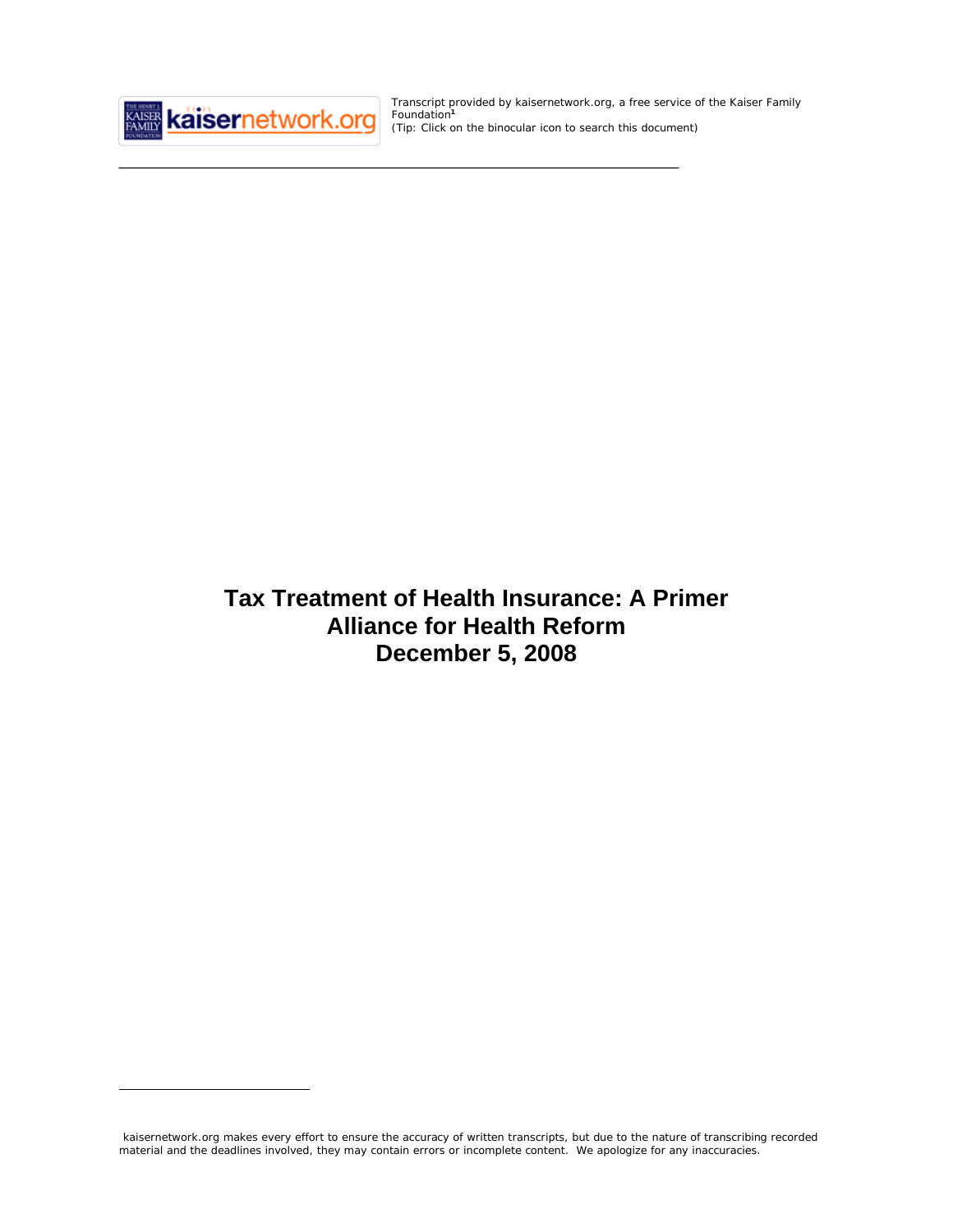[START RECORDING]

00:00:00

**ED HOWARD, J.D.:** —the abstract that sounds like a pretty subject, but there are, I suggest, 200 billion or more reasons why it ought to peak your interest. Those reasons, of course, are dollars. That's roughly the size of the tax preference for employer-sponsored health insurance, and probably an important reason why so many of us get our health coverage through our jobs or the job of somebody in our family.

This tax preference has become a little less obscure over the course of the last few months of presidential campaign. It has been the subject of some attack ads and defense ads and commentary. People are questioning whether the current tax policy is the wisest one, as we look to reform our healthcare system in general, which, in turn, raises the question, what is the current tax policy toward health insurance?

It turns out that the answer to that question is pretty complicated. That brings us to today's program. We're going to look at how the system works now, what its strengths and weaknesses are, and the kinds of proposals for change that have been put forward by a range of analysts and advocates and policy makers. We hope it will be of service to you as this debate continues.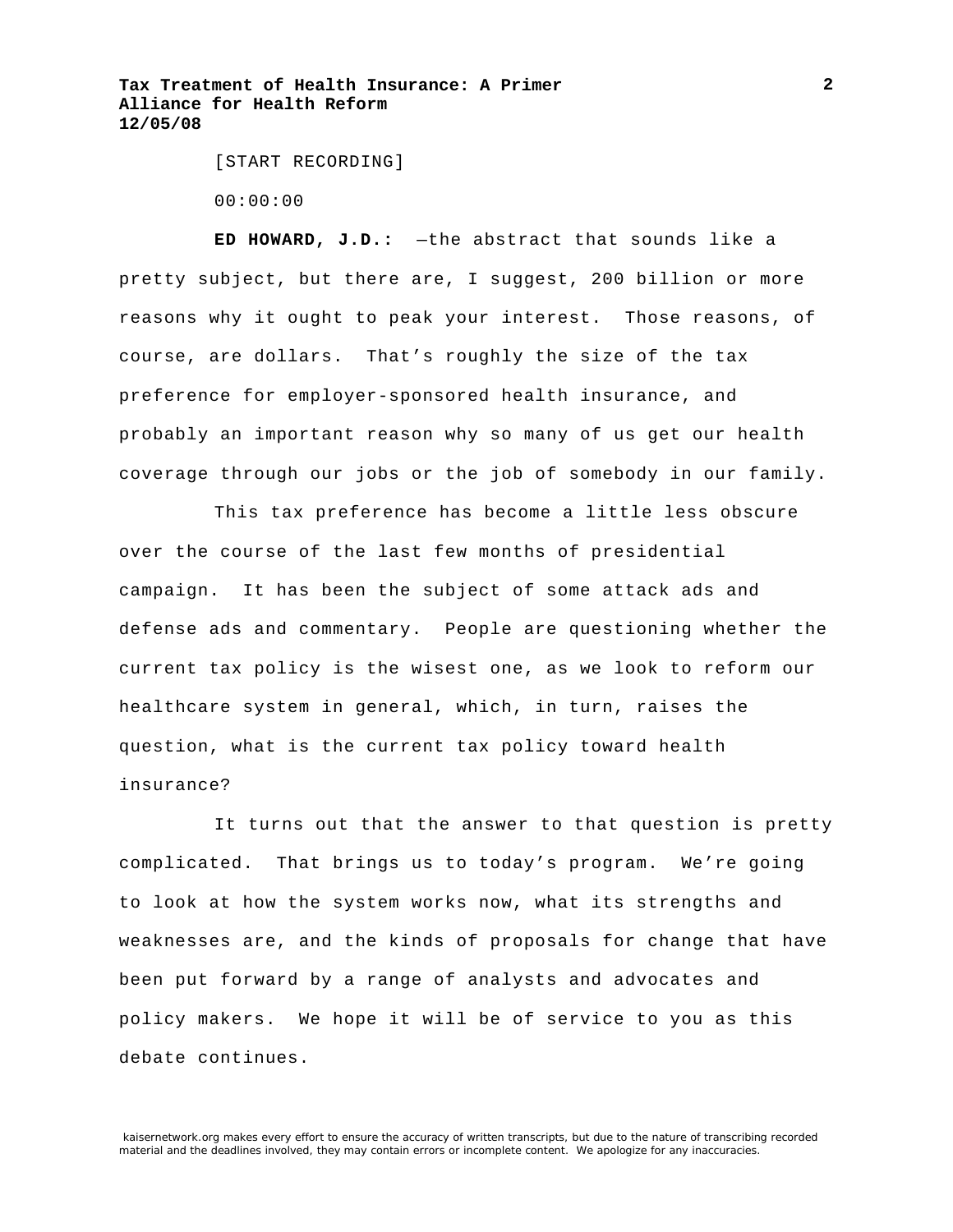Our partner in today's program is the Kaiser Family Foundation, one of the most respected policy voices in the reform debate and, in fact, in all of the discussions of policy issues around the healthcare topic. Not so coincidentally, we have Larry Levitt of the foundation with us today. As you see, we have only two speakers, as we try to maximize your chance to ask questions and broaden your understanding of this important issue.

We didn't rehearse this in advance, but, Larry, would you like to say a few words on behalf of the foundation up front?

**LARRY LEVITT:** Sure. As Ed said, our role is really to inform debates, and it looks like we are potentially about to have a debate on some of these issues, so this it exactly the kind of thing that we aim to do.

**ED HOWARD, J.D.:** Thanks very much. Let me just alert our speakers to something that everybody in our audience is aware of, and that is that this beautiful room has lousy acoustic, so if you will try to speak perhaps a bit more slowly and distinctly and into the microphone than you might ordinarily do, I think everybody will appreciate that. I will try to remember it myself.

I have a couple of logistical notes. By Monday, I think, you can view the webcast of this session on www.kaisernetwork.org. We could ask if that's true of the

kaisernetwork.org makes every effort to ensure the accuracy of written transcripts, but due to the nature of transcribing recorded material and the deadlines involved, they may contain errors or incomplete content. We apologize for any inaccuracies.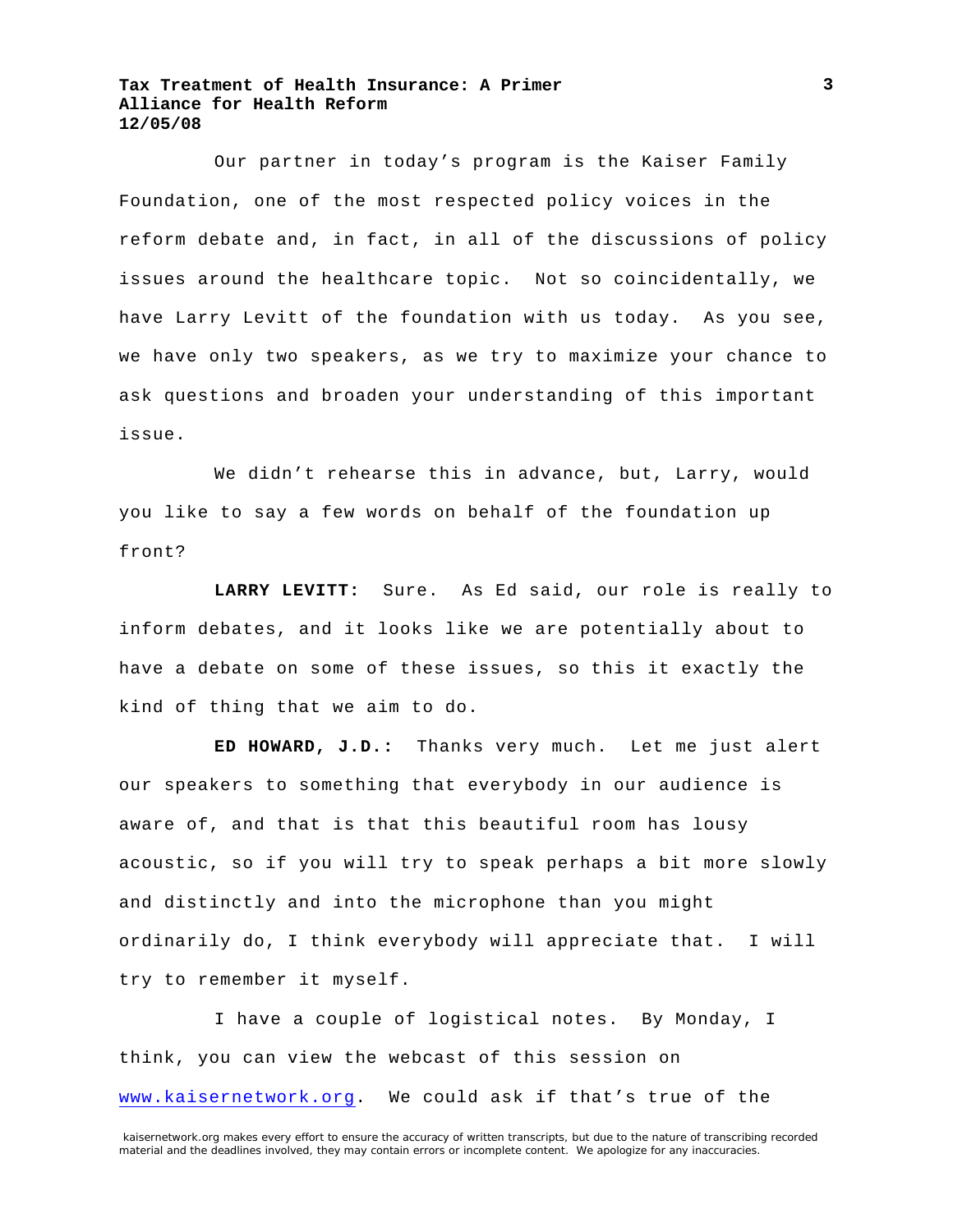editor-in-chief of Kaisernetwork.org, on my right. In a few days, both on that website and on the Alliance website, www.allhealth.org, you'll be able to read a transcript and look at the materials—actually, the materials are there now—that you have in your packet, so you can share them with folks.

In those same packets, you'll find green question cards and blue evaluation forms, which I hope you will invoke at the appropriate time. So, if you would take just 15 seconds to turn off your cell phones and pages, we will turn to our program.

We're going to lead off this afternoon with Larry Levitt. I noted that he is with the Kaiser Family Foundation, where is a Vice President and the Editor-in-Chief of Kaisernetwork.org. And if you haven't discovered that wonderful resource, make a note to do so when you go back to your office. You can sign up to receive their Daily Health Policy Report. It'll make you sound like an insider, even if you're not an insider, like some of us are not insiders.

He's done a stint at the respected health consulting firm, the Lewin Group. Larry was a Senior Health Policy Advisor at HHS during the Clinton years, worked on cost containment—he headed the Cost Containment Task Force—of the President's Health Reform Task Force. We're very pleased to have him do your basic briefing about what the current state of

**4**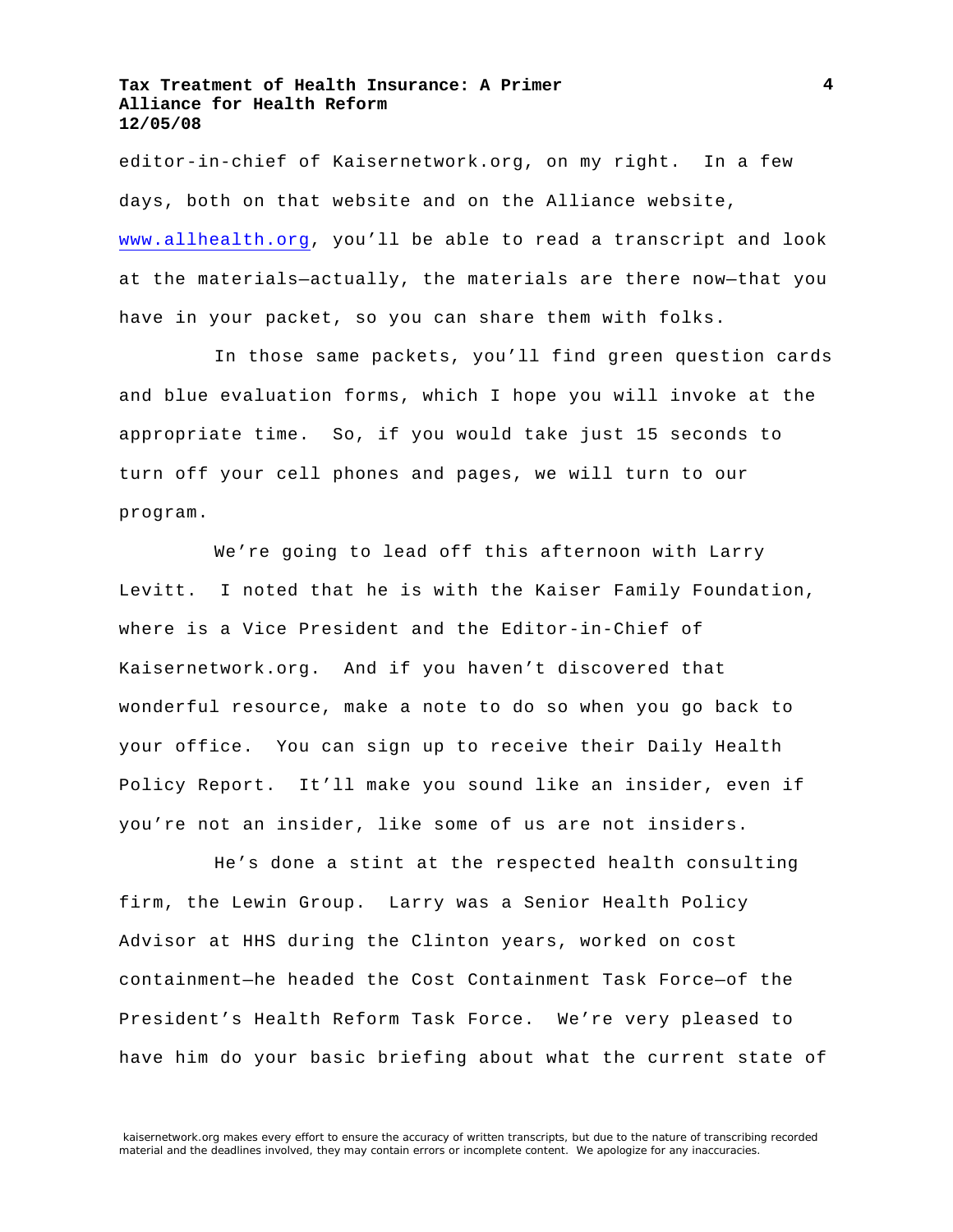the tax treatment of health insurance really is. Larry, thanks for joining us.

**LARRY LEVITT:** Thanks, Ed. Well, complicated and dry is always the way a speaker wants to be introduced, right? But fortunately I'm not a lawyer or a tax accountant, so maybe I'm perfectly situated to make sense of some of the arcane ways in which the tax system subsidizes healthcare.

As Ed indicated, this is meant as kind of a whirlwind tour through the tax system, so I will undoubtedly gloss over details, but I think we have plenty of time for questions and answers at the end, so we can fill in any holes then.

Broadly speaking, there are two kinds of tax subsidies for healthcare. One category of subsidies provides assistance for health insurance, primarily employer-provided health insurance. The second category provides subsidies for out-ofpocket health expenses that individuals have. I'm going to start with this second category, but spend a little bit more time on the first category, since I think it's both more complicated and also particularly interesting, given the potential healthcare reform debate that's ongoing.

So, we will start with the subsidies for out-of-pocket spending. I think many of you have heard of health savings accounts, but what I want to do is run through how they actually work.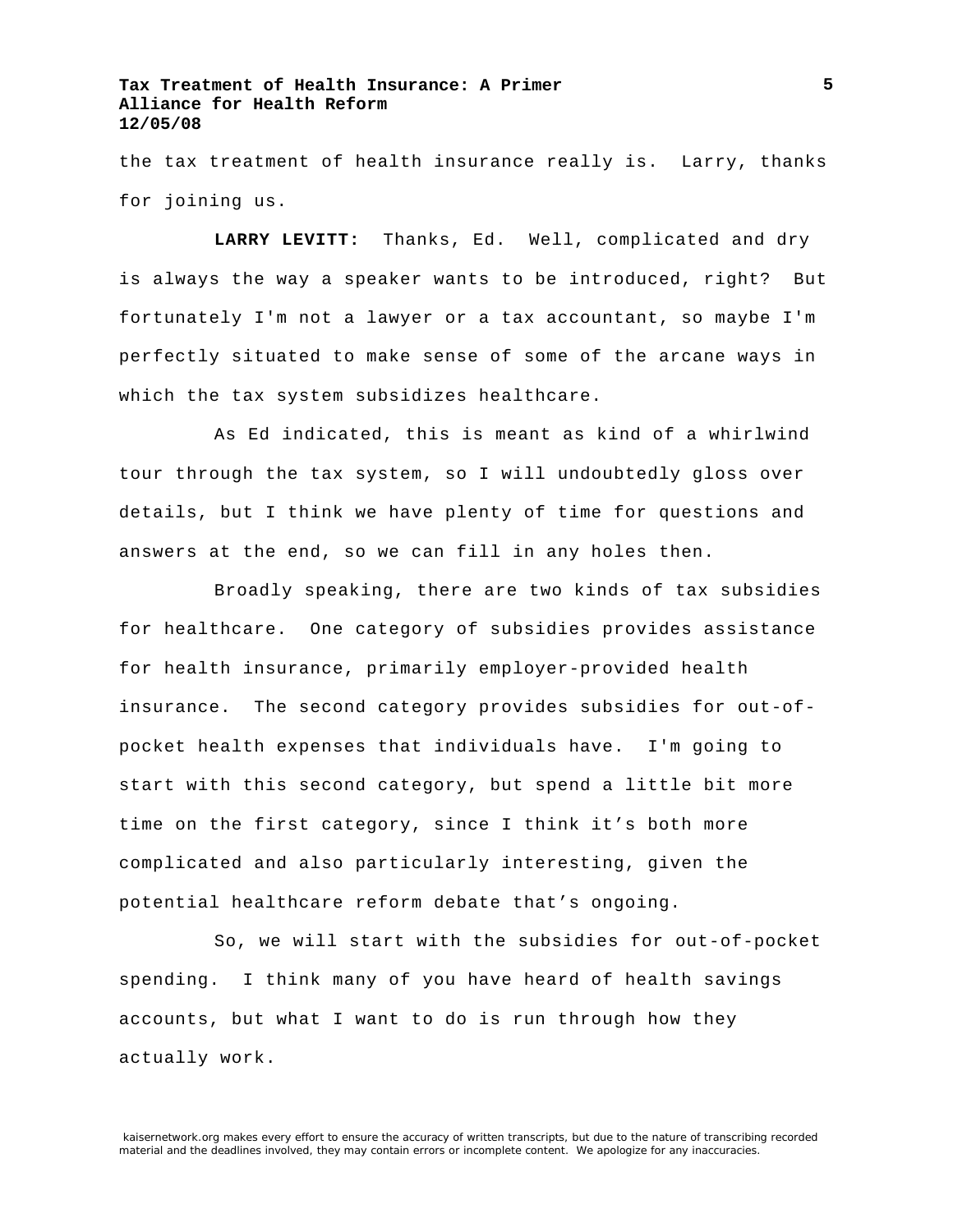First of all, to qualify to set up a health savings account, you have to have a high-deductible health insurance plan that you're enrolled in, either you by yourself or that is provided by your employer. The minimum deductible for these HSA-qualified plans is \$1,150 for an individual and \$2,300 for a family in 2009. Only preventive services, no other services can be provided separate or exempt from this deductible.

Now, a key distinguishing feature of health savings accounts is that either employers or individuals can then make tax-free contributions to these health savings accounts that individuals can then use to cover their out-of-pocket expenses. The health savings account itself, regardless of whether the employer makes contribution, is owned by the individual and the individual can carry it from job to job and balances roll over from year to year.

These HSA plans and HSA accounts have growth tremendously in recent years. Over 6 million people this year are in HSA-qualified plans. That is up from 1 million just a few years ago, in 2005. But it still represents a relatively small percentage of the overall insurance market. If you look at employer coverage, people who have health benefits through their employers, just 4-percent of workers are enrolled in what's known as an HSA-qualified plan.

And importantly, not everyone who is in an HSAqualified plan, one of these high-deductible plans, actually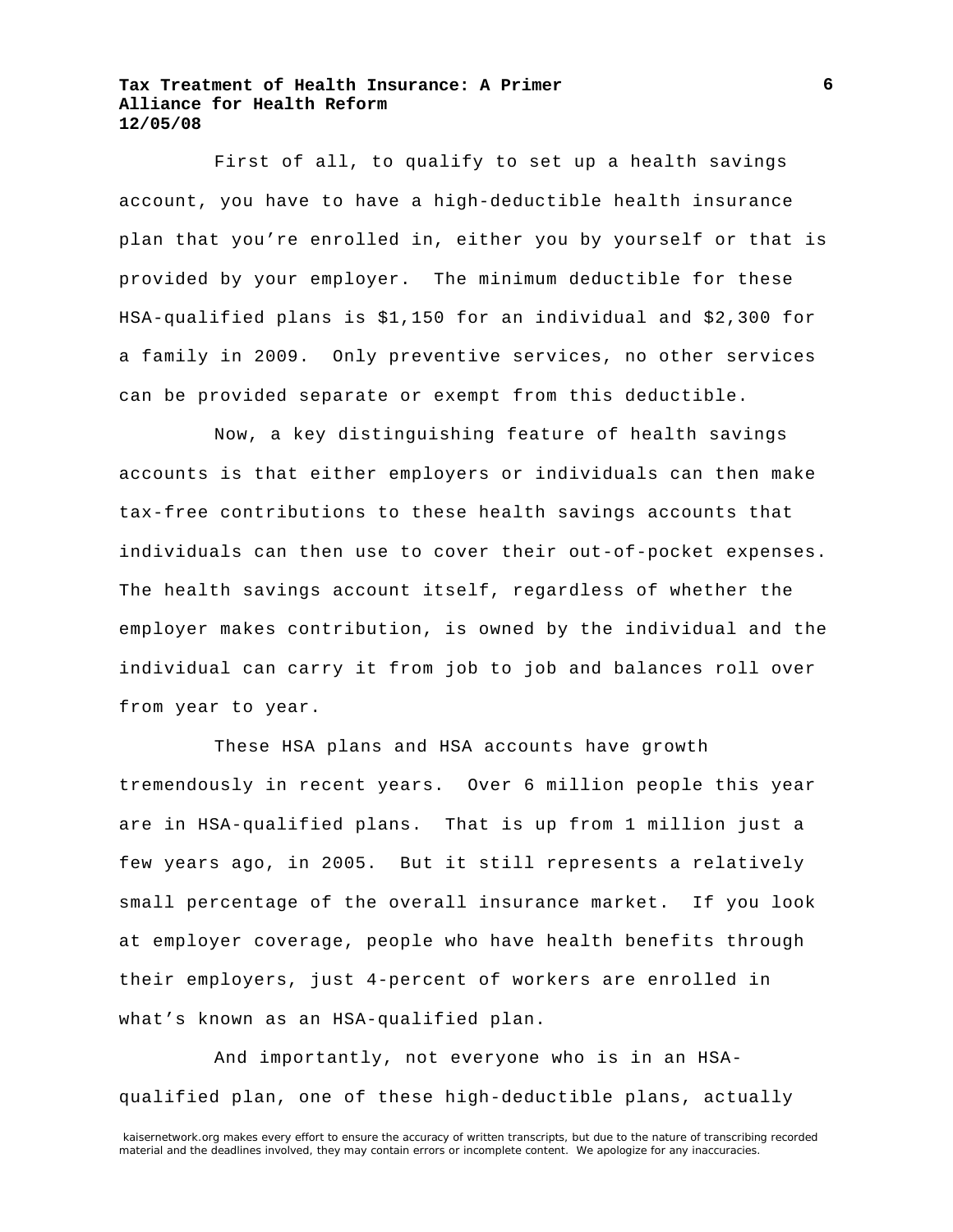has a health savings account that goes along with it, because you're not required to set one up.

If you look at employees who are in these HSA-qualified plans, about a quarter of them don't get any contribution to their health savings account itself from their employer, while about a quarter get contributions of \$2,500 or more, so a very diverse distribution.

Now, there are also health reimbursement arrangements (HRAs), which sound kind of like HSAs, but they're really quite different. Unlike an HSA, an HRA or health reimbursement arrangement doesn't have to be paired with a high-deductible plan. It can be paired with any type of insurance policy. It also allows tax-free contributions to cover out-of-pocket costs, but, again, unlike HSAs, only employers can make contributions to these HRA plans. Individuals cannot. And the plans are not owned by the individual in the same sense as an HSA is. So, while balances carry over from year to year if you stay with an employer, you generally cannot take an HRA from job to job.

Finally, there are HRAs and HSAs—there's no reason not to have more acronyms—and we have FSAs, too, flexible spending accounts or flexible spending arrangements. These have been around for a quite a while, longer than HSAs or HRAs. They're used by workers—and I think many folks in this room have them—

**7**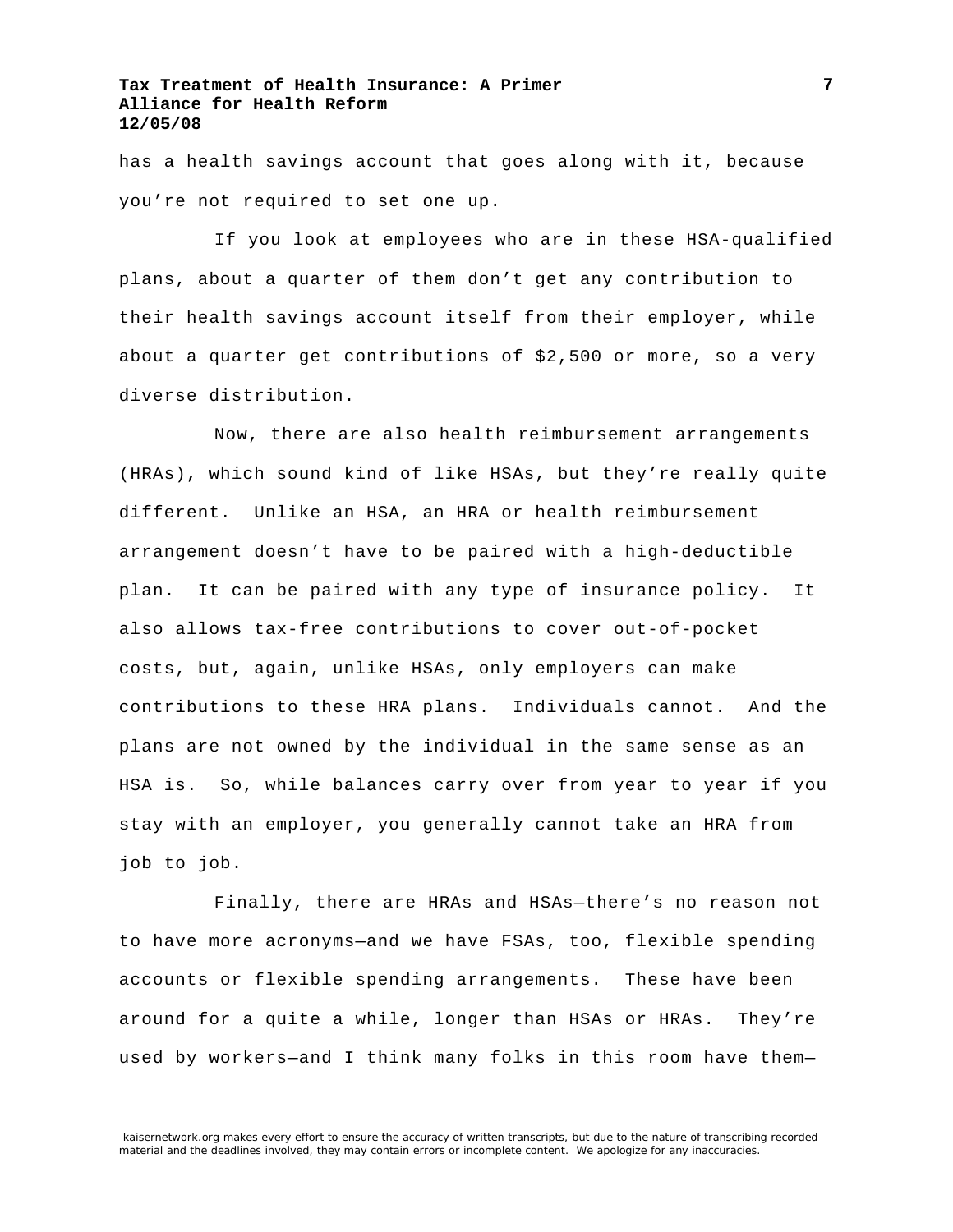to make essentially upfront payments out of their own wages in order to cover out-of-pocket costs.

The way this works is if your employer sets up an FSA and the employer has to set it up; you cannot do it yourselfthen you can voluntarily have money taken out of your wages in advance that you can then use to cover out-of-pocket costs. The amounts that are taken out are tax-free. It's deducted from your taxable income.

FSAs are different from HRAs and HSAs. They do not carry over from year to year. They're known as use it or lose it, and you certainly cannot take them from job to job.

Now, the final subsidy for out-of-pocket expenses, tax subsidy, is the deduction that's on the standard tax form. Individuals can deduct health expenses to the extent they exceed 7.5-percent of their income, their adjusted gross income.

It applies to a broad range of health expenses and health insurance expenses an individual might have, but there are several limitations. One is that those expenses have to exceed 7.5-percent of income, which is not true for most people. Only the amount above 7.5-percent of income can be deducted. So if you, let's say, have expenses of 8.0-percent of income, you can only deduct that 0.5-percent. And you must itemize deductions in order to qualify, so someone who's lower income or doesn't itemize wouldn't qualify for this deduction.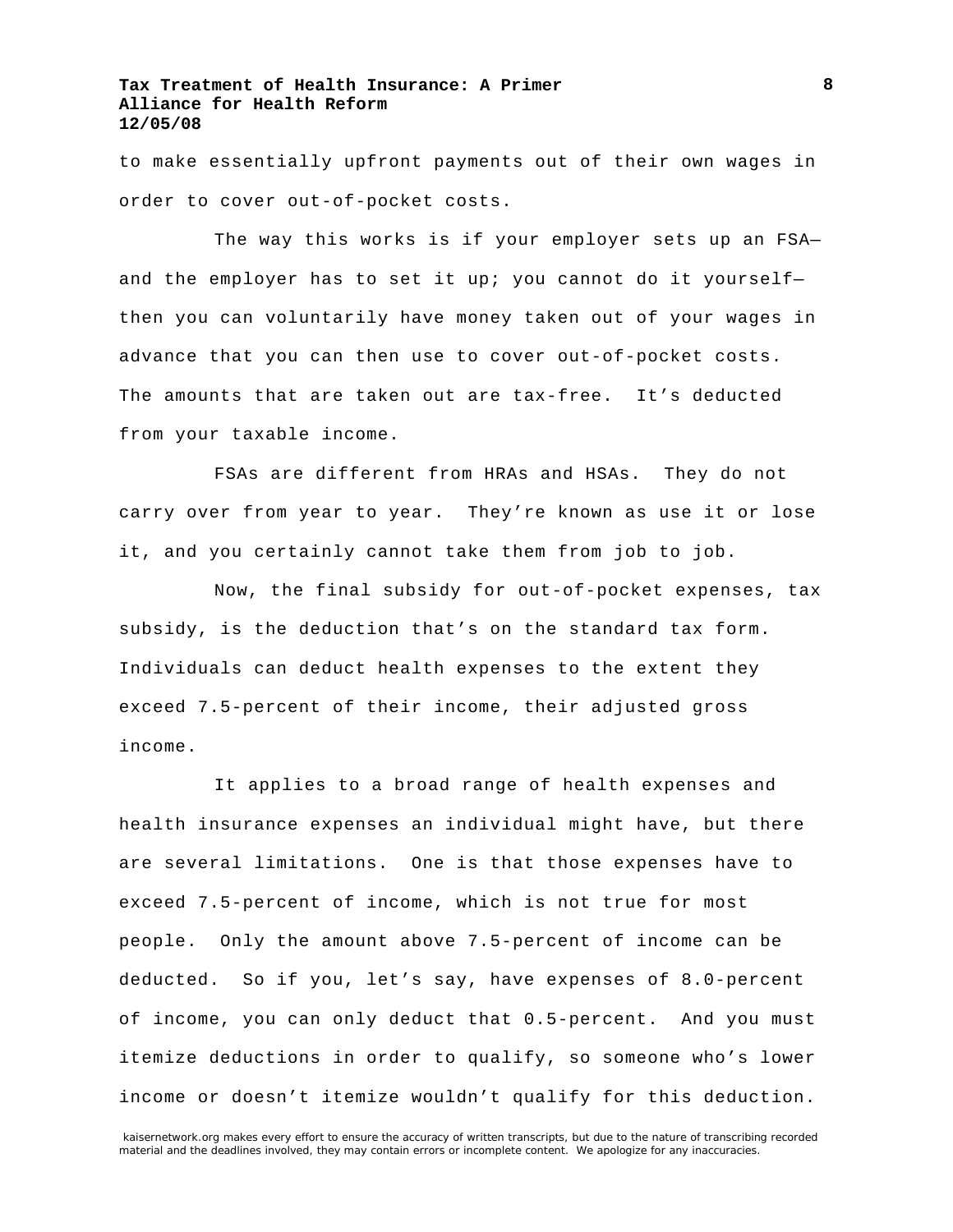Now the complicated stuff—tax subsidies for health insurance. I think many people, when they think of tax subsidies for health insurance they think of the fact that an employer can deduct the cost of health insurance from the corporate income tax or corporate profit tax. That is certainly true. Employers can deduct the cost of health insurance, but that is really like any other business expense, so it's not really a special subsidy for health insurance.

The real subsidies for health insurance comes from the fact that employees do not get taxed on the health benefits provide. So, in other words, when an employer provides wages to an employee, those wages are taxed as income. When an employer provides health benefits to an employee, those benefits are not taxed as income. They're essentially provided tax-free and, in effect, lower the taxes that an employee would otherwise pay.

And this has been true since very early in the century and, in fact, health benefits got a boost in 1943 with the War Labor Board when it ruled that health benefits were exempt from the wage freeze that was put in place, so employers had an incentive to provide compensation to their employees in the form of health benefits, as opposed to wages, which they could not increase.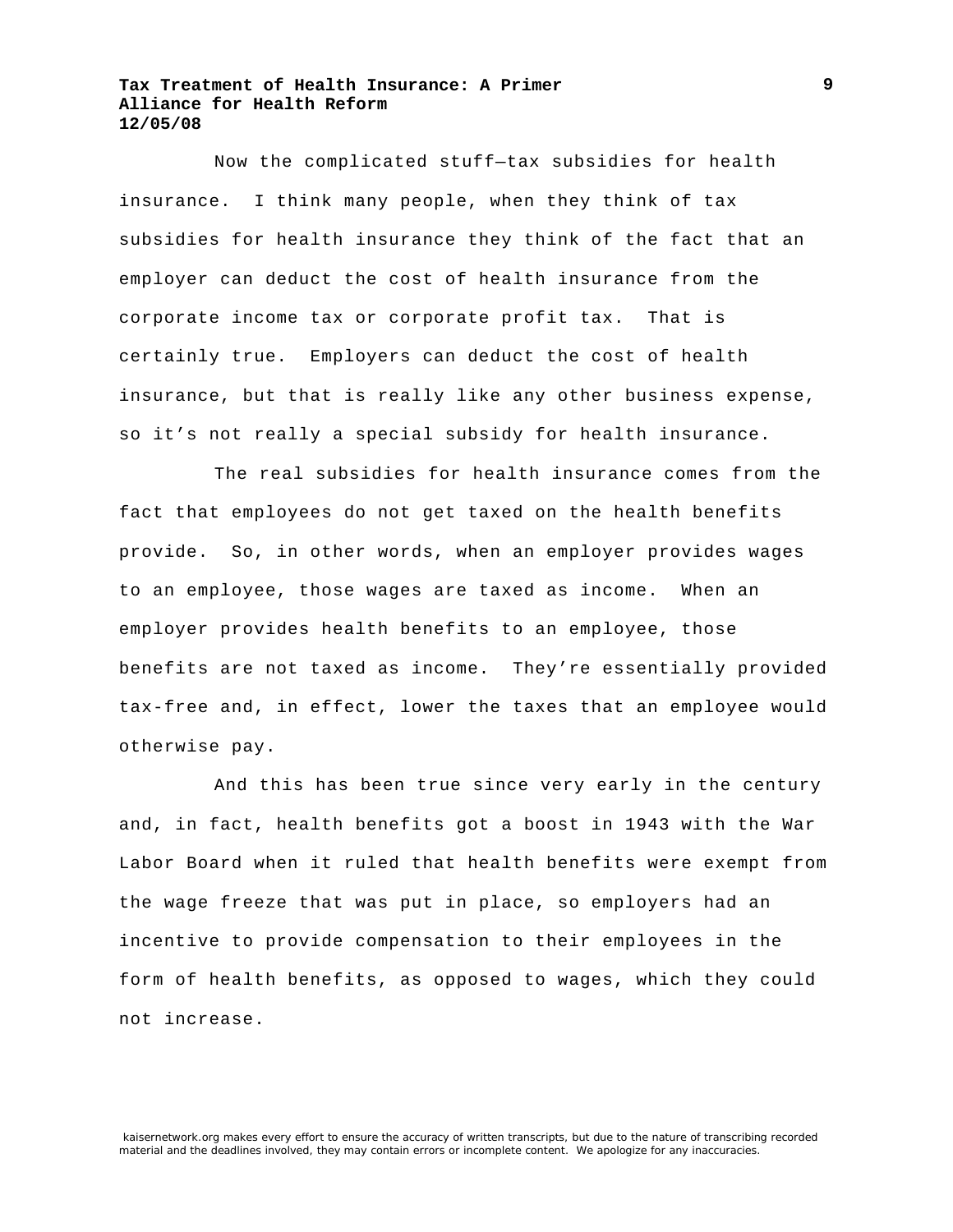And then Congress codified this exclusion from the exclusion of health benefits from income in 1954 in the revenue act and put that in place in the tax code.

Now, what I've been talking about excludes the amount employers pay from income. Employees don't automatically get a tax subsidy for the amount they contribute towards health insurance premiums, but there is a mechanism to provide for a tax subsidy for that through what are called section 125 plans. The way these plans work is essentially like a flexible spending account, where, if the employer provides for this, the employee can have the amount of their premium deducted from their wages automatically and have that be done on a tax-free basis, the same you would, let's say, make a contribution to a 401k pension account.

Even though there's really no cost to the employer for doing this, except for an administrative hassle, not all employers do. Virtually all large employers do this, about 92 percent, but only about 60-percent of small businesses provide this mechanism.

There's also a deduction for self-employed people for their health insurance premiums, but, as you'll notice, there's really nothing in the tax system to speak of that provides a subsidy for individuals buying insurance on their own, if their employer doesn't provide it. That's one of the key issues that we'll be talking about.

kaisernetwork.org makes every effort to ensure the accuracy of written transcripts, but due to the nature of transcribing recorded material and the deadlines involved, they may contain errors or incomplete content. We apologize for any inaccuracies.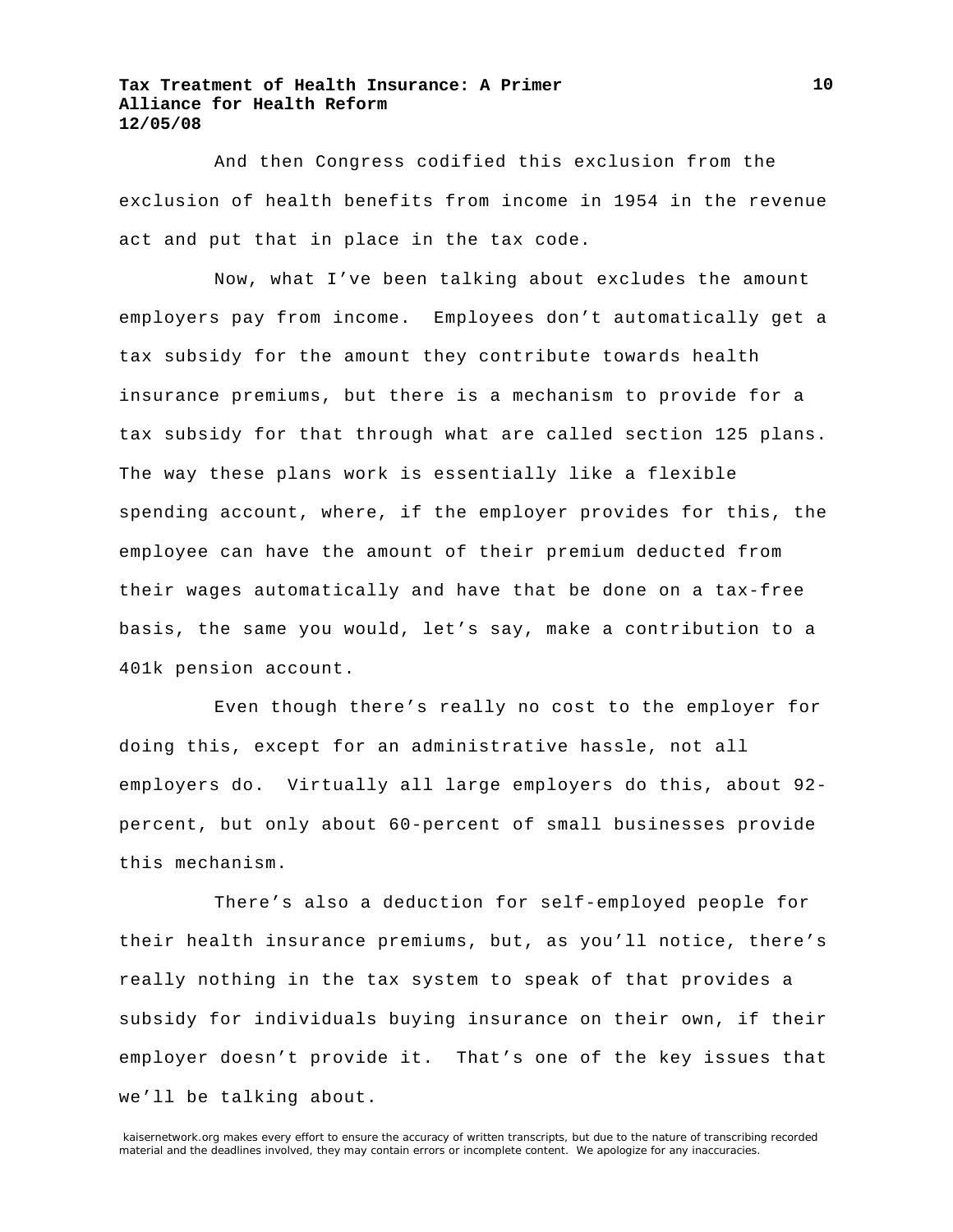Now, I want to work through—hopefully you can see this or you have it in your packet—a couple of examples of how this works, which I think will make things a little clearer.

What I have here is a modest-income family with one wage earner. We'll call her Jane. Her husband Joe is a plumber, but he got laid off, so he's a stay-at-home dad. They have wages of \$50,000. You'll see two columns here. One is with the tax exemption, so essentially under current law. The other is if there was no tax exemption. The difference will illustrate what the cost of the tax exemption is.

So, wages of \$50,000 taxable income. Once you figure all the deductions and exemptions, it is \$30,000 before accounting for health insurance. Now, let's say the employer pays \$10,000 towards health insurance. A typical health insurance policy is \$12,000 or \$13,000 for a family. Let's say the worker contributes \$2,000 towards that health insurance, so for a total premium of \$12,000—the \$10,000 plus the \$2,000.

So, their wages, accounting for the fact that let's say this worker has the section 125 plan, so they get to deduct their \$2,000 contribution towards insurance from their wages. Their wages, after accounting for that contribution, are \$48,000. So, those are essentially their taxable wages.

Their taxable income, after accounting for that, is therefore \$28,000. So, they started out with \$30,000 in taxable income and they get to subtract the \$2,000 they paid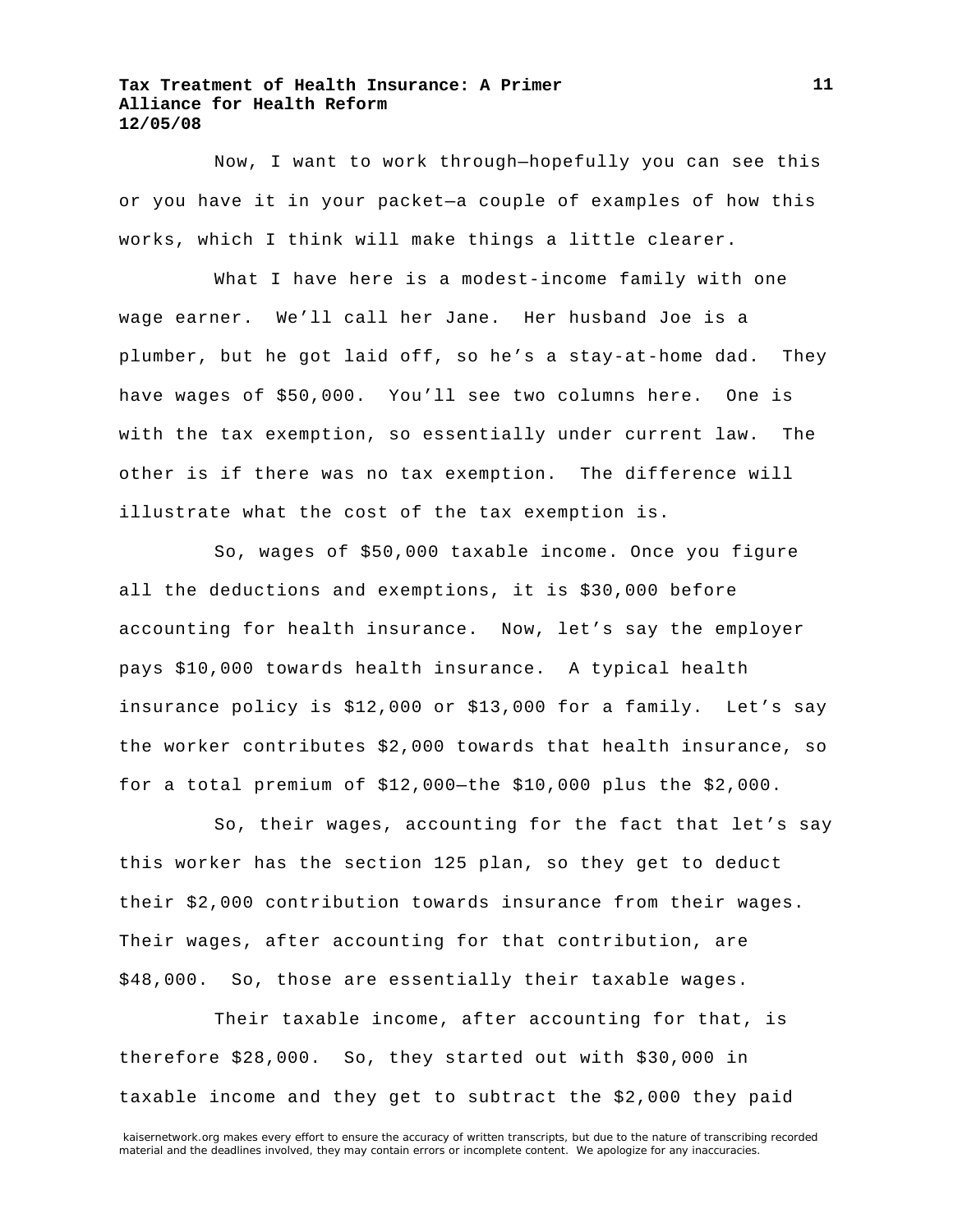for health insurance, so taxable income is \$28,000. If you work through all the calculation, trust me that you end up with income taxes of \$3,398. The worker also pays payroll taxes. Everyone pays payroll taxes for both Social Security and Medicare. Those amount to \$3,672. The employer pays and equivalent amount in the same payroll taxes. Those are also at \$3,672.

Now, let's quickly work through what would happen without the tax exemption. There's the same \$50,000 in wage, same taxable income before accounting for insurance, same contribution towards insurance by the employer and the employee. But now if you look at the wages with the insurance, because now the health benefits that the employer provides become taxable, you add the \$10,000 in the employer contribution towards insurance to the individual's wages, so now there are taxable wages of \$60,000 with \$50,000 plus \$10,000. The taxable income similarly goes up by \$10,000 and it's now \$40,000 rather than \$28,000.

So, of course, the income taxes that this family has to pay go up to \$5,198, which is an increase of \$1,800 with the tax exemption. And you'll notice, if you have a calculator in your head, that that \$1,800 is 15-percent of the insurance premium. And the reason that that's the case is because this family is in the 15-percent income tax bracket. And the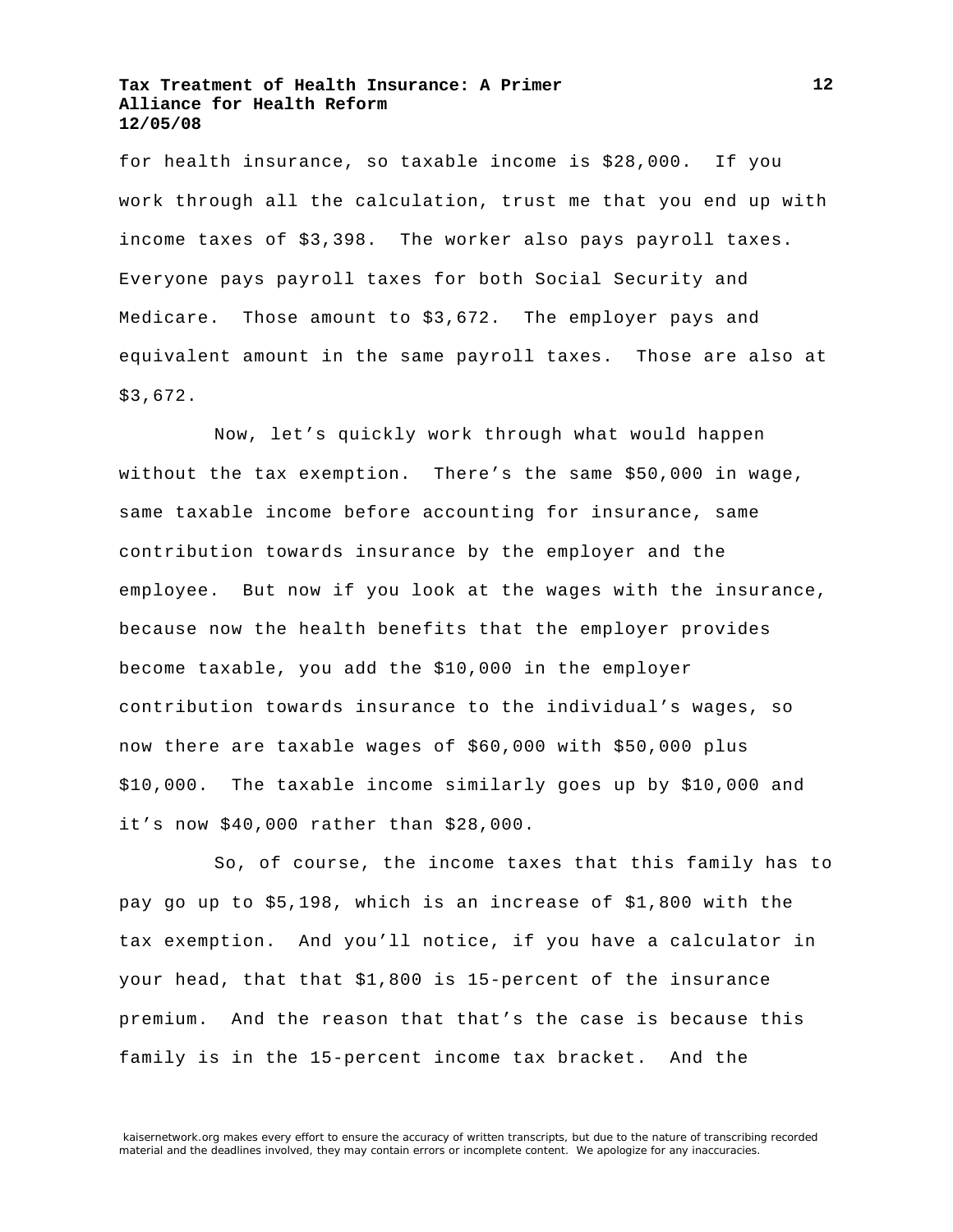payroll taxes that the worker pays and the employers pay also go up.

I won't run through another example, which shows a higher-income family, but just note the bottom line, which is that this is a family that's making \$200,000 a year and so they're in a higher tax bracket, the 28-percent tax bracket rather than 15-percent. If you look at what the effect of the exemption is, it's quite a bit higher because it's a higher tax bracket.

Interestingly enough, the payroll taxes are actually a much smaller difference. The reason for that is the Social Security payroll tax is applied only to a wage base, wages up to \$102,000. So, since this family is already above that \$102,000 it doesn't matter that you're adding the cost of the insurance premium to their wages. They would still pay no more in Social Security taxes. They would just pay a small additional amount due to the Medicare tax, which doesn't account for that wage cap.

Now we're getting to the stuff Ed cared about, the money. If you think about the cost of this tax exemption, there are a few things to keep in mind. The first is that even though it's in the tax system, not in the budget as a program, it really acts very much like an entitlement. The cost goes up every year, typically by about the amount of the increase in health insurance premiums, through no act of Congress, through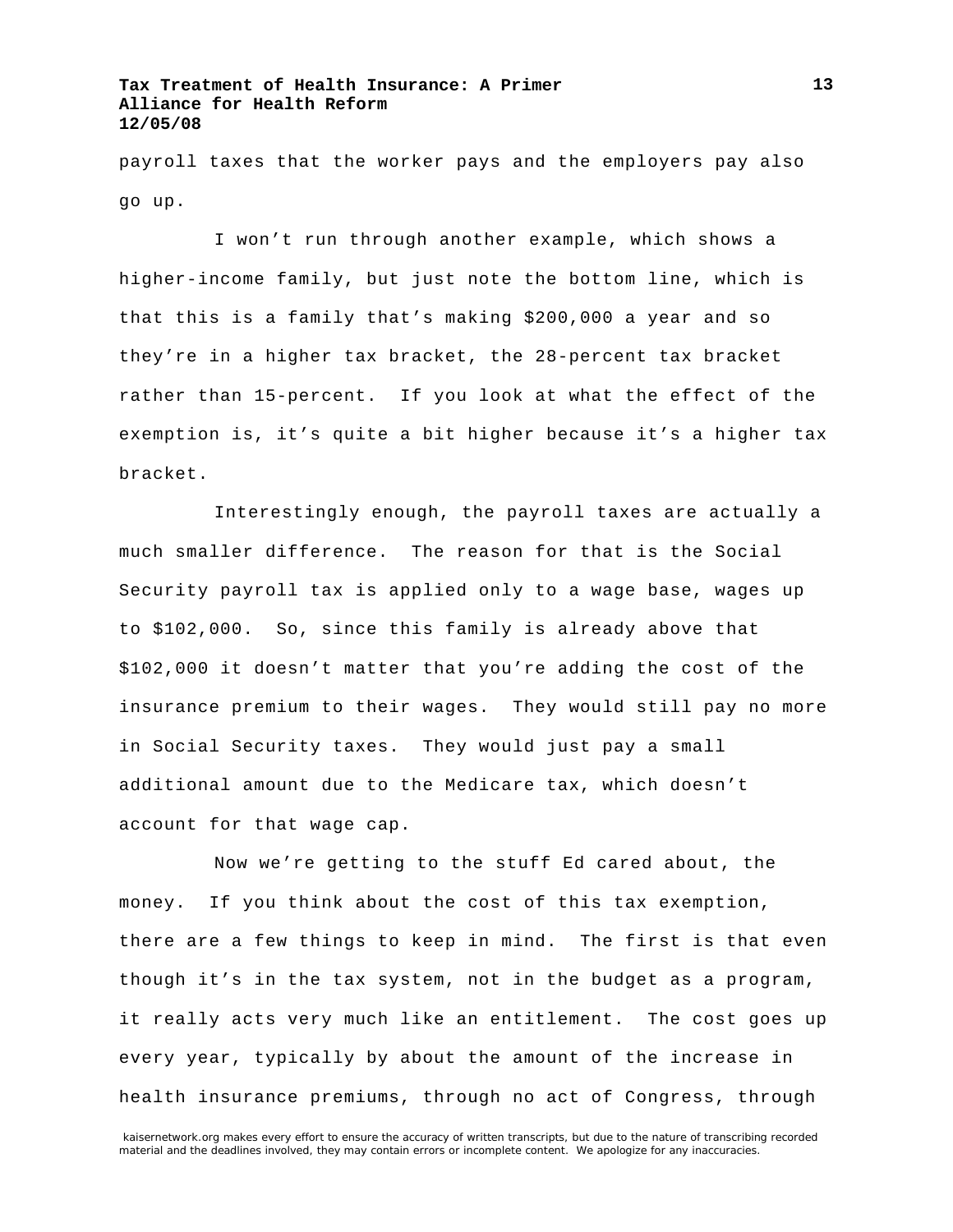no appropriation from Congress. So, it basically acts and smells like an entitlement.

Interestingly enough, the subsidies from the tax that workers receive are in many ways hidden. It's not like a worker receives anything from their employer or from the federal government that says, here's the subsidy you just got for your health insurance; it's really just almost the lack of a tax that produces the subsidy. So, it's not something that I think workers are necessarily particularly aware of or think about. And in many ways it's hidden from the federal budget as well, because it's not really an on-budget expenditure.

Now, that also means that it's also very hard to estimate the cost of the exemption, since it's not a line item, it's not an actual expenditure, it's not a set of checks that the federal government sends out. The only way to assess the cost of the tax exemption is to do it with a statistical model of the health insurance system. It can only be estimated, and estimates are actually quite a bit all over the map.

In presenting an estimate here based on work by Jonathan Gruber that he did for us from MIT, our estimate is that the total federal cost for this tax exemption for employer coverage is about \$225 billion a year this year, in 2008 dollars. If anything, that's an underestimate because it applies just to active workers. In fact, coverage that retirees get from their former employers are also tax-free, and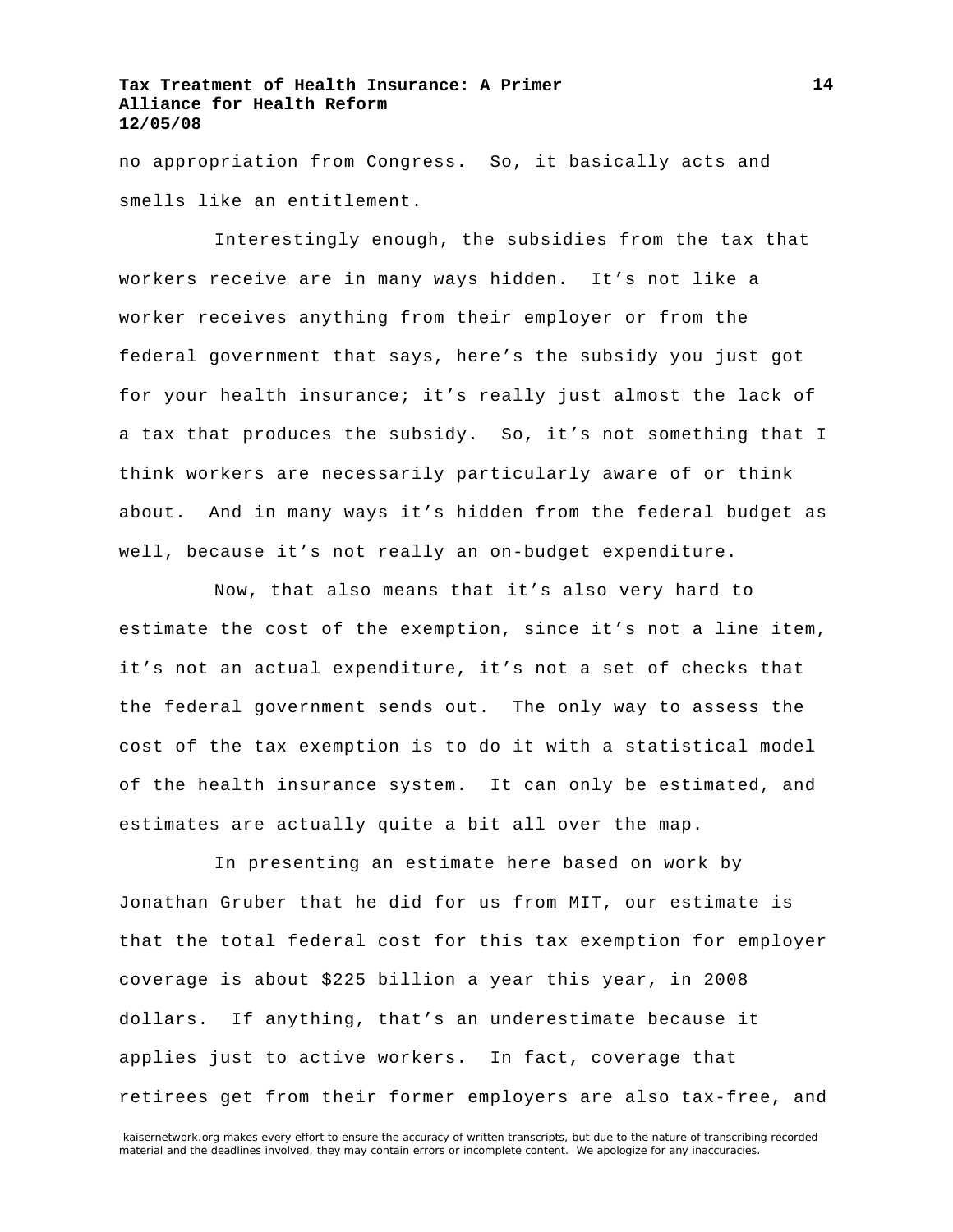states also have a cost of providing an income tax exemption for states that have state income taxes.

Now, if you think about the examples I presented earlier, it's not too surprising that the cost of the tax exemption varies quite a bit by income. This shows the average tax subsidy, the average cost of the tax exemption per worker by the income of the family. You can see for low-income families, those making under \$20,000 a year, the average subsidy per worker is only \$319, whereas if you look at families making \$150,000 a year or more, the average subsidy is over \$2,800.

There are really two reasons for that. One is from the examples. If you're in a higher tax bracket you get a higher subsidy. The other reason is that higher-income workers tend to be much more likely to have employer coverage available to them. Low-income workers do not and therefore do not get a subsidy.

Now, in a minute Bob is going to present some of the options for what might be done with this, but underlying that debate are a number of argument, both for an against this current tax exemption.

Arguments for are that—not surprisingly, since it's only for employer coverage—it encourages employer coverage. For many people, that's an important thing. And importantly, employer coverage is very good at grouping people with very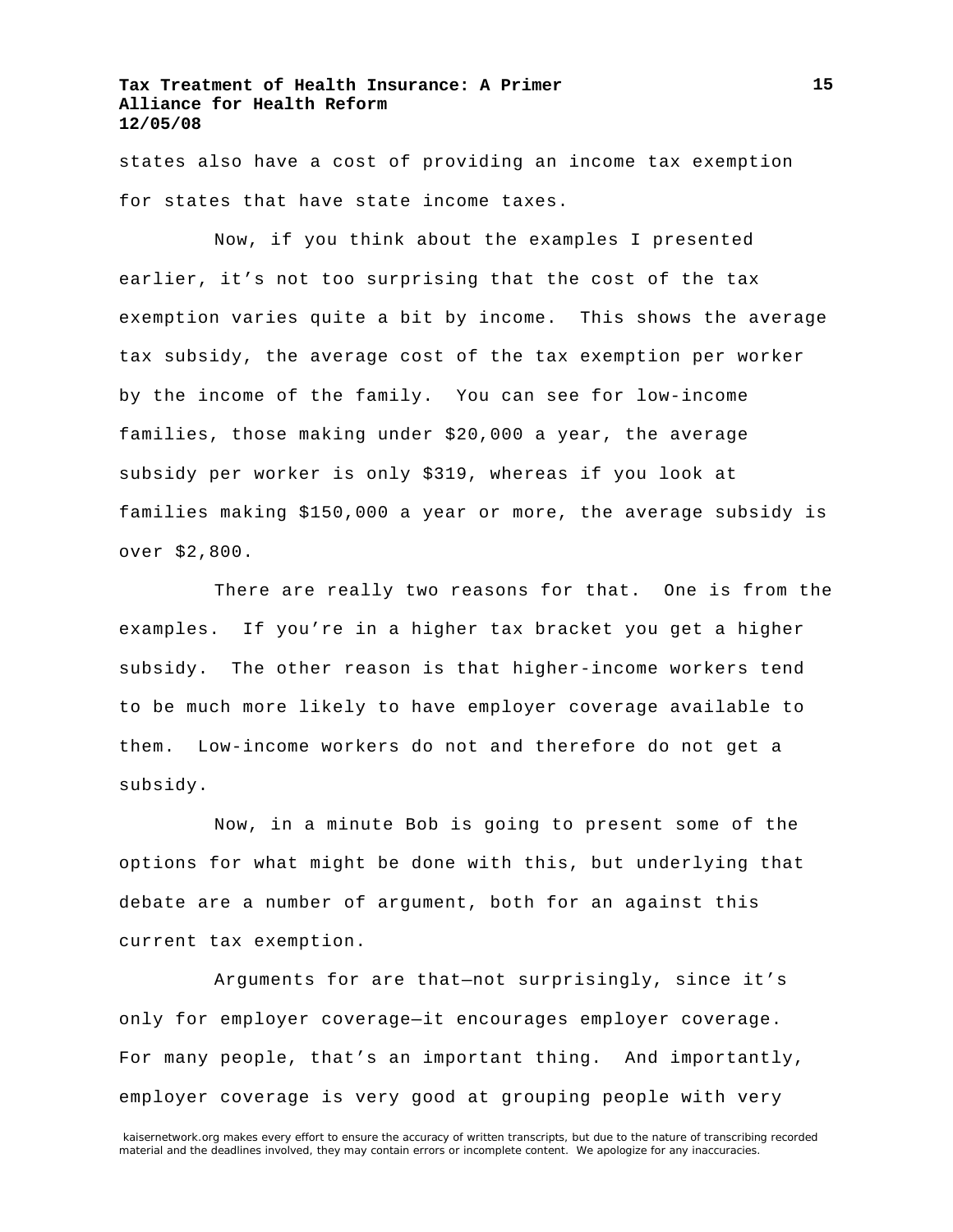diverse characteristics, young and old, healthy and sick, so by encouraging employer coverage, the tax exemption encourages the pooling of risk, of diverse people, which does not tend to be done in the non-group insurance market, where people who are sick can be excluded through medial underwriting.

The tax exemption also reflects trade-offs that the workers, particularly those in unions, have made over the years to trade off wage increases for increases or even maintenance of health insurance benefits. Removing or capping the exemption would, in some sense, disrupt those trade-offs in union and employment negotiations.

Now, in terms of arguments against, the first I think is fairly obviously, which is that because it benefits higherincome people more than lower-income people, it's a regressive benefit. A disproportionate amount of the benefits of the subsidy go to higher income people. Also there is no subsidy for those without employer coverage, so in some sense it's not really a level playing field for people who don't have access to employer coverage, those whose employers don't offer it.

Critics also argue that it encourages over insurance. I know, certainly when I go out and speak in the general public, that the idea of over insurance is not a concept that people find particularly intuitive. But the idea of providing the subsidy, essentially putting insurance on sale where the government is covering a portion of the cost of insurance, no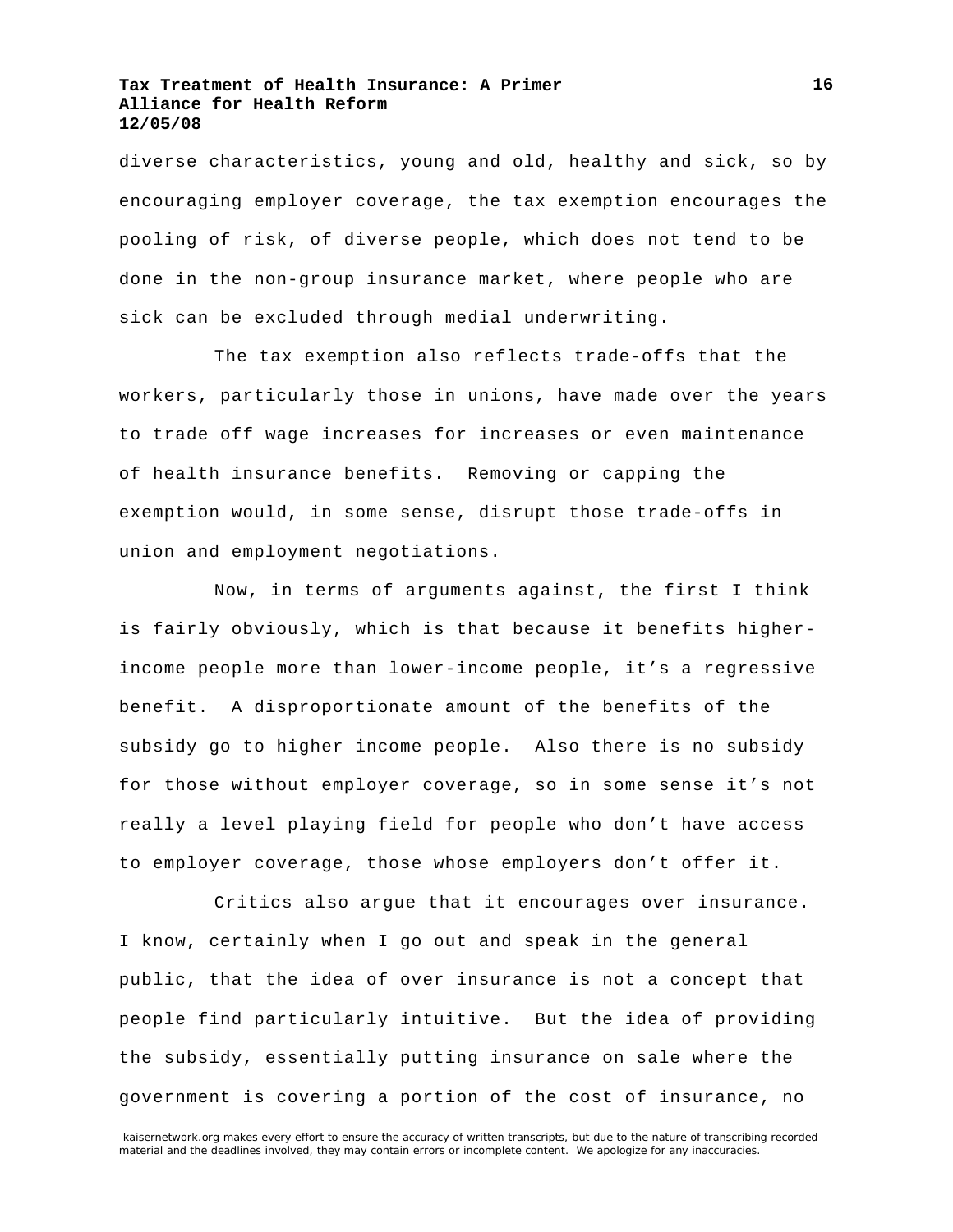matter how expensive it is, encourages people and encourages employers to offer more insurance, so more generous insurance is provided than would be the case if there were no tax subsidy.

Also, because of the nature of the subsidy, because it's uncapped, because it's not on budget and really acts like an entitlement, there's minimal ability for the federal government to control the cost of the subsidy. Really, the only way to do that is to control the underlying cost of private insurance. If we knew how to do that, I don't think any of us would be here.

Before I turn it over to Bob, who's going to present some options, I just want to illustrate how much money we're talking about here, in the context of a potential health reform debate. If you think about this tax subsidy starting out at about \$225 billion this year and growing over time at roughly the increase in health insurance premiums, which CMS estimates will be about 6.2-percent a year, if you total that up over 10 years, it's about \$3.4 trillion, which, even in these times, sounds like a reasonably large amount of money.

If you imagine this tax exemption growing not at the increase in health insurance premiums, but let's say at inflation instead, which is under 3-percent—so, you didn't reduce the tax exemption; you just reduced the rate at which it grew—after 10 years the cumulative federal savings would amount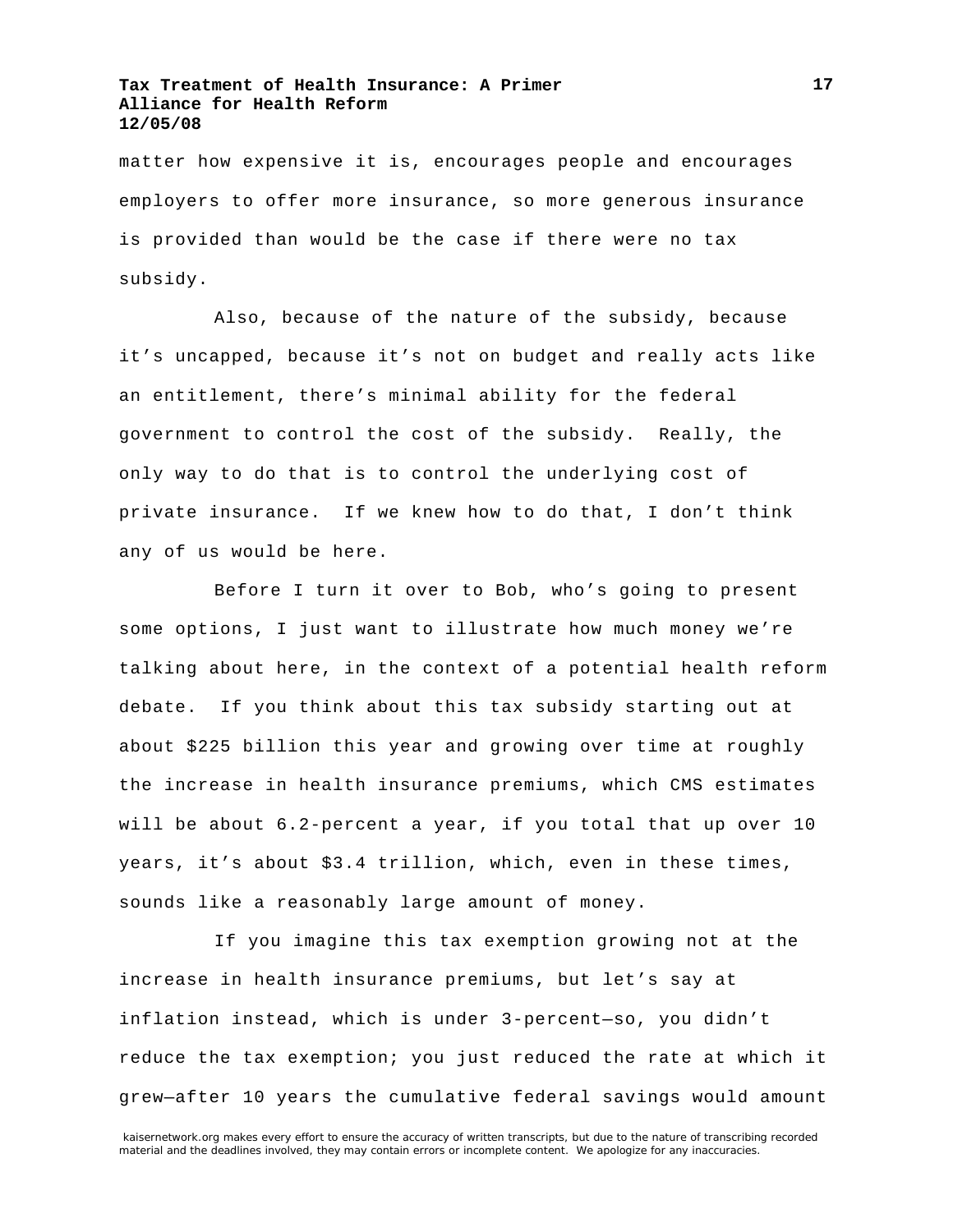to \$580 billion. So, this is not a specific proposal. God forbid—this is not an official CBO score. But it kind of gives you a sense of the amount of money we're talking about, which I think is why people are going to be paying attention to this over the coming months. Thanks.

**ED HOWARD, J.D.:** Terrific, thank you, Larry. As Larry indicated, we'll now turn to Bob Lyke. Bob has been serving Congress directly as a staff member at the Congressional Research Service of the Library of Congress for nearly 34 years. Lately, we're lucky to say, he's been doing a great deal of work on how tax policy and health policy intersect, with an emphasis on some of the proposals that you've seen in other places change the current tax treatment.

So, we feel exceptionally fortunate to have him on the panel today. Bob holds a Ph.D. from Yale. He's taught at more colleagues than I've attended. I don't want to take offense here, but something about not being a lawyer or a tax accountant—speaking as a lawyer, I want to make sure that you know that Bob is also a CPA, but don't hold it against him. Bob, please come on up.

**ROBERT LYKE:** Thanks, Ed. My job is to talk about the four tax proposals that are shown on the screen, but we have some challenges here, both for me and for you.

One is that when you mention the phrase "income taxes," immediately a lot of people get anxious. Clearly this is the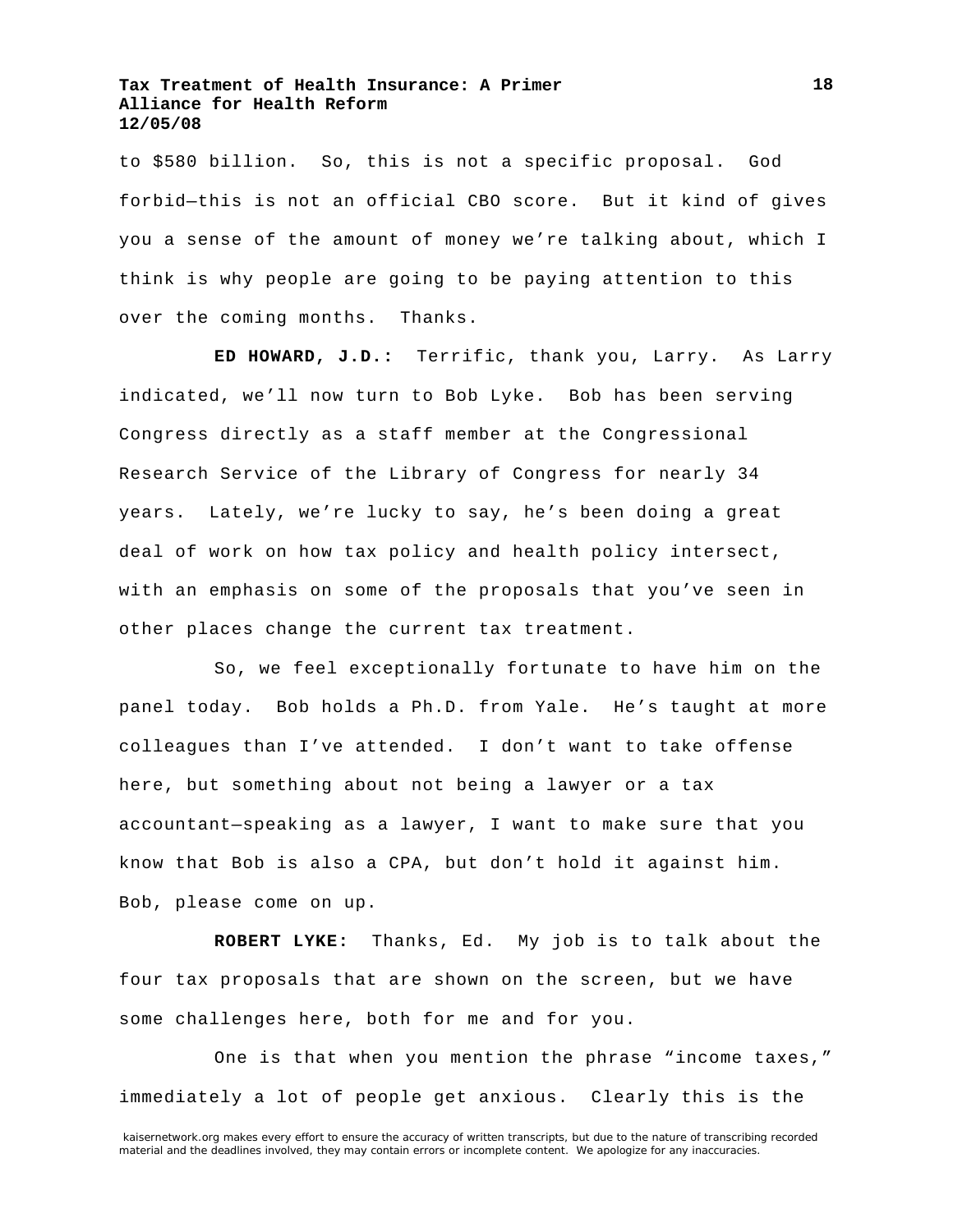case each April 15. But it's also true throughout the year if one is given the responsibility of figuring out what is appropriate income tax policy, particularly for healthcare.

Many of the people in this room might agree with the statement that was made some time ago by a former resident of Princeton, New Jersey, which shows up on the screen there. For those of you on the far left, it's a statement by Albert Einstein saying that the hardest thing to understand in the world is the income tax. Certainly that is true in terms of calculations.

Income tax calculations can be quite challenging, even for tax professionals, and it's particularly true if we start tampering with exclusions and tax deductions because changes there, even small changes, can affect a number of other tax attributes. It's perhaps less true if we're talking about a refundable income tax credit, although they also can become quite complicated.

In any case, the tax complexity, with respect to calculations, I think is something that we can set aside at the present time. There are bigger challenges that we should be aware of.

First of all, with respect to these proposals that show up on the screen—let me go back to them—these are generic proposals. They have many variations. And as a consequence,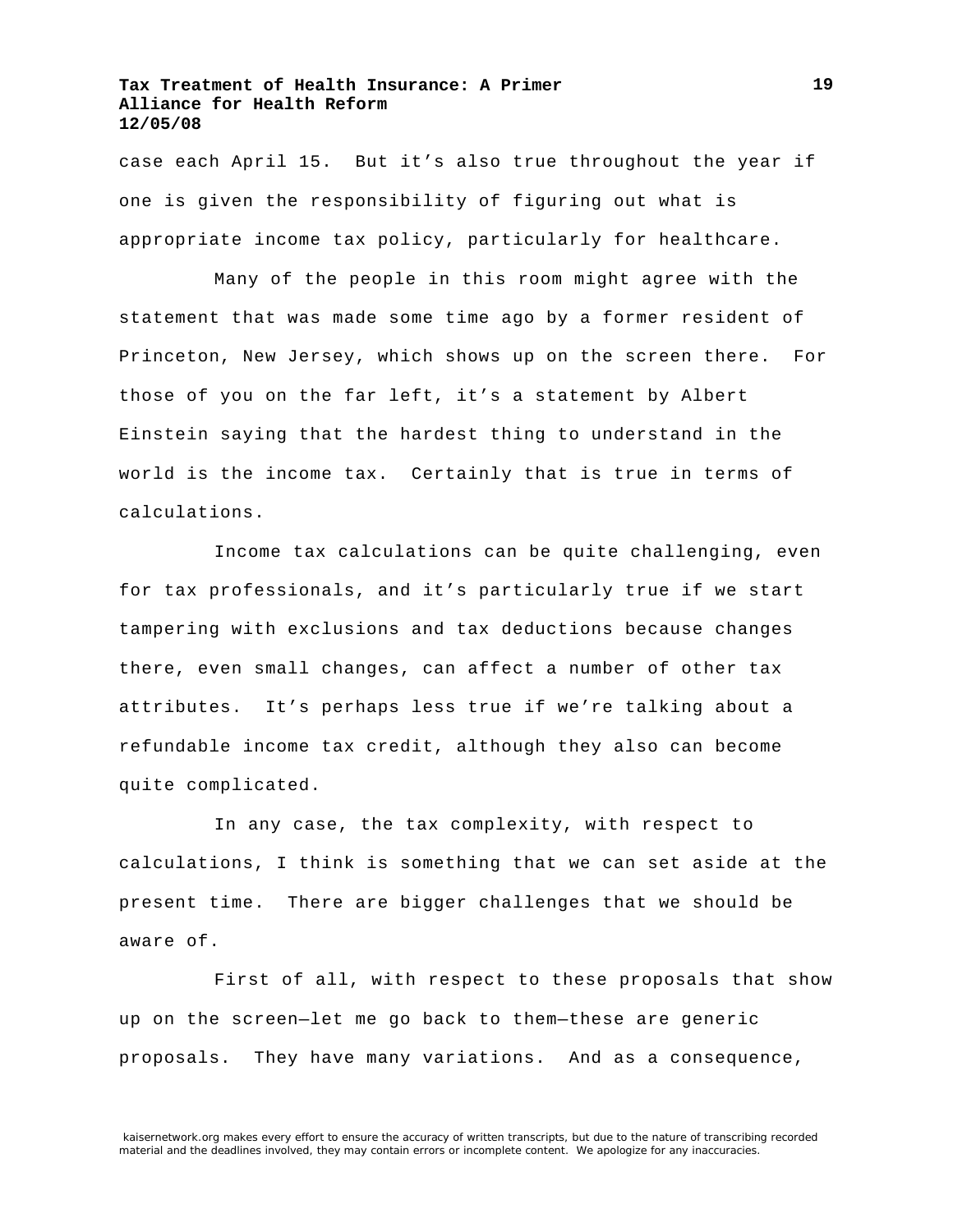what one says about a generic proposal might not actually apply to a particular variation.

On the other hand, if one were to talk about a particular variation, one might be talking about something that is unrepresentative of other variations for that same proposal. So, when we're talking about these things in a generic sense, as I will necessarily have to be doing today—sort of at 60,000 feet, as the metaphor goes—just be aware that if you get a lot closer to the ground on a particular proposal things could be different.

Secondly, details matter. Details matter in a big way. Minor changes in details, with respect to some of these tax provisions, can lead to significant differences in outcomes. One example that I will leave you with at this point is suppose we're talking about a refundable income tax credit for the lower income tax population.

The issue that arises is to whether people who are participating in Medicaid, or are perhaps eligible for Medicaid, should be able to receive this credit. The choice there is whether we're going to exclude people because they're simply eligible for Medicaid, or only if they participate in Medicaid, can lead to significant differences in both the cost of the credit and its functioning and its impact on the health insurance markets.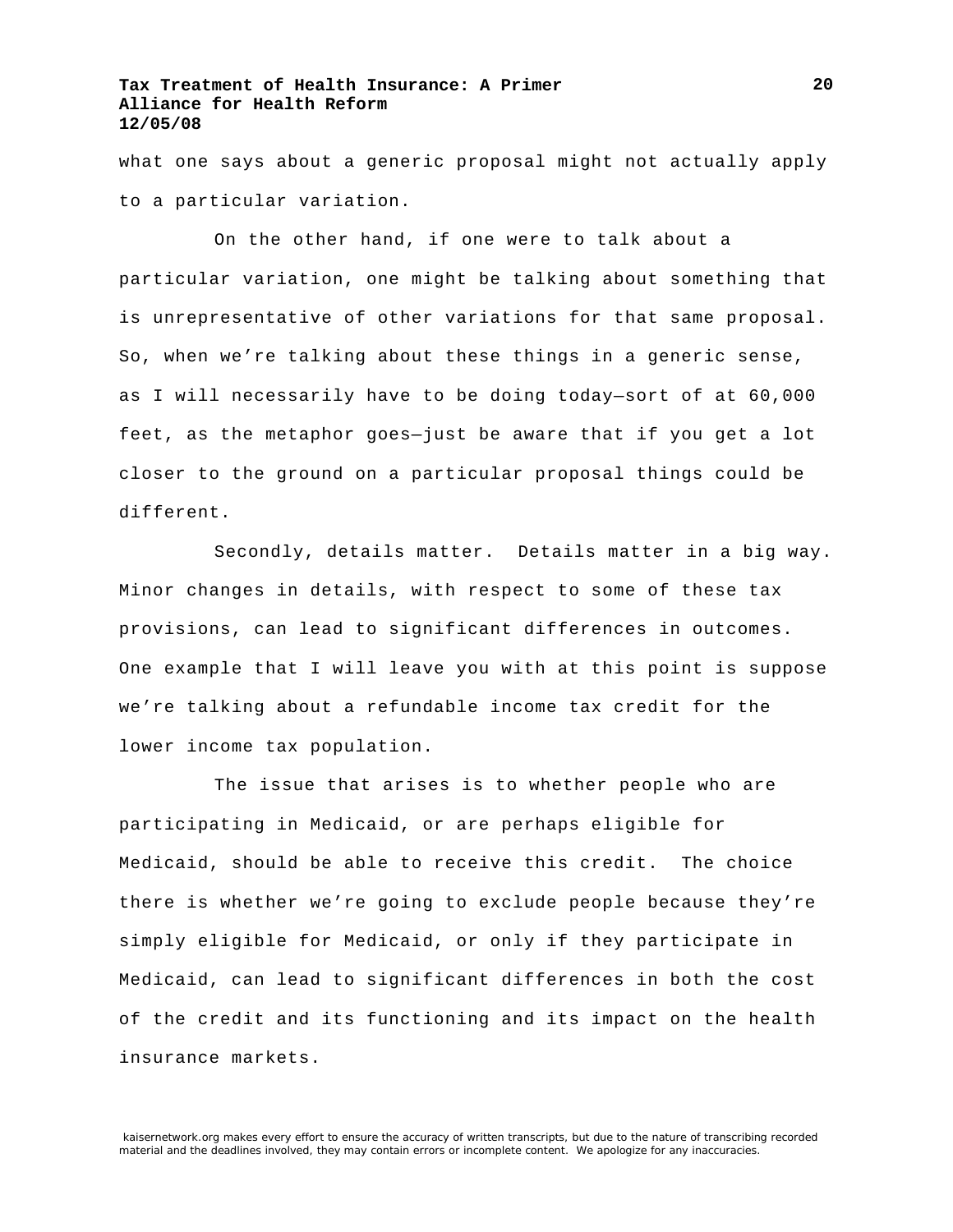As I said, we necessarily have to be talking sort of at 30,000 feet here, but if we were to try to evaluate a particular proposal, we would have to drill down and deal with some of the complexity.

To begin with, we would have to identify the objectives that we want to achieve with changes to the tax system. Now, at one level this sounds pretty simple. Many people in this room—perhaps nearly everybody in this room—would say, well, one thing we want to do is to increase coverage to people who don't have insurance. However, people are also likely to say we also want to deal with costs and holding down the growth of expenditures. And then the more you think about it, the more you begin to think, well, there are other things that we want to accomplish as well.

We want to subsidize people who need insurance. We want to keep things simple. We want to give people choices. These are kind of the principle objectives that often arise when people start thinking about these matters. The tricky thing here is that a number of these objectives conflict with one another.

For example, extending coverage to more people will generally conflict with trying to hold down costs. Giving people choices and ordinarily targeting benefits to people that most need them can conflict with simplicity. One of the challenges in either evaluating a tax proposal or, more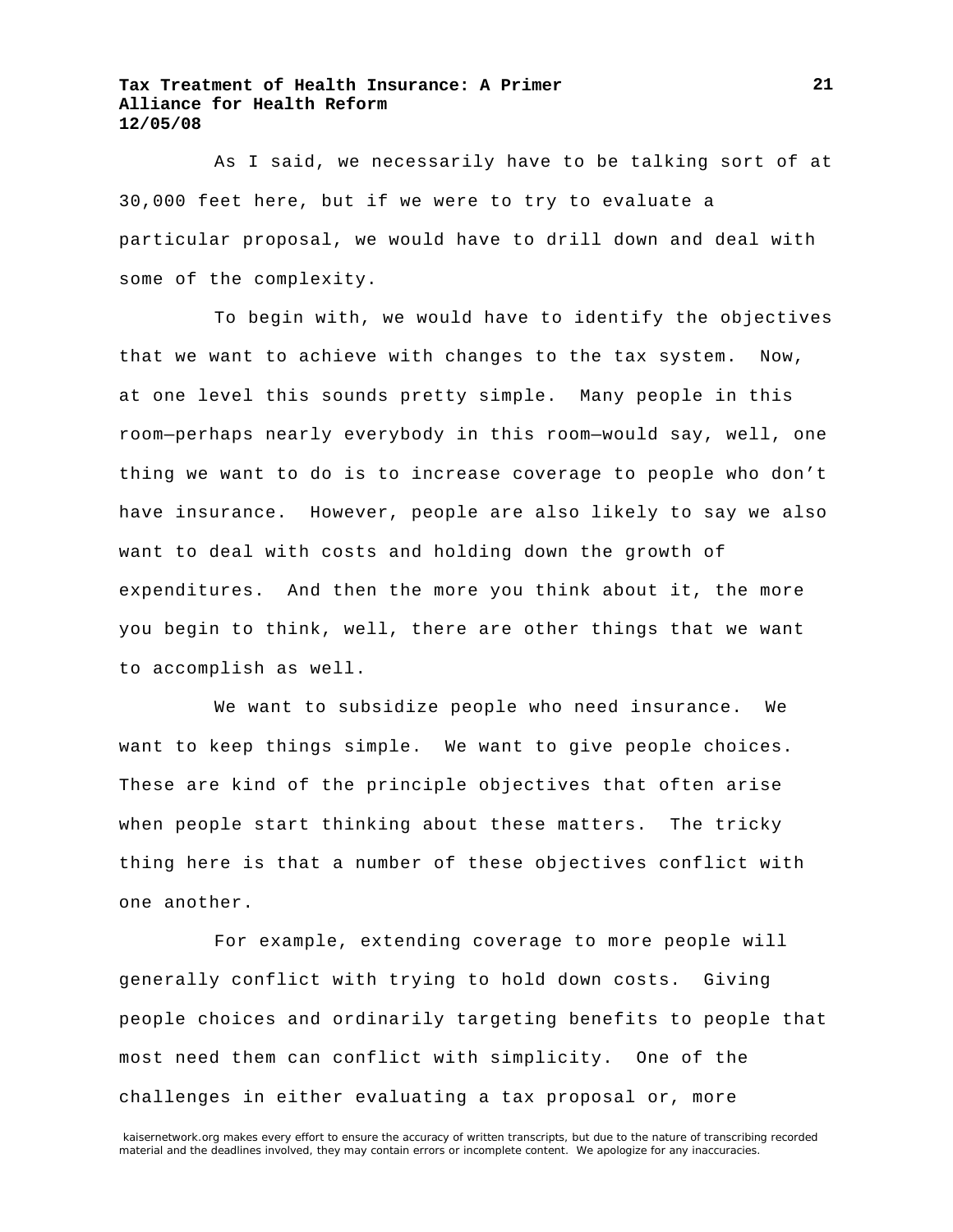importantly, designing a tax proposal, is how one tips—one way or the other—on these varying objectives, how one weighs them against each other.

Secondly, it is also important to determine the likely range of premiums. In fact, if there's any one thing that you should remember from the talk that I'm giving right now, it is that if you're starting to think about changing the tax system and you want to figure out what the impact would be, the place to begin is not with the tax system, but instead to begin with the question of the insurance markets.

Begin with the question of whether or not insurance should be loosely regulated, so insurers can charge whatever they want, or whether it would be tightly regulated so that there would be rate bandings, perhaps community rating. Until one has an answer to that question, it is virtually impossible to do an assessment as to the effectiveness and the impact of a tax provision.

Now, having said all those preliminary things let me move onto the four proposals that I am to talk about. I might mention that these are only four proposals that are kind of currently in play, as it were. There are other tax proposals that are out there that deserve our attention, too—for example, making significant changes to the payroll tax in order to pay for the healthcare reforms and so on and so forth.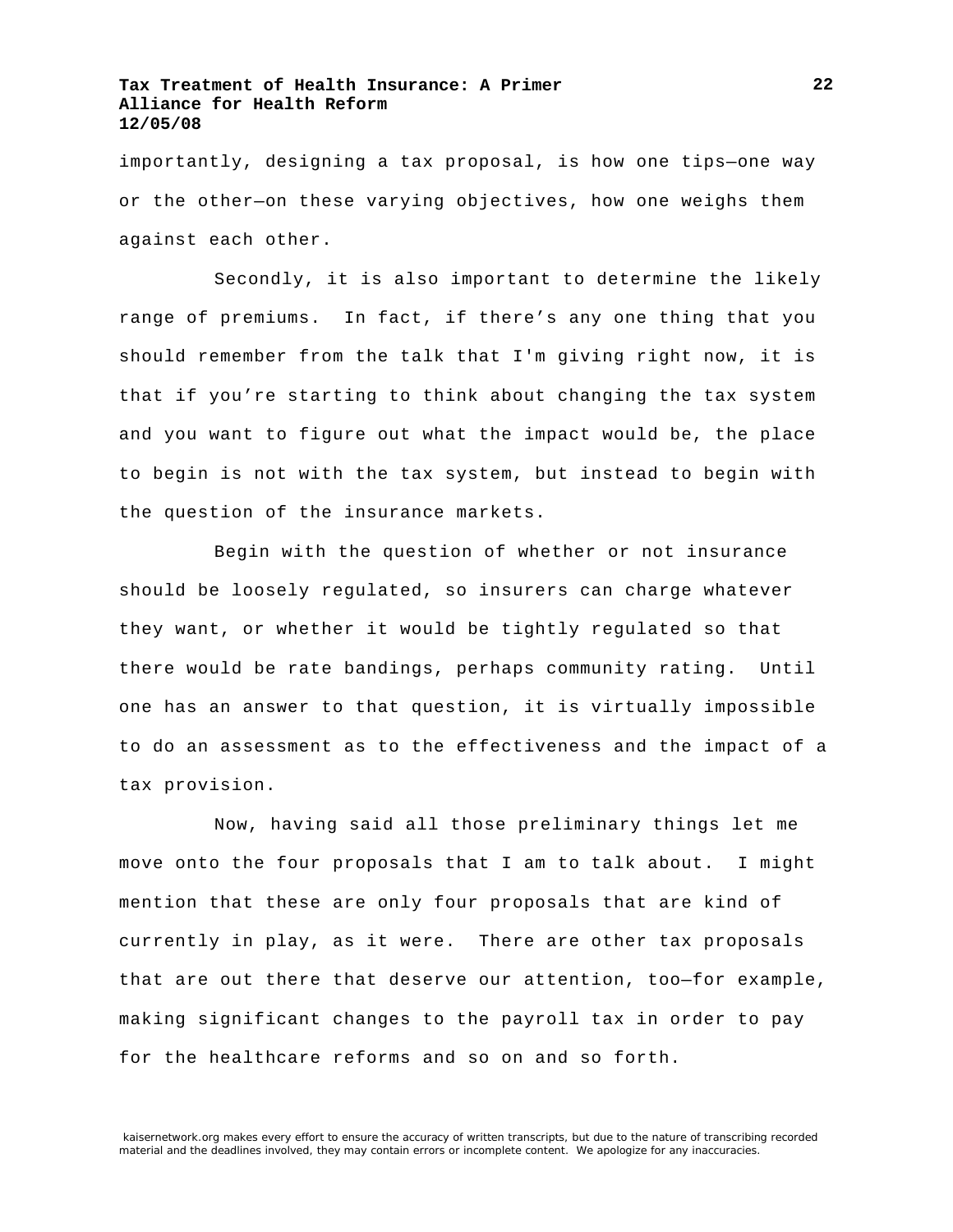But let's begin with this one, which, as Larry has indicated, is getting perhaps the most attention right now. Some possible gains that would occur if we were to end the tax exclusion for employer-provided coverage include the list of things that I show there, I say possible just because it is actually possible in some instances to have variations of this where this would not be a principle outcome, so you really have to look to the details. But, once again, we're at 60,000 feet right now.

The first thing to note is that the savings that one would achieve from this, which are somewhere on the order of well over \$200 billion, could be used to finance other aspects of healthcare reform. It is my sense that this is one of the principle reasons why this provision is being advocated by some people on the hill, in contrast to an explicit tax increase, which could have much the same mathematical effects.

Exactly how much money would be raised depends on exactly how this exclusion is changed. If one looks into the Internal Revenue Code, it's Section 106-A if you want to kind of drill down to that level, it doesn't talk about the exclusion applying to health insurance. It talks about it applying to accident and health plans. Accident and health plans cover a lot more than simply what we would normally consider to be health insurance.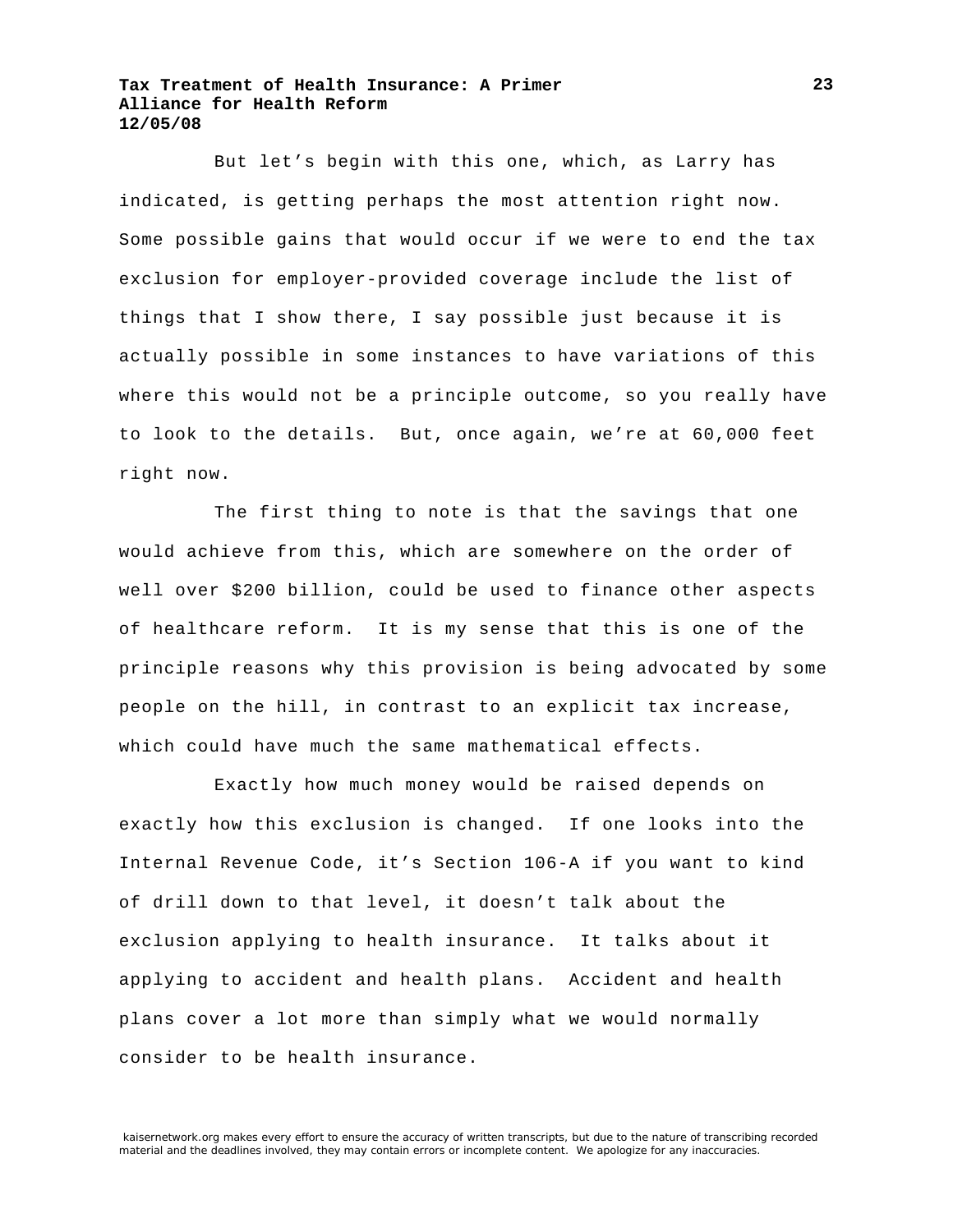It includes flexible spending accounts, health reimbursement accounts, and premium conversion. It could reach, in some instances, to workplace health improvement programs. It's a fairly complex topic, so if one is to move in this direction, one ought to simply beware of unintended consequences and think very carefully as to how the drafting should be done.

I have a new report on this exclusion that is included in your packet, and there's a discussion on some of the complexities that arise there.

Secondly, ending the exclusion could also end the openended subsidy and might hold down the growth of healthcare expenditures. Most economists would agree with that statement. I, myself, agree with it. The interesting issue here is really one of quantification. The best work done by economists on this issue really occurred some time ago, beginning with a seminal paper by Martin Feldstein in 1973 that was then updated.

It was very, very solid, very impressive and very engaging work, but that was done largely before the rise of managed care. It would be interesting to know exactly the extent to which the current health insurance arrangements among employers would lead to significant savings. We don't have a good grasp of that.

**24**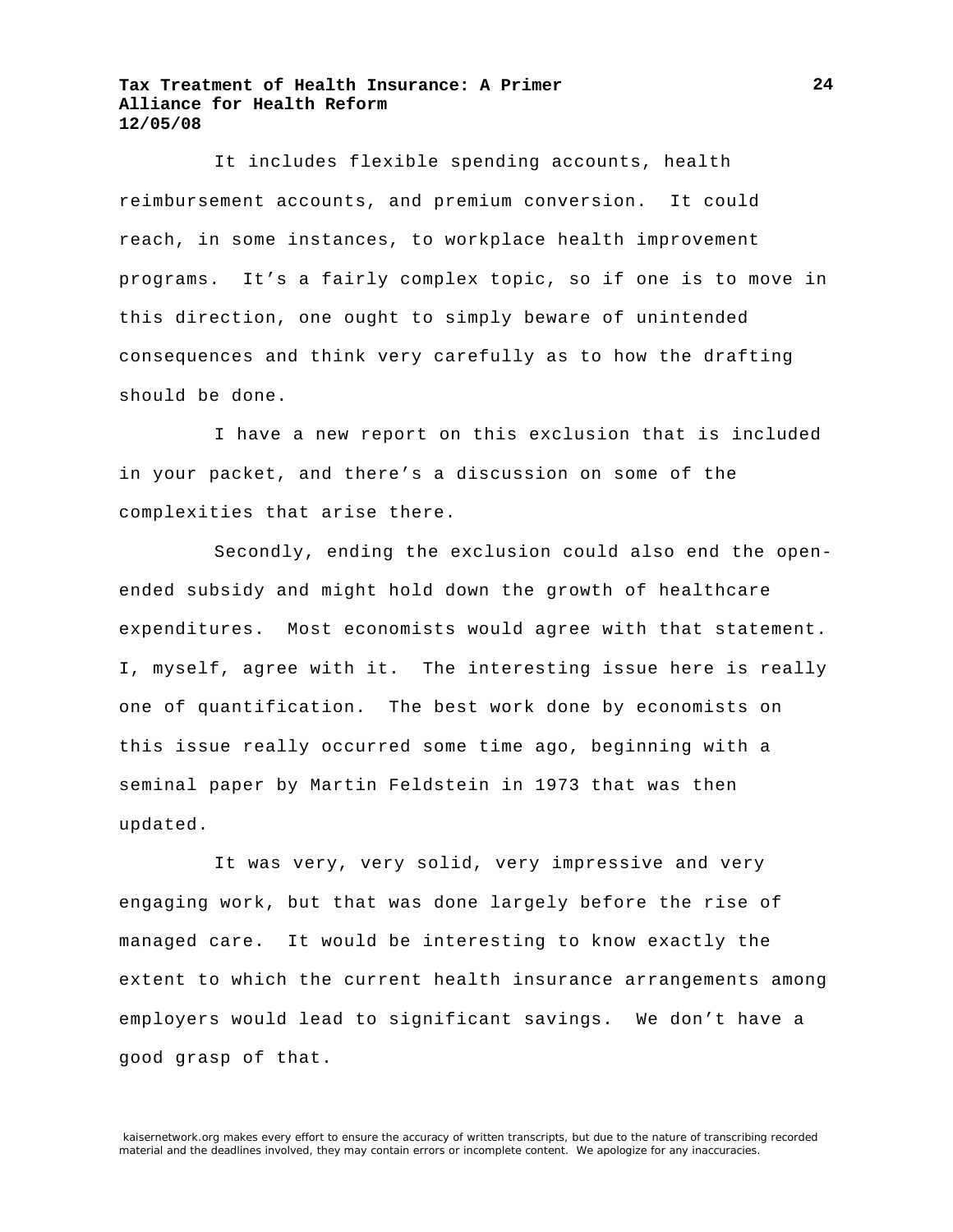And then the other thing that is crystal clear is that if we ended the exclusion this would reduce the tax savings that higher-income families get, as Larry indicated on his slide. Families in the 28-percent tax bracket get a larger tax savings than families in the 15-percent bracket. That is incontrovertible. That would be the impact on that.

Some possible problems that might arise if one were to simply end the exclusion would be that it might undermine employment-based insurance. We don't have a good grasp on this either, because we don't know the extent to which the tax provision in and of itself is propping up employment-based insurance. Certainly it's a factor in it and no one denies that, but there are other reasons that employment-based insurance is attractive.

Larry mentioned the pooling and there is also the fact that it is a convenient way for employees to get insurance. They don't have to go out and shop around; someone's done the shopping for them. And also, from the employer's standpoint, it's an attractive benefit for being able to attract and retain high-quality labor.

So, it's very difficult to know exactly what the impact would be. If I had to surmise anything, I would say that for large employers, ending the exclusion might now have much impact. However, for small employers, yes, a number of small employers could very well end their employment-based plans.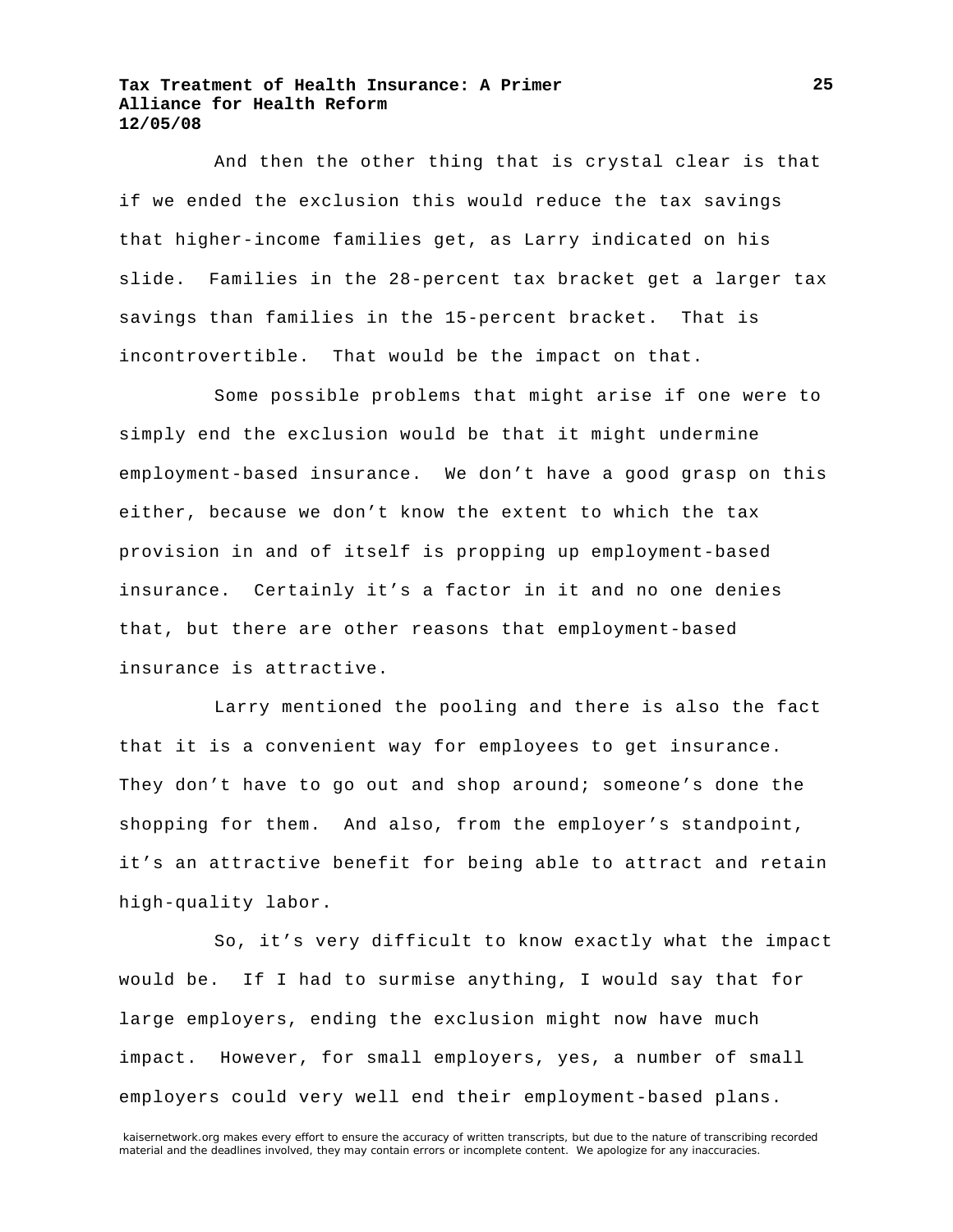Depending in part upon what we replace this with, typically ending the exclusion is coupled with another tax reform, such as I'm going to talk about very briefly here. One would have to look to that, as to how you design these other tax reforms, such as instituting a generally available deduction or a widely available income tax credit. That could or could not affect the availability of employment-based insurance.

So, it's possible to come up with kind of a general statement on this, but one just needs to bear in mind that there can be complications here, once again depending on the specifics.

If the insurance were to suddenly become taxable to the worker, the question would arise, well, exactly how much money should we assign each worker? In the example that Larry [Inaudible 00:36:27 to 00:36:41] be given an additional \$10,000 worth of taxable income. And indeed, that is the solution that is usually put forth for this problem. But if stop and think about it, we should bear in mind that employment-based insurance is actually worth different things to different people.

Imagine that 25-year-old guy who thinks he's invincible. Insurance is probably not worth \$10,000 a year to him, even if it is paid by the employer. You can contrast him with someone in their early 60s who has a whole series of very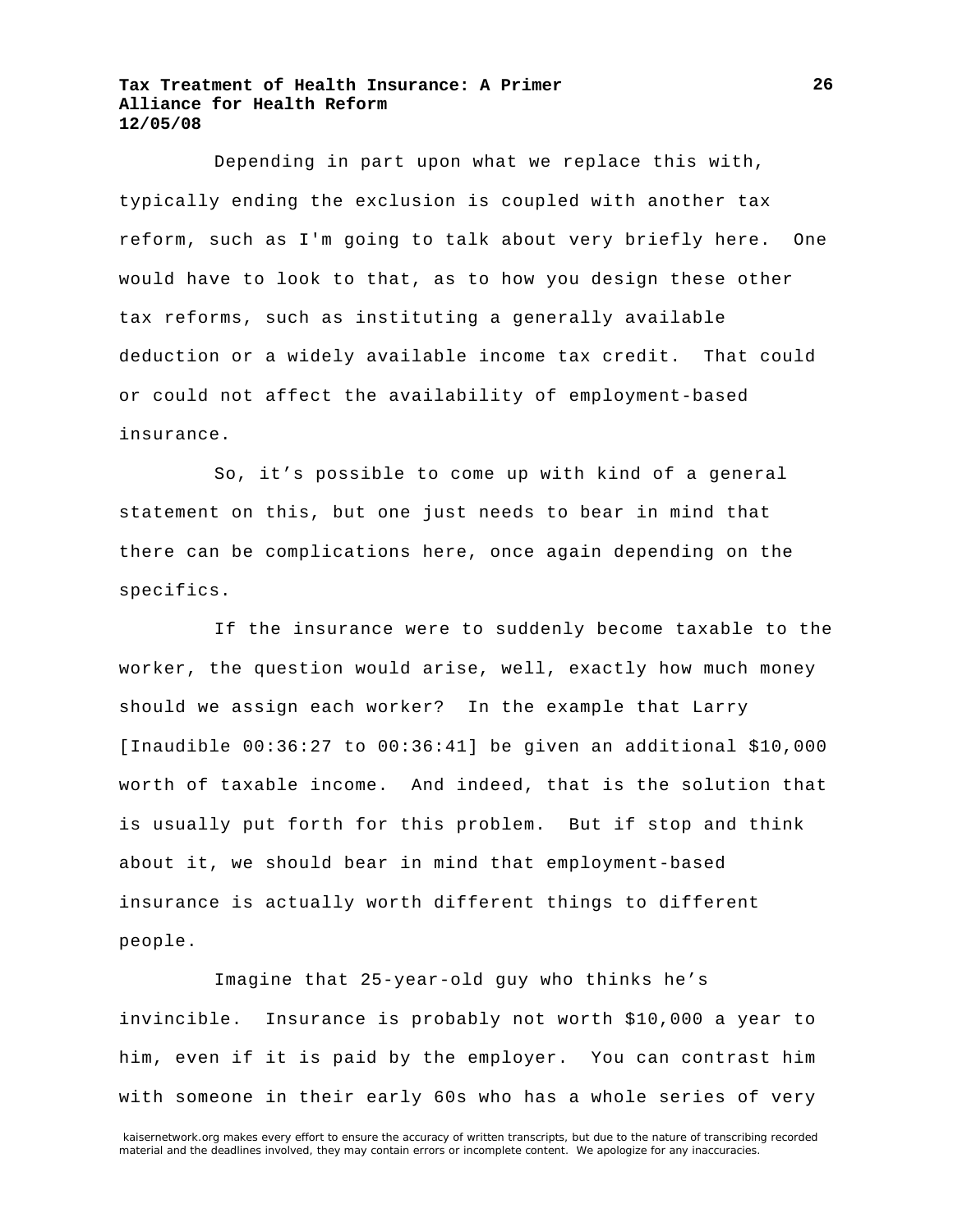complicated healthcare problems and indeed is in an age band where we all know that risk is a lot higher. Insurance is probably worth a lot more than \$10,000 to that person.

Indeed, it was because of this problem that prior to 1954, as the predecessor agency to the Internal Revenue Service was trying to issue rulings as to whether or not employmentbased coverage should be taxable, the rulings by and large said, well, for group coverage we're going to make it tax exempt because we can't quite figure out how to tax the individual worker.

Whereas if the employer provided individual coverage that is, allowed workers to buy individual coverage and then the employer reimbursed the employee—then we know exactly how much we can tax the person because, after all, there is a price for individual market insurance. So, that is just one added complication here.

And then the final point to be made about the tax exemption—I'm also echoing Larry here, who has taken all my good points—is that tax exemption is simple—things are just left out—whereas a replacement tax benefit, particularly a tax credit, could become very complex. To the extent that one wants to keep things simple, this is a factor to take into account.

Moving on to the second proposal, it is to allow a full deduction for healthcare premiums. A possible gain here is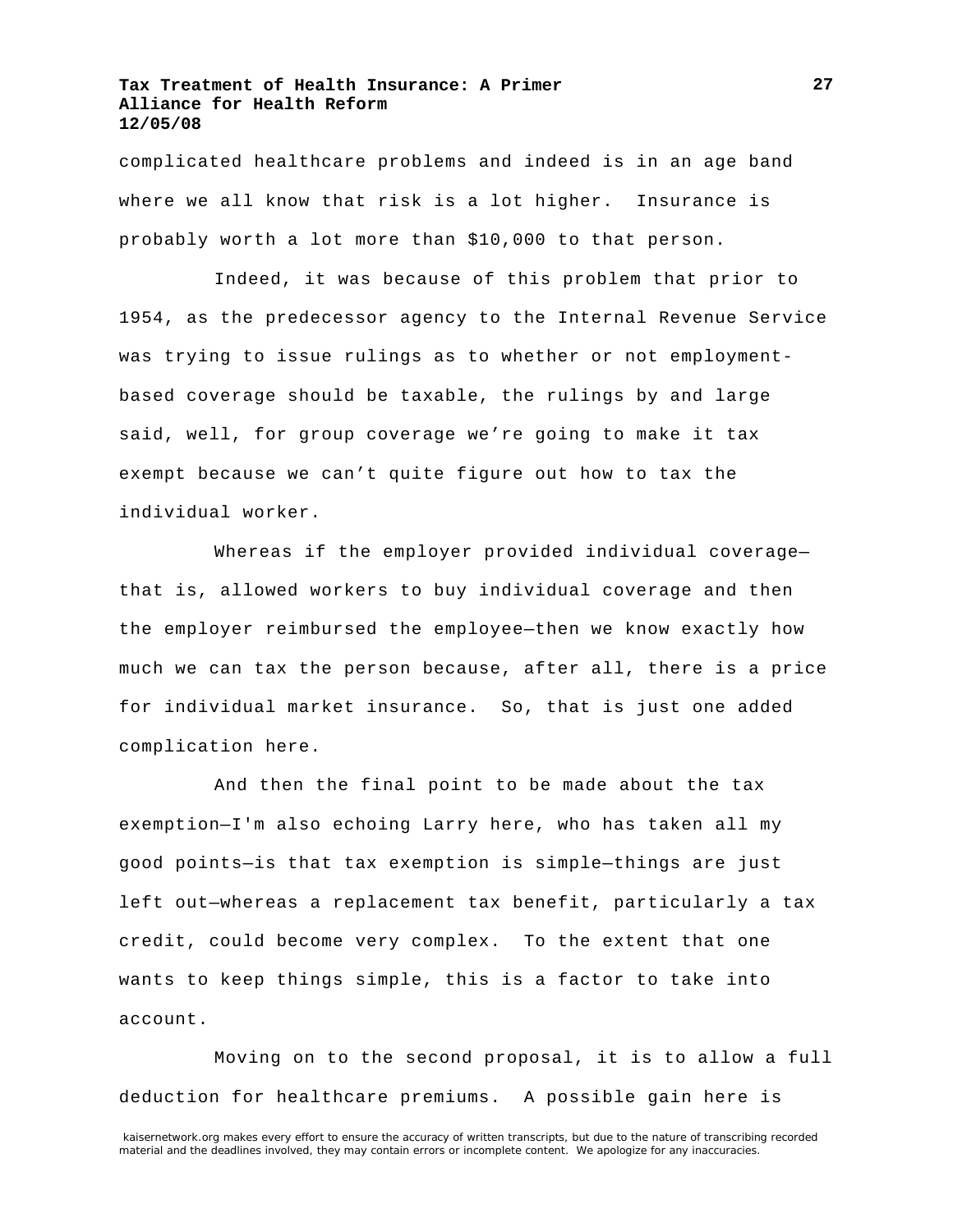pretty evident. Once again, Larry has given the answer away. It would be a lot more equitable for people who buy insurance in the individual market. Right now, as he correctly stated, most people who buy insurance in the individual market cannot receive a tax benefit for doing so.

Very few people actually qualify for that itemized deduction that allows you to get a deduction to the extent that expenses exceed 7.5-percent of adjusted gross income. So, simply on grounds of tax equity, it is very difficult to think why this should not be enacted.

Indeed, this could be done pretty simply. That is, all people who are purchasing insurance in the individual market would simply be able to subtract the cost of that insurance from their gross income, and it would not have to get into additional complications.

Some possible problems that might arise, however, are that in and of itself this would not do much to increase the number of people who have insurance coverage. We can all understand that with a simple mathematical example. Suppose that the cost of the insurance is \$10,000 and one is in the 15 percent tax bracket, as many middle-income families are. Lower middle-income families would be in an even lower tax bracket of 10-percent, but let's go with the 15-percent example.

A \$10,000 deduction for a family in the 15-percent bracket leads to tax savings of \$1,500. They would still have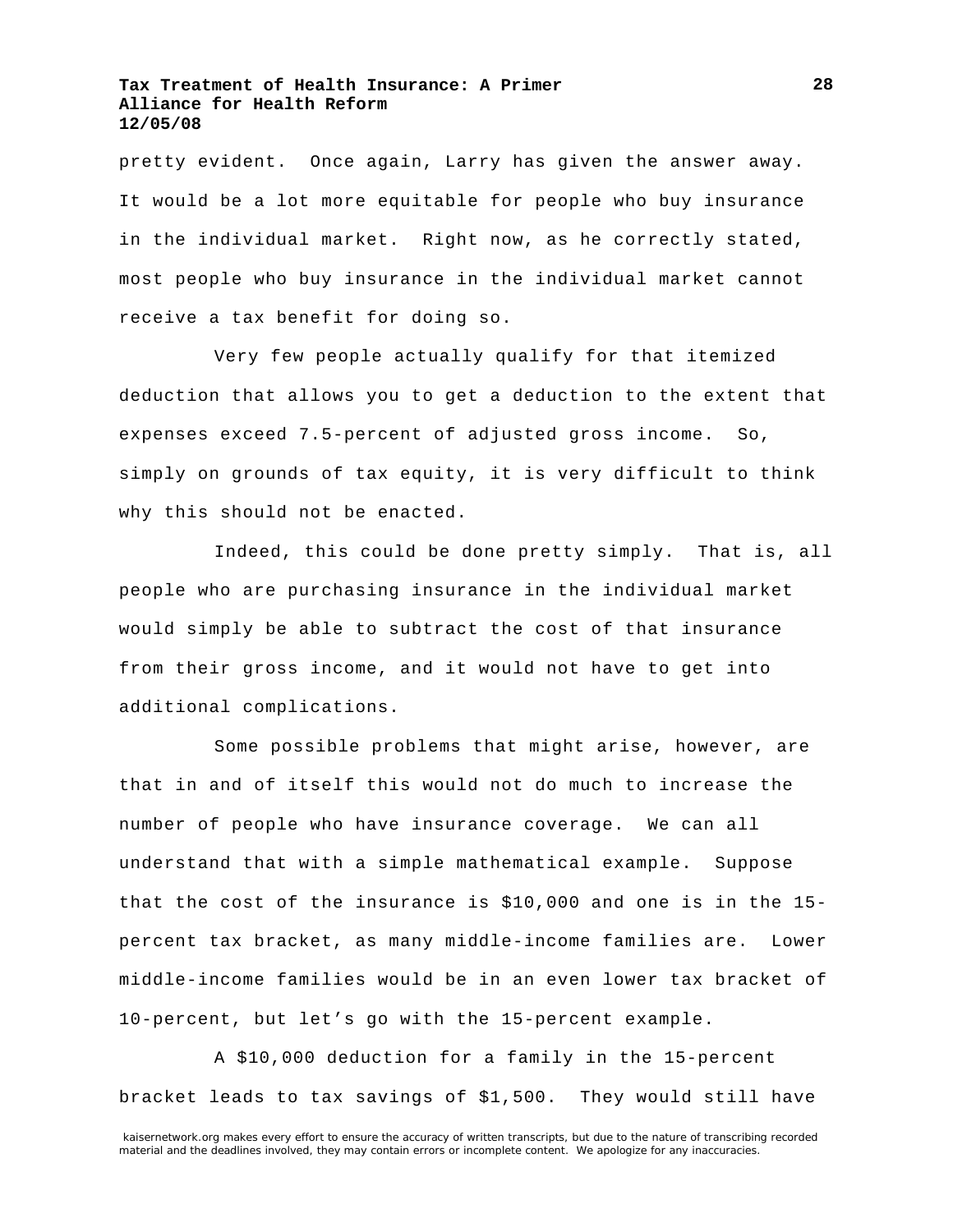to come up with the other \$8,500 in which to purchase the insurance. We know that for many people, particularly at the lower end of the income scale, it is the cost of the insurance that is the principle barrier to them actually obtaining the insurance. One way to describe this is that the uninsured person is down a 50-foot hole and we are throwing him/her a rope that is 10 feet long. It really doesn't do much good if they can't jump up those 40 feet.

The other thing that could be said here is that this might undermine employment-based coverage, I think because of what I just said, which is that this might have minimal impact for people obtaining coverage. By similar analysis, I think that this is likely to have an affect only in the small employer market. I don't think it would have much impact in the large employer market.

One alternative that is sometimes suggested here is to have a fixed standard deduction for health insurance. This was proposed by President Bush in his budget in the previous year and also was included in his budget for this year. This would allow workers and family members to deduct a flat \$7,500 if they purchase individual coverage or a flat \$15,000 if they purchased group coverage, regardless of the cost of the insurance. That certainly has an attraction of being very simple. It would perhaps limit the purchase of overly generous insurance, which simply allowing a full deduction would not.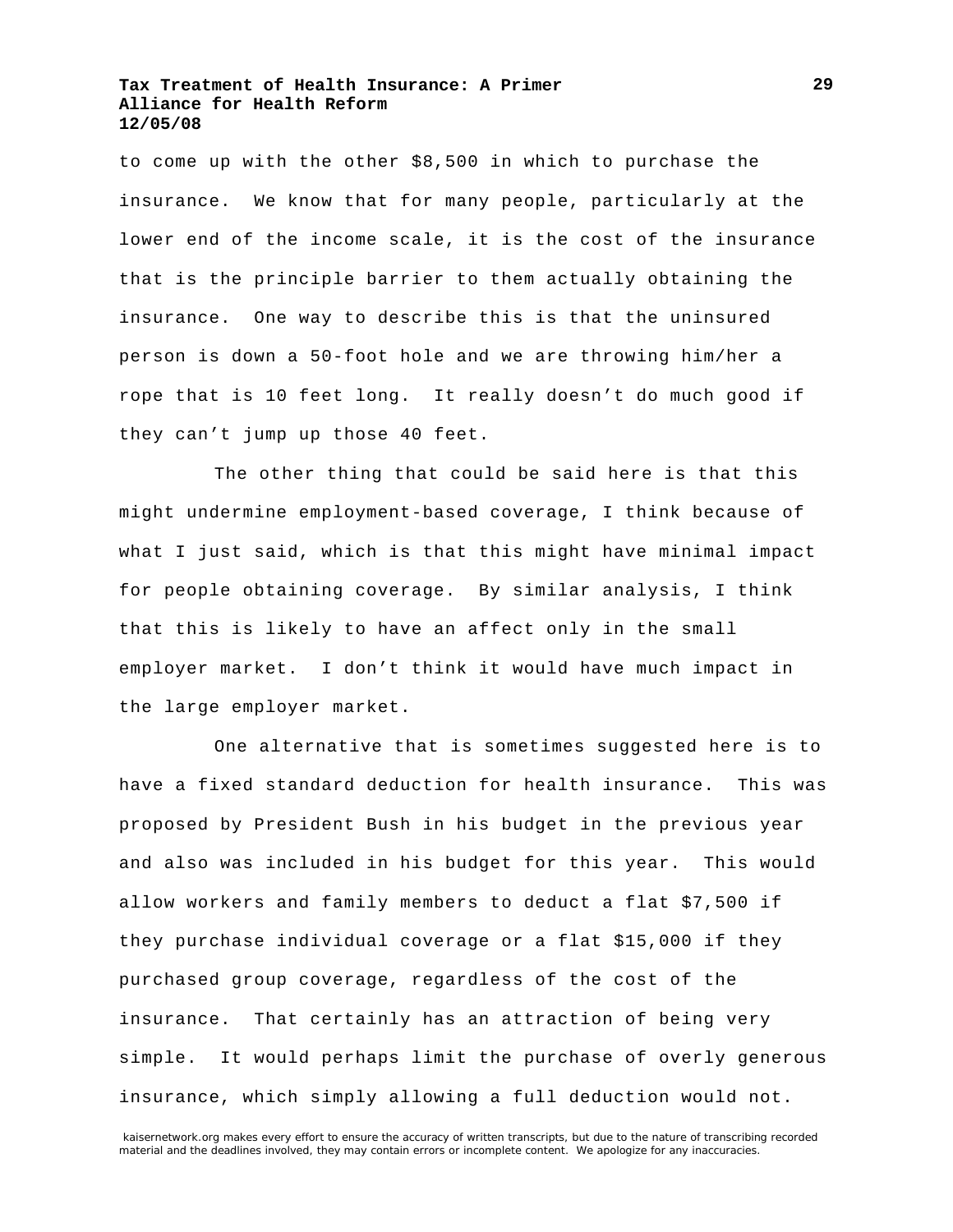On the other hand, it might encourage some people to go ahead and claim this full deduction, but at the same time buy insurance that really is not adequate.

Moving on to the third proposal, a possible tax credit for individuals, nearly all tax credit proposals are for tax credits that are refundable. That is, taxpayers can get them regardless of their income tax liability. If they have no income tax liability, they are still given the full amount of the credit. And it is also what is called advancable. That is, the credit can be advanced directly to an insurance company, so you don't have to wait until you file your return in order to get the money.

Possible gains that would happen here are that you could fine-tune the subsidies according to family income. You could do very precise balancing of the competing costs and coverage objectives. For many, a tax credit would be simpler than asking people to apply for a program subsidy, as we do for Medicaid or SCHIP. In fact, if we attempted to extend that type of application process to the entire population, it is pretty clear that state agencies would be overwhelmed.

And the other virtue here is that a tax credit would be easy to modify, so Congress could kind of give it its best show one year, then watch what happens, and then very easily go in and make some minor modifications.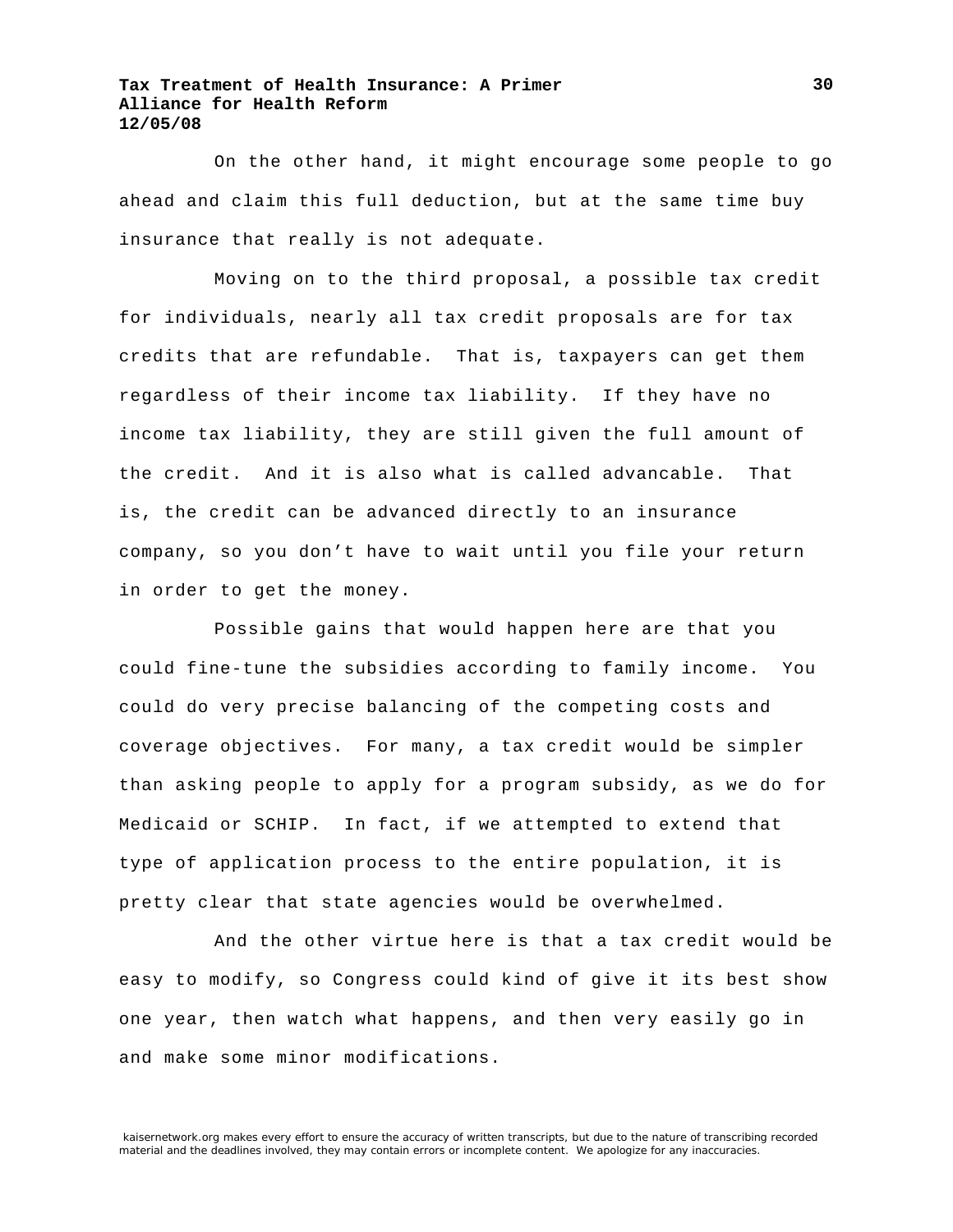Possible problems that arise with a tax credit are that a fixed credit amount—let's say a fixed percentage amount of 30 or 40-percent. If everybody were allowed to get a tax credit equal to 40-percent of the cost of the insurance, two problems are immediately available. First of all, this isn't enough to help people at the low end of the income scale actually obtain the insurance, because they still have to pay for the rest of the insurance.

And secondly, it might overly subsidize people at the high end of the income scale. At a certain point, if someone is earning over a million dollars, we might say they could really afford insurance by themselves and we shouldn't give them a subsidy, let alone a subsidy equal to 40-percent of the cost of the insurance.

So, that then leads to the most common variation here, which is that we should have what's called an income phase out for the credit, so that you might allow a full credit for folks up to, let's say, about 100-percent of poverty and then we gradually reduce the credit to zero at maybe 400-percent of poverty or 500-percent of poverty or something like that.

This is challenging. It's challenging to know exactly where you should start that reduction and it's challenging to know exactly where you should end the reduction, moreover, if you're basing the reduction on family income, the income measure that is best suited for this comes from the second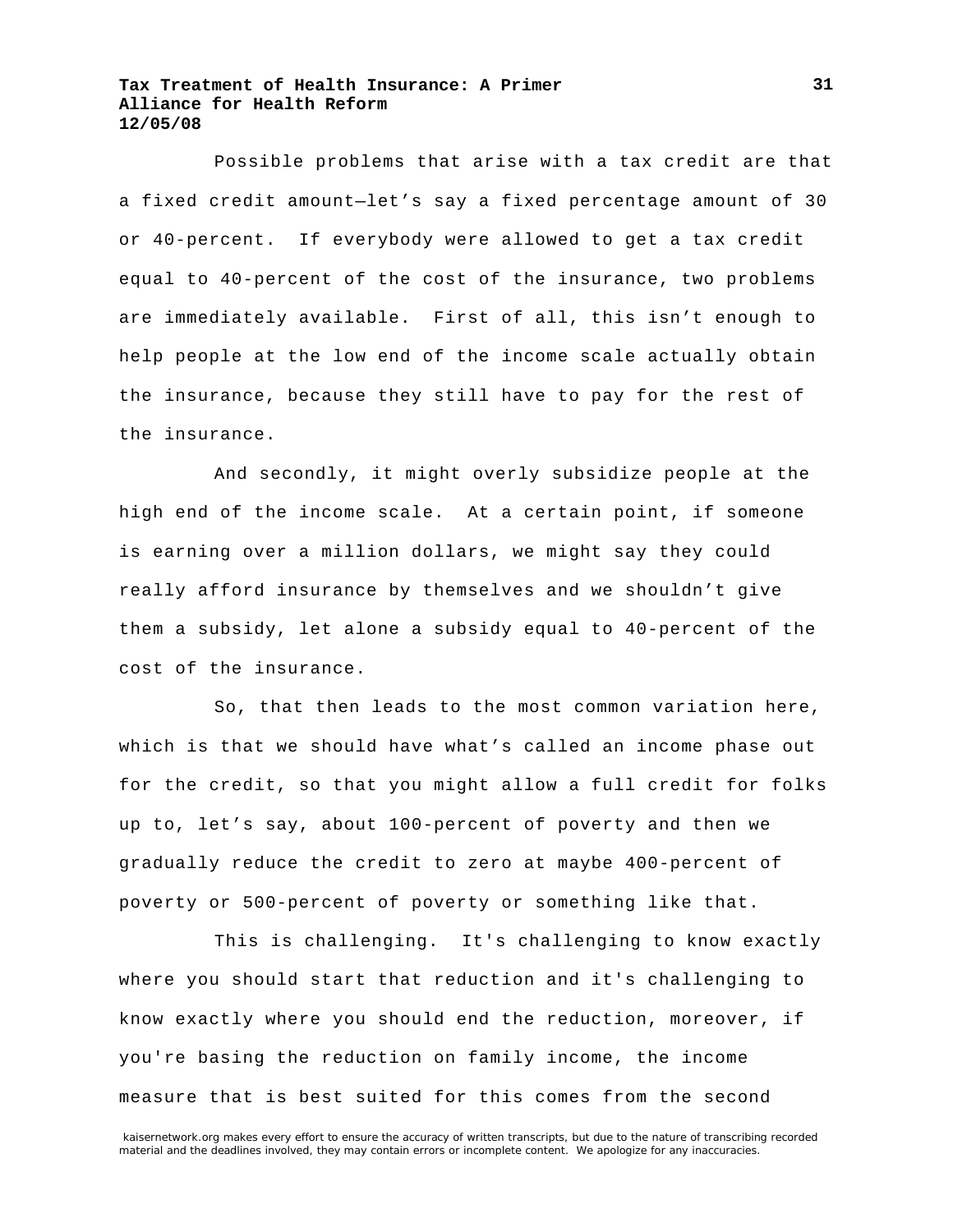prior year. Need to just take a second and explain that if I may.

Here we are at the end of 2008, people are applying for insurance in 2009, but at this point in 2008, people have a good measure only of their 2007 income, they don't know for sure what their 2008 income is and they certainly don't know what their 2009 income is.

And so there's a possible disconnect between the timing period for the measurement of income and the year in which the insurance is delivered.

Let me move on to the final topic here, which is the employer tax credit. The usual proposal here is it is for small businesses, particularly with a low wage workers. One of the important gains here is that you could really get a lot of bang for your buck because you could focus the tax subsidy at a part of our labor force that we know often has difficulty obtaining insurance.

One of the problems that arises with this is that often low wage workers are not low income families. Employers do not know the income of their workers, they know what they pay them in wages, but they don't know their income. This is particularly true if the worker has a spouse, but even so, the worker might have another job that he or she does not want to indicate to the employer.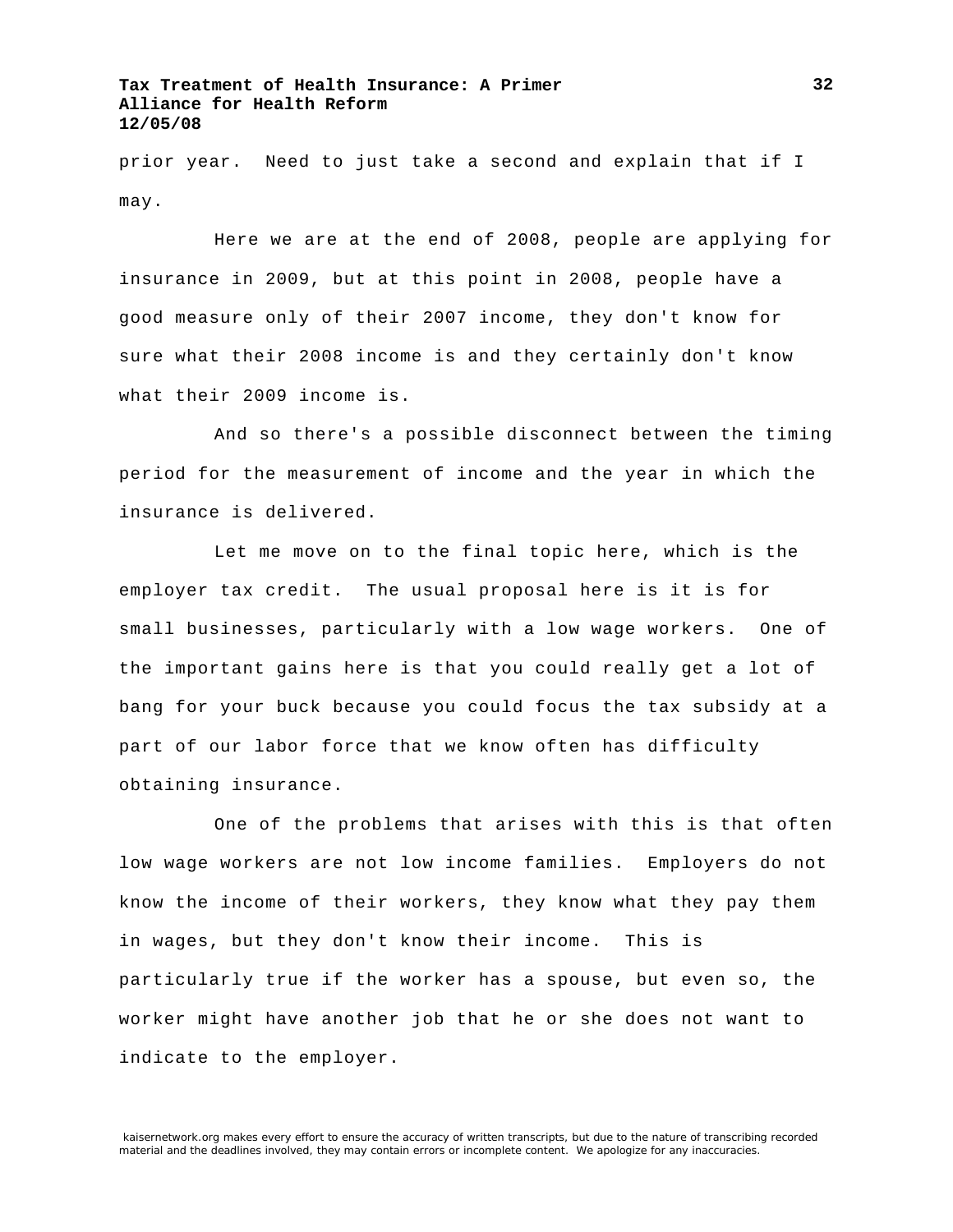Some concluding points. Tax provisions are tools, one should tool only after one has decided the objectives, it really can't work the other way around. You can't even evaluate a tax proposal unless you have a good idea as to the standards by which you're going to evaluate it.

Secondly, new tax benefits involve costs. Somebody's going to be paying for this. Sometimes that payment will come out of just general taxes, but I've also been in situations where people were envisioning one way to pay for middle class tax break is to reduce the expenditures for Medicaid. So you get into those types of issues within the health care system by itself.

And finally, one should always be thinking of alternatives, particularly expanding public programs. There's some things that the tax system just can't do very well for some people. Imagine, if you will, a homeless person. It's kind of hard to think of exactly how a homeless person could benefit in any effective way from an individual tax credit. The administrative burdens would be just too great.

And then secondly, expanding the amount that people have to pay out-of-pocket, we aren't going to run all tax expenditures through the health insurance system, let alone the tax supported healthcare system. So, it becomes very important then to think of ways that people can effectively be made to pay more for their own expenditures.

kaisernetwork.org makes every effort to ensure the accuracy of written transcripts, but due to the nature of transcribing recorded material and the deadlines involved, they may contain errors or incomplete content. We apologize for any inaccuracies.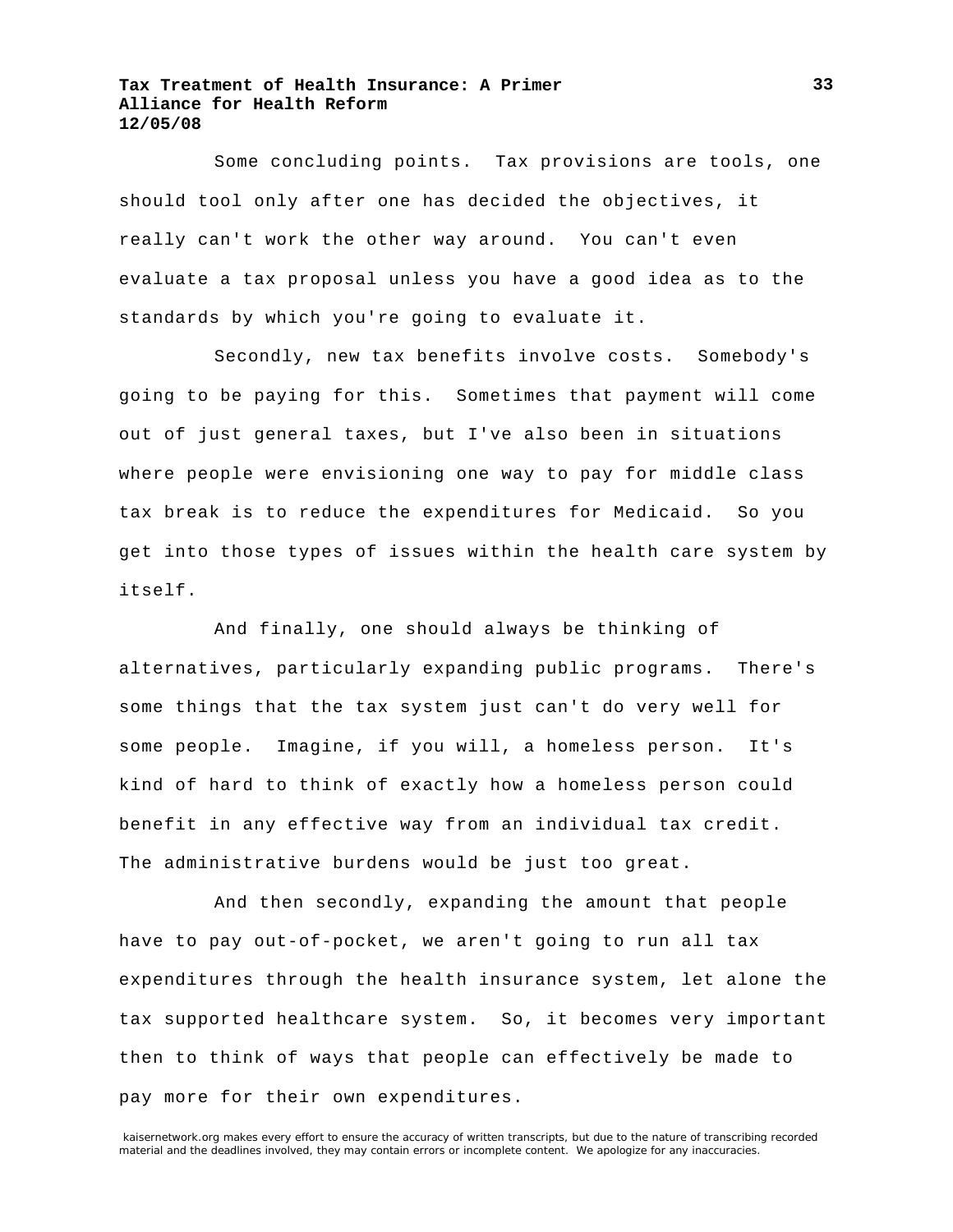Just one final comment here; here is a quotation from a former president. I'm not going to identify him. I will indicate that I had to clean up the language a bit for this public presentation. For those of you off on the left it says, "I can't make a thing of this tax problem. I listen to one side and they seem right, then I talk to the other side and they seem just as right and here I am, where I started. What a job I have."

And so for those of you who have to deal with this, what a job you have.

**ED HOWARD, J.D.:** All right. Great. Thank you Bob. All right, now it's time for you to do your job, which is to fill in the blanks because as much information as you have just received, the Internal Revenue Code holds many more mysteries that you have yet to explore. And I would offer you the opportunity to come to one of the microphones at the front.

I apologize for the lack of elbow room to get to them. And also, if you take the time to put a question on one of those green cards and hold it up, someone will try to squeeze down your isle and pick it up from you. Alright, and if you would identify yourself and direct your question, if you need to, sir.

**JOHN GREENE:** Sure. John Greene with the National Association of Health Underwriters. I appreciate your comment about markets, because the market in New Jersey is vastly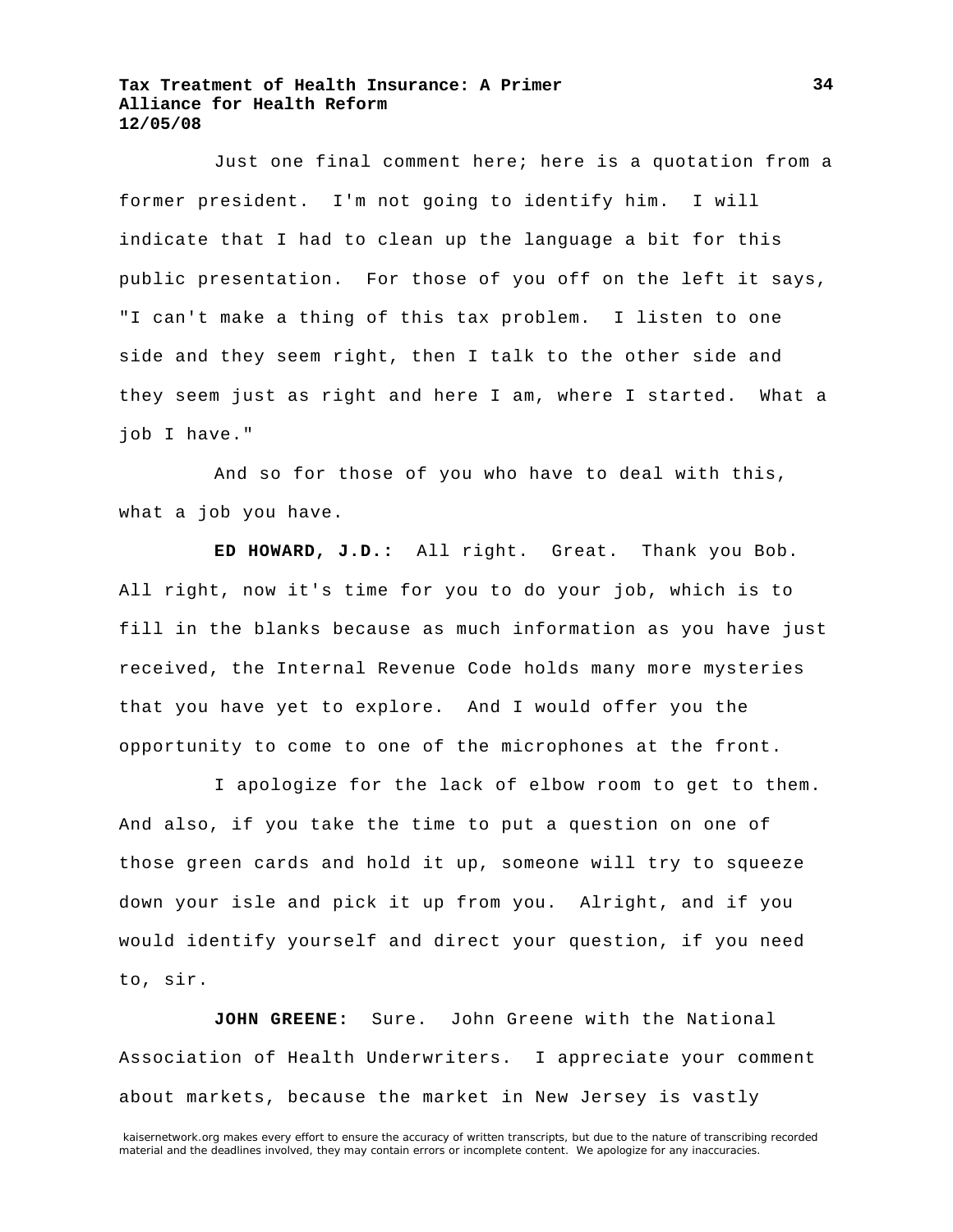different than the market in Virginia. There's also income differences around the country, they have a higher cost of living in New Jersey, they make higher incomes, you might pay \$5,000 for a product and that very same product in Virginia is \$500.

So if you're a well-off person in Virginia and you are trying to do this balancing act on providing adjusting this subsidy correctly, you're going to still advantage the person in Virginia over the person in New Jersey and I don't know how you fix that when you have markets that are vastly different in terms of wage differences and regions of the country as well as the cost in the premium that you mentioned was so important.

**ED HOWARD, J.D.:** And the question is?

**ROBERT LYKE:** Well, let me just say you're absolutely correct. Actually I did have a slide that I took out that got into those issues. To some extent, these variations apply right now with the exclusion, that is the exclusion is giving greater subsidies to people that live in one part of the country rather than another part of the country.

But if one were to try to come up with a generally available individual income tax credit, all of this would have to be made explicit and articulate and congress would have to wrestle with what is the appropriate credit for people in those different sets of circumstances that were just identified.

**35**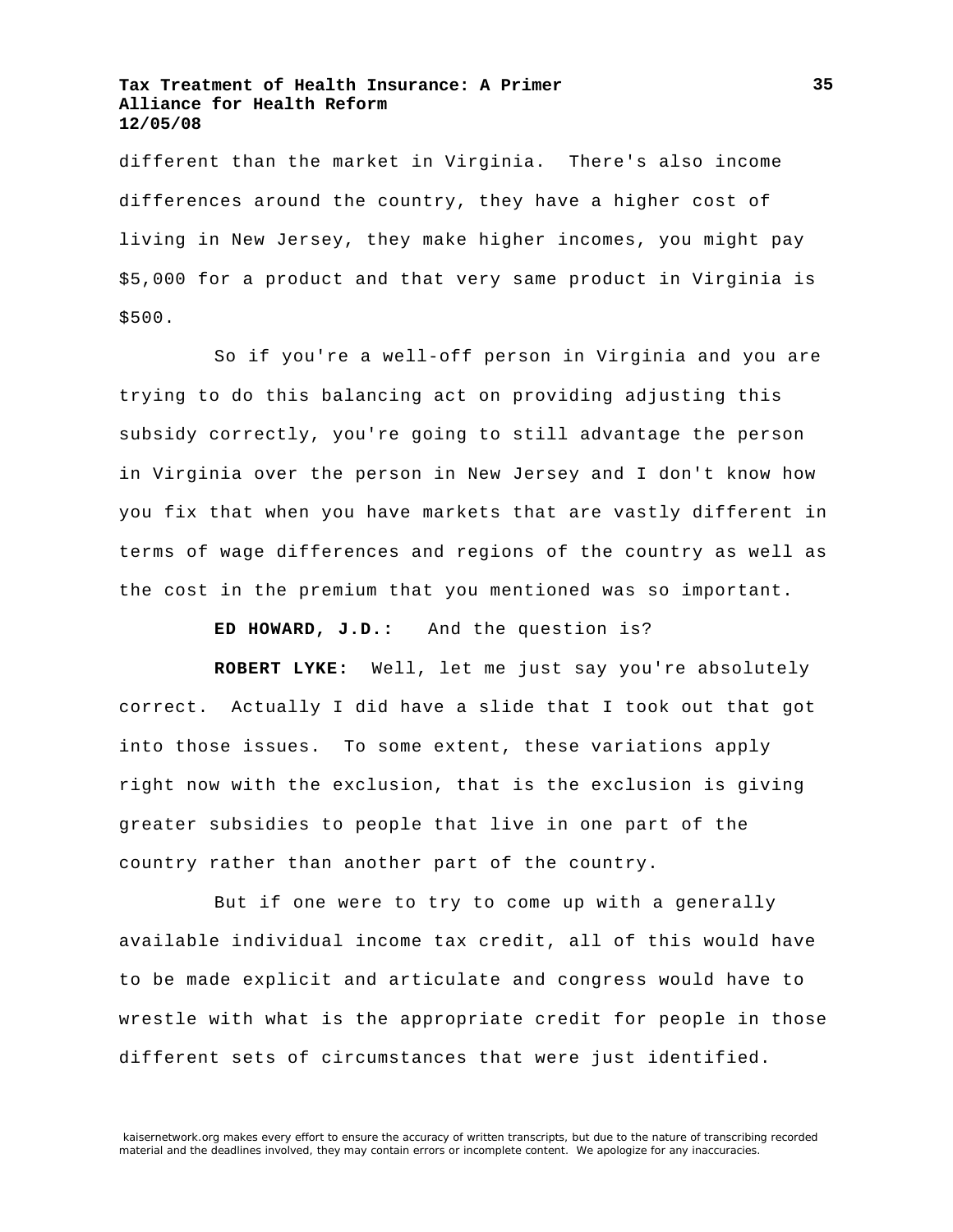Now I'm not denying that congress has the capability of doing this, congress does this in a lot of other instances, but it does raise the visibility of a very difficult apportionment issue. And there's no simple outcome to this. People are going to disagree as to what is the appropriate level in one place versus another, just as people disagree all the time about the appropriate level of appropriations for various state program grants.

**ED HOWARD, J.D.:** Yes, I once heard a treasury official who was wrestling with the trade adjustment tax credit describe what he thought was the ideal system, which was an age adjusted, income adjusted, geographic adjusted, health status adjusted tax credit. And he said, but of course we couldn't have administered that. Yes, go ahead.

**GENE GERM:** Yes, Gene Germ [misspelled?] from the Heritage Foundation. Thank you for your presentations. Could you discuss what role the employer tax exclusion plays in fostering job lock?

**LARRY LEVITT:** Sure, I'll take it. I mean, the key is, which I think both Bob and I said, the tax system now primarily subsidizes employer based insurance and not individually purchased insurance and there's certainly some job lock inherent in that and that people can't take an employer plan with them from job to job, particularly another job that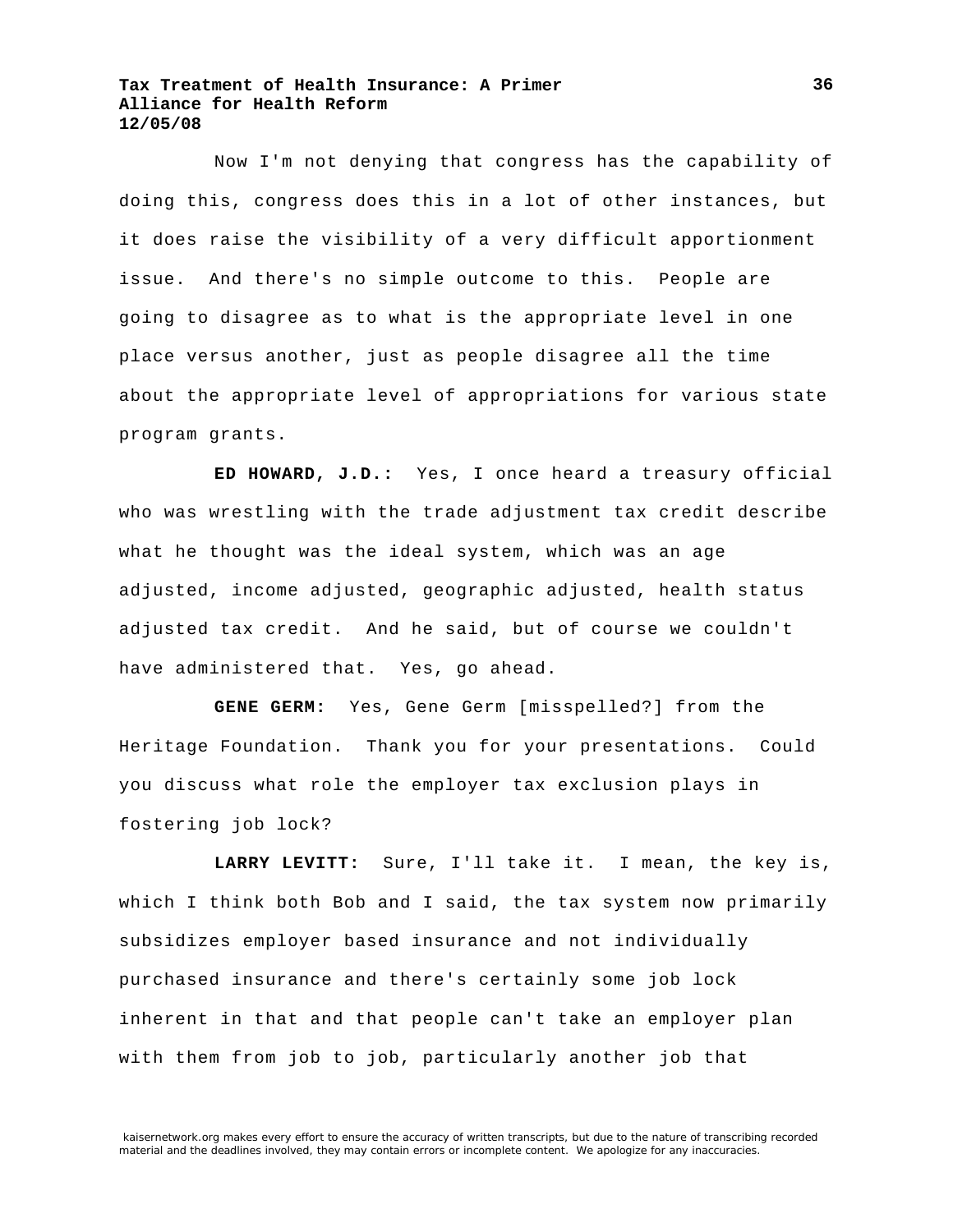doesn't offer health coverage. So that, I think is the level playing field.

There's both an equity argument, I think as you suggest, for providing subsidies for people who buy coverage on their own, but also potentially a kind of making the labor market work a little smoother.

I would say, and I think Bob and I both implied this, kind of changing the terms, and so right now we provide subsidies for employer based coverage, not non-group coverage, if we started to provide subsidies for non-group coverage, let's say a deduction, a tax credit, that would also change the nature of the choice employers make, that employers might be more likely to drop coverage so people would shift from employment coverage to non-group coverage and some individuals might decide that they would now switch out of an employer based plan.

[Inaudible] to a pretty substantial movement of people away from employer based plans into non-group plans, which some people is a good thing and some people think is a bad thing.

**BOB:** Larry, is there any good research that tries to quantify this job lock phenomenon?

**LARRY LEVITT:** Not that I'm aware of. I mean, we've done some polling, which I don't have the numbers off the top of my head about the number of people who say they've stayed in a job because they couldn't get insurance elsewhere. But it's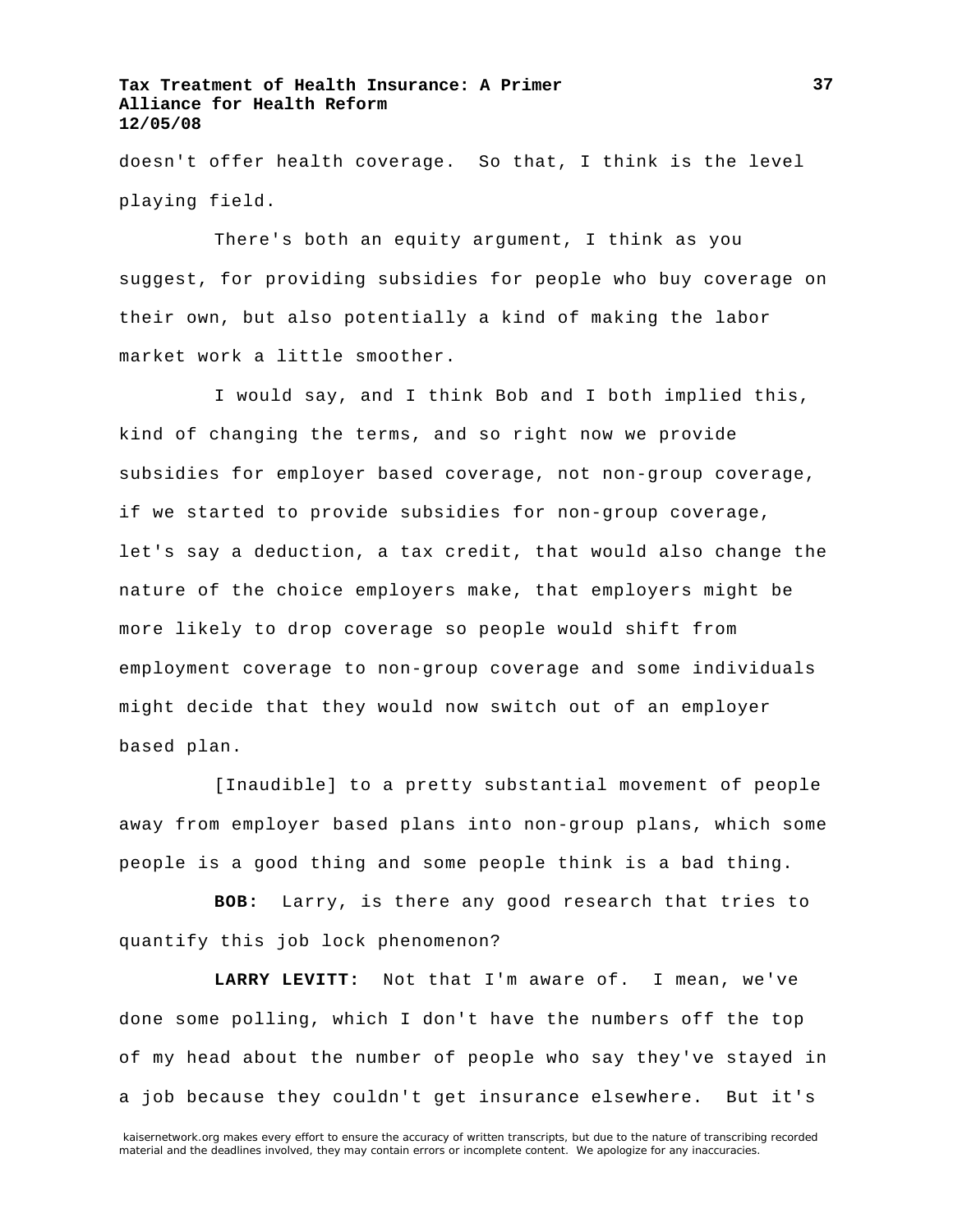at least based on what people say, it's not an insignificant phenomenon.

**ED HOWARD, J.D.:** Yes, Bob?

**ROBERT LYKE:** One other comment --

**ED HOWARD, J.D.:** I'm sorry. Two Bob's here. You're on the panel.

**ROBERT LYKE:** The one other comment that I would make is that job lock it sounds like such a negative thing, indeed, as we normally think of it, it is, that is people are being held to a job where they really would prefer to be elsewhere and their skills would be better utilized elsewhere.

But from some perspectives, some degree of job lock is actually a good thing. For example, we know that employers are more willing to provide training to workers if they think that workers are going to stay around awhile. And if people could get up and go at any particular time, employers are less likely to offer training.

To the extent that we need to factor this into our considerations, I think that the whole issue becomes much more complicated than is usually presented.

**ED HOWARD, J.D.:** Yes, go ahead Bob.

**BOB HELMS:** Okay, Bob Helms with AEI. I first would like to plug a book, but it's not an AEI book, it's a Brooking's Institution book. They have a new book out on the tax treatment of health insurance edited by Henry Aaron and Ben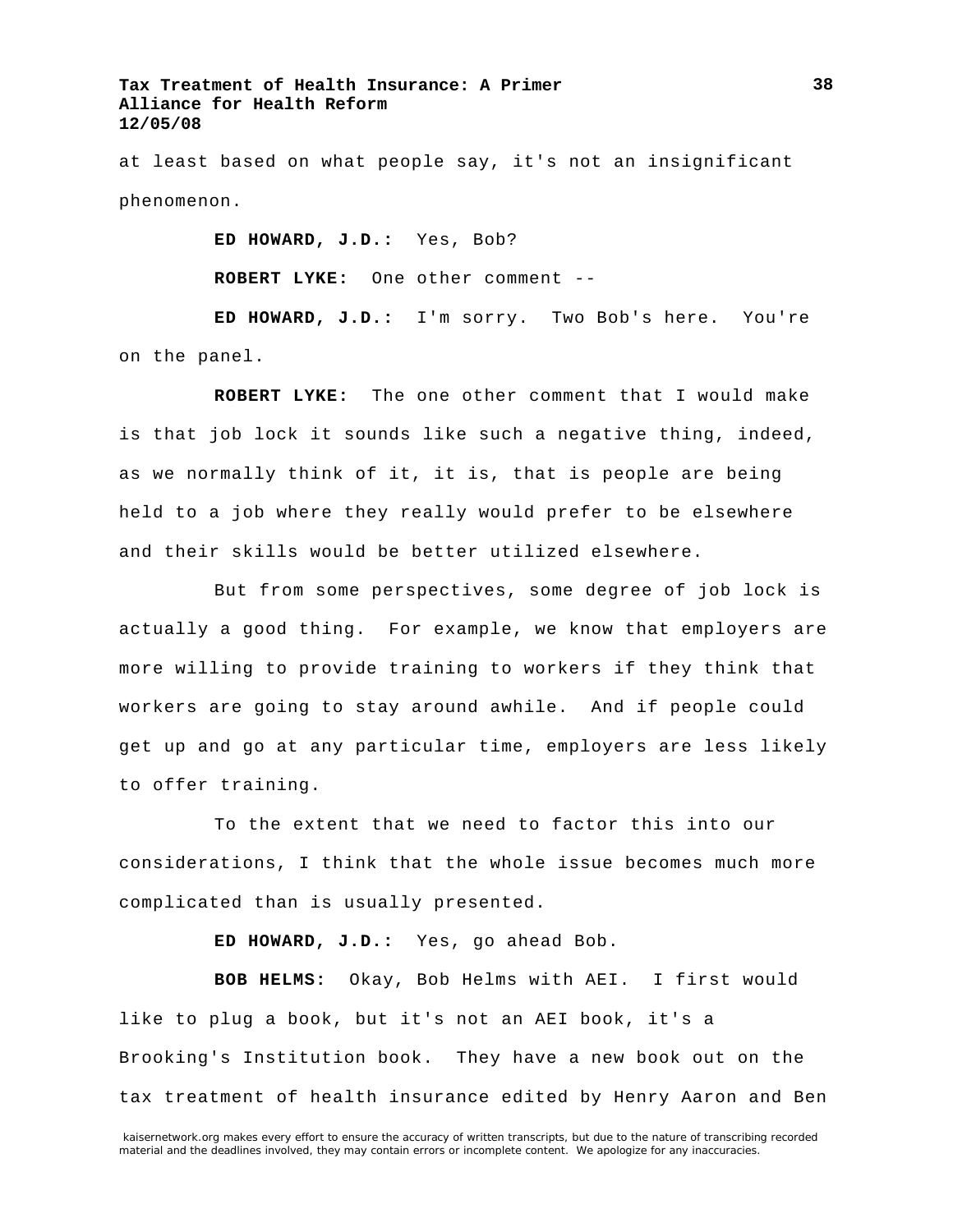Burman and so there's lots of good detailed discussions of these issues in there. I also have a chapter in the book. [Laughter].

Just a couple of things. Larry had mentioned that you use the Jonathan Gruber estimates, there are several estimates out of this. I'll mention John Shields from Lewin who estimates that this has like 225 billion; I think he's up around 300 billion, but he includes the effective state income taxes also in that.

But also, using John's figures since 2000, just you're talking about this as a hidden subsidy; it's been going up at about 16 billion a year of lost revenue. And so if you look at it that way and imagine if that were in part of a debate on the Hill about explicit expenditures, you'd think somebody would pay attention to it, but it is hidden here.

One other thing I comment on Bob's presentation, he kind of skipped over the alternative to eliminating the exclusion, just a simple tax calc, which we proposed in the Reagan Administration. But we didn't get into the whole issue of trying to decide what was an excessive policy as your slide implies.

We just put it at like 85-percent of the meeting, as I remember and just let the market define what's excessive. The point was that all the people who were above it would have very strong incentives to get on to the calc.

kaisernetwork.org makes every effort to ensure the accuracy of written transcripts, but due to the nature of transcribing recorded material and the deadlines involved, they may contain errors or incomplete content. We apologize for any inaccuracies.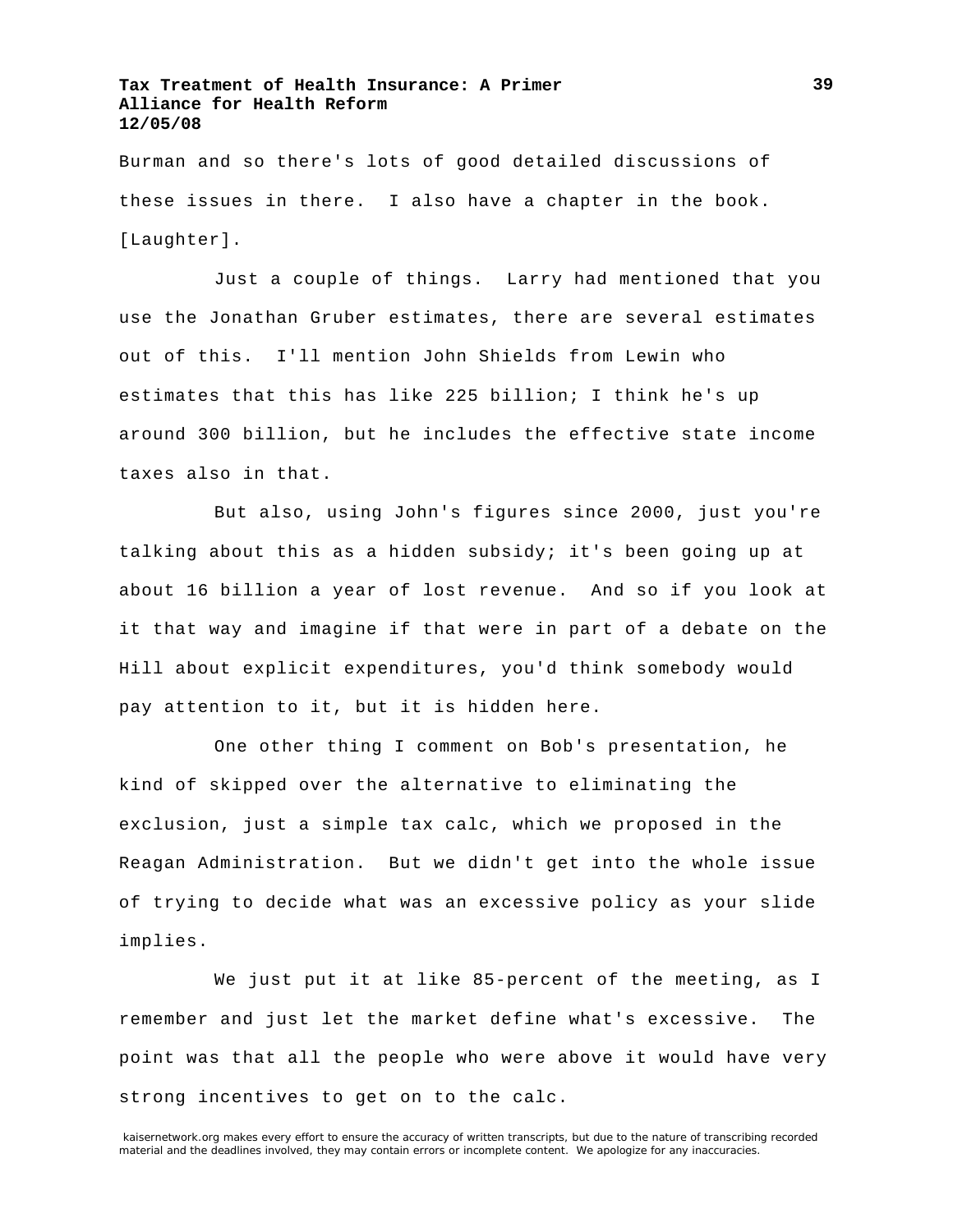**ROBERT LYKE:** If I could just comment on it, I mean I agree with everything you said Bob and that perspective certainly should be given very, very serious consideration if one is thinking about a cap.

One of the issues that's been raised, however, is that let's say the cost of your insurance is above the 85-percent level, one has to look very carefully as to exactly why that is the case. It might be that you're caught in a small group, perhaps working with a small firm where many of the workers are on the older side rather than on the younger side. Or there might be a family member that has some very serious health care condition that's driving up costs.

And as to whether or not we should still put pressures on them to restrict the cost of the insurance, I think that's a public policy issue that congress just needs to face squarely and make a decision about.

It might be possible to figure out some technical variation whereby one can get to the same place that Bob is suggesting and that would be some very interesting work that needs to be done.

**ED HOWARD, J.D.:** Sort of following up on that and some of the other implications of the discussion so far Bob, part of the discussion that one often hears when income tax changes are discussed have to do with doing something about insurance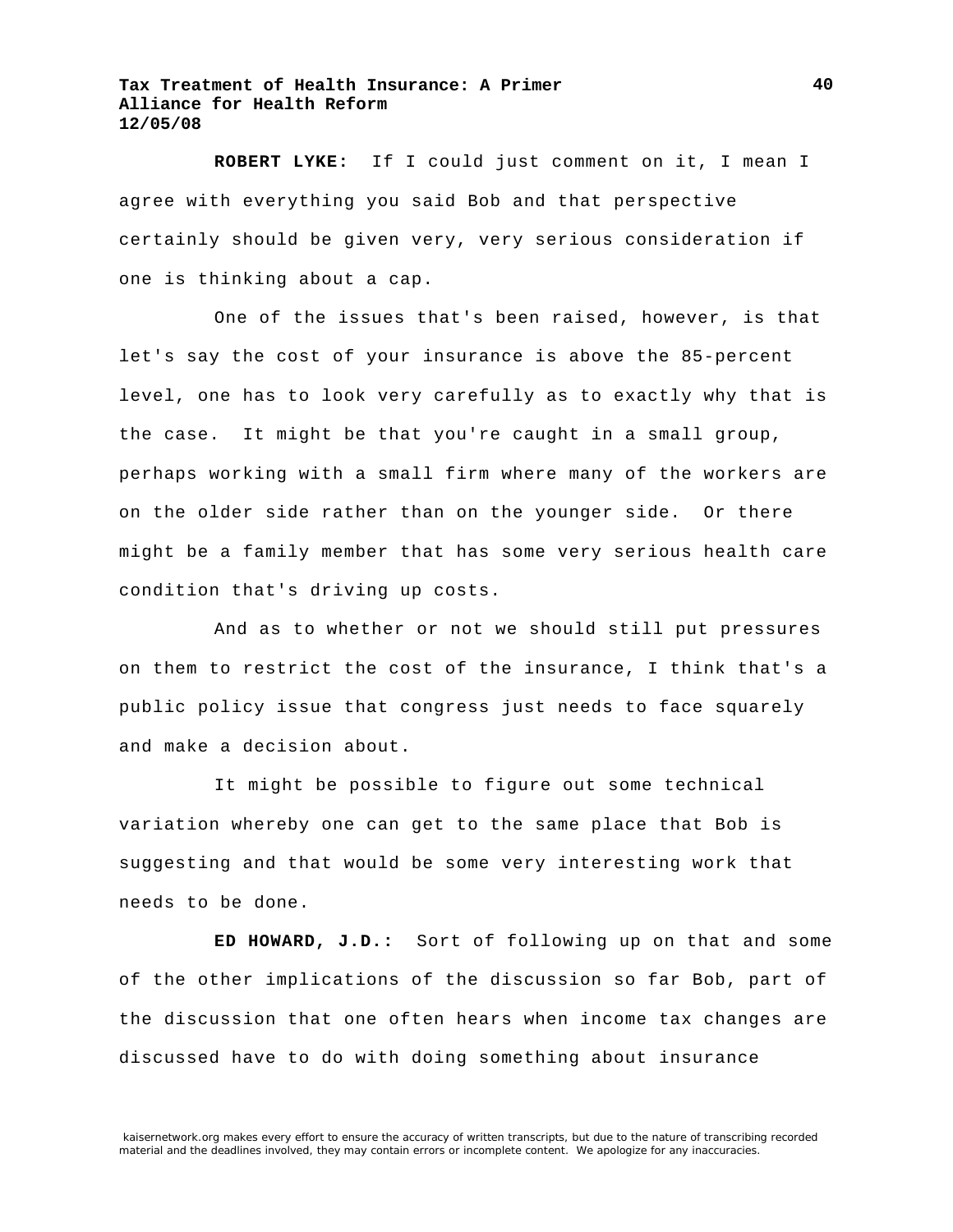regulation at the same time. Let me just say, community rating, for purposes of an example.

If you had a community rated system, then establishing the amount of a credit or a deduction would pose a lot fewer difficulties from a policy standpoint, is that fair reading?

**ROBERT LYKE:** That's correct. Yes.

**LARRY LEVITT:** Ed, I would just add that, that's certainly true and I think as Bob emphasized, that you can't just talk about the tax system here, you have to also talk about the health insurance system. But even if you made those kind of regulatory changes to the individual market or the nongroup market where people buy on their own, still among larger employers, they're largely self insured or experience rated, so you still have the issues of cost varying by geographic area, by the nature of the group, you know, a manufacturing firm with quite a number of older, sicker workers faces a higher cost than an accounting firm, let's say, with younger healthier workers.

**ED HOWARD, J.D.:** I've got several questions that have come forward on cards. Most of the proposals, the question writes, that have been discussed here and during the campaign, imply that buying coverage on the individual market is no different than group coverage costs. But it is. Wouldn't this just further increase spending for coverage? This, presumably being the kinds of changes that Bob was describing.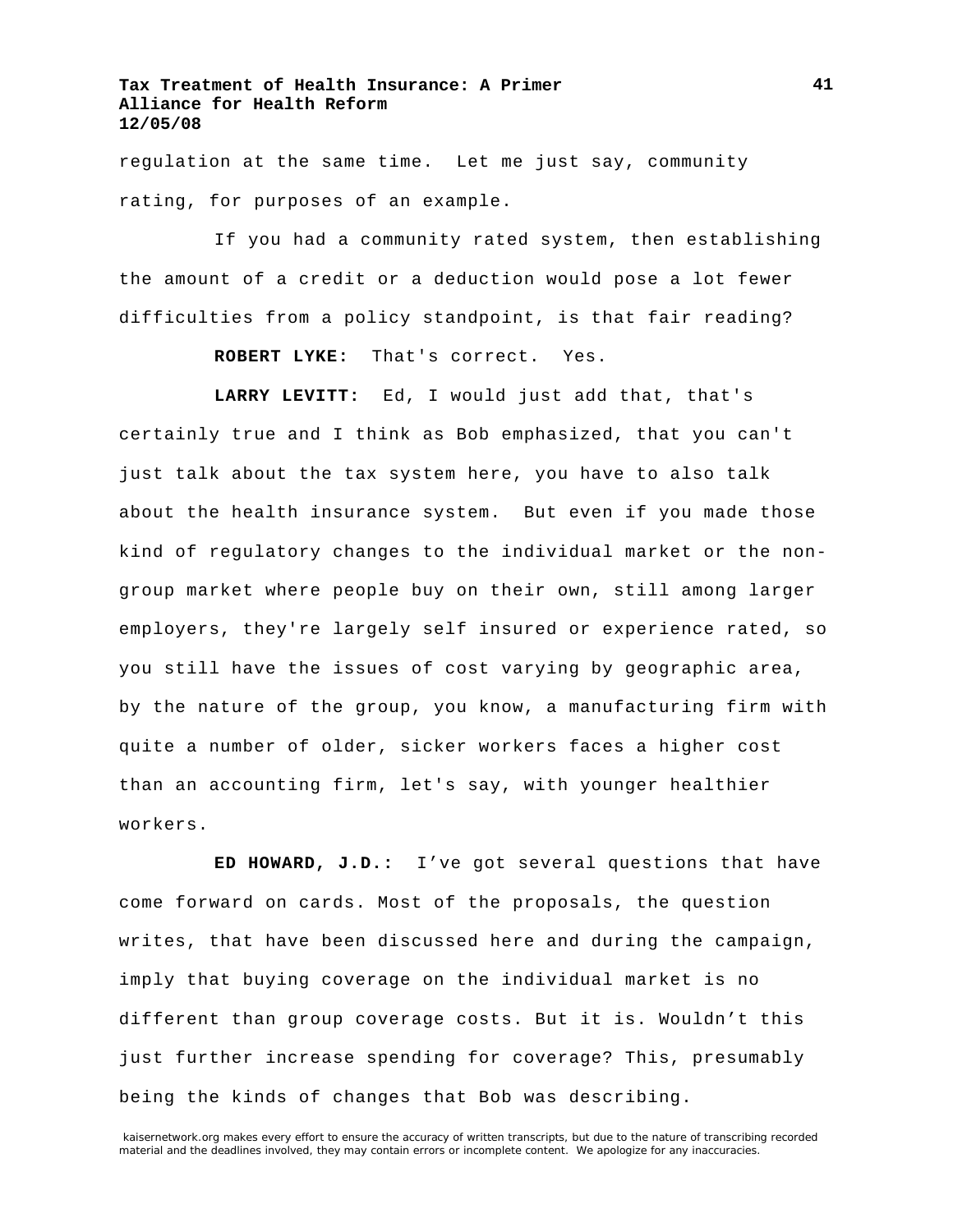**LARRY LEVITT:** There are a number of ways in which the individual and non-group market varies from the group market. One is administrative costs and those are definitely higher in the non-group market than in the group market. Those are primarily marketing costs that are much cheaper when you're marketing to a big group than when you're marketing one by one to individuals. So in that sense the non-group market is more expensive.

The current non-group market, because it's medically underwritten, meaning that in most states, in a vast majority of states, people with pre-existing health conditions can be excluded or charged higher premiums. Actually, the average cost of people in the non-group market is less than in the group market because it's a much healthier than average population. So when you go on ehealthinsurance.com and you look at the health insurance premium, part of the reason that premium is low is because it's a healthier than average population.

**ED HOWARD, J.D.** Very good. A questioner asks the panelists to discuss the pros and cons of requiring employers to just disclose the cost of employer-provided health insurance to their workers, kind of a W-H, if you will. Is that a good idea? There are some pieces of legislation, I think, that would do that. And there are some companies that do it voluntarily.

**ROBERT LYKE:** Yes, there are some companies that do it voluntarily. No one can oppose disclosure. I mean disclosing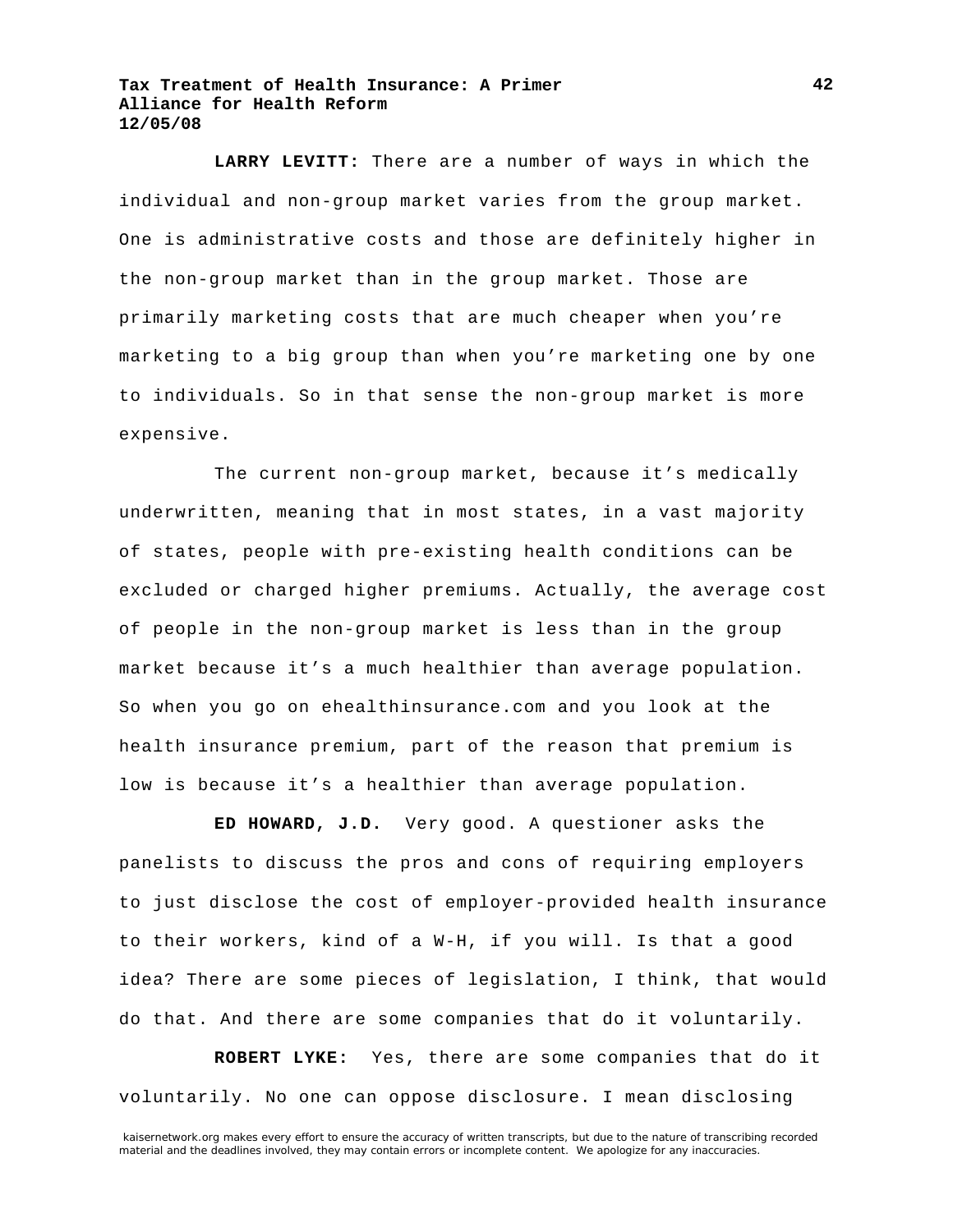things are good. It's very appropriate that workers begin to understand exactly how large their employer subsidies are. The tricky thing, however, is getting back to that issue I mentioned earlier, which is that the actual value of the coverage is going to vary by worker. And so the average could be misleading for not just some, but indeed for many workers.

Also, there's another aspect of this that needs some further research. Mark Pauly up at the University of Pennsylvania some of this. Louise Sheiner did a paper for one of the Federal Reserve banks, now about 15 years ago. It relates to the question of when employers pay for coverage for their workers, to what extent are the workers cross-subsidizing each other in ways that aren't apparent.

One of the arguments that's been put forth by both Louise and also Mark and that mirrors arguments that have long been made in the pension system, is that older workers crosssubsidize the cost of younger workers because older workers find that insurance, or pensions if you will, are more important. As a consequence, older workers are willing to give up some of their wages to, in effect, bribe younger workers to participate in the system.

Obviously, this is a very difficult thing to tease out. Mark and Louise have both done some, as I indicated, some interesting work. But it's simply an indication of the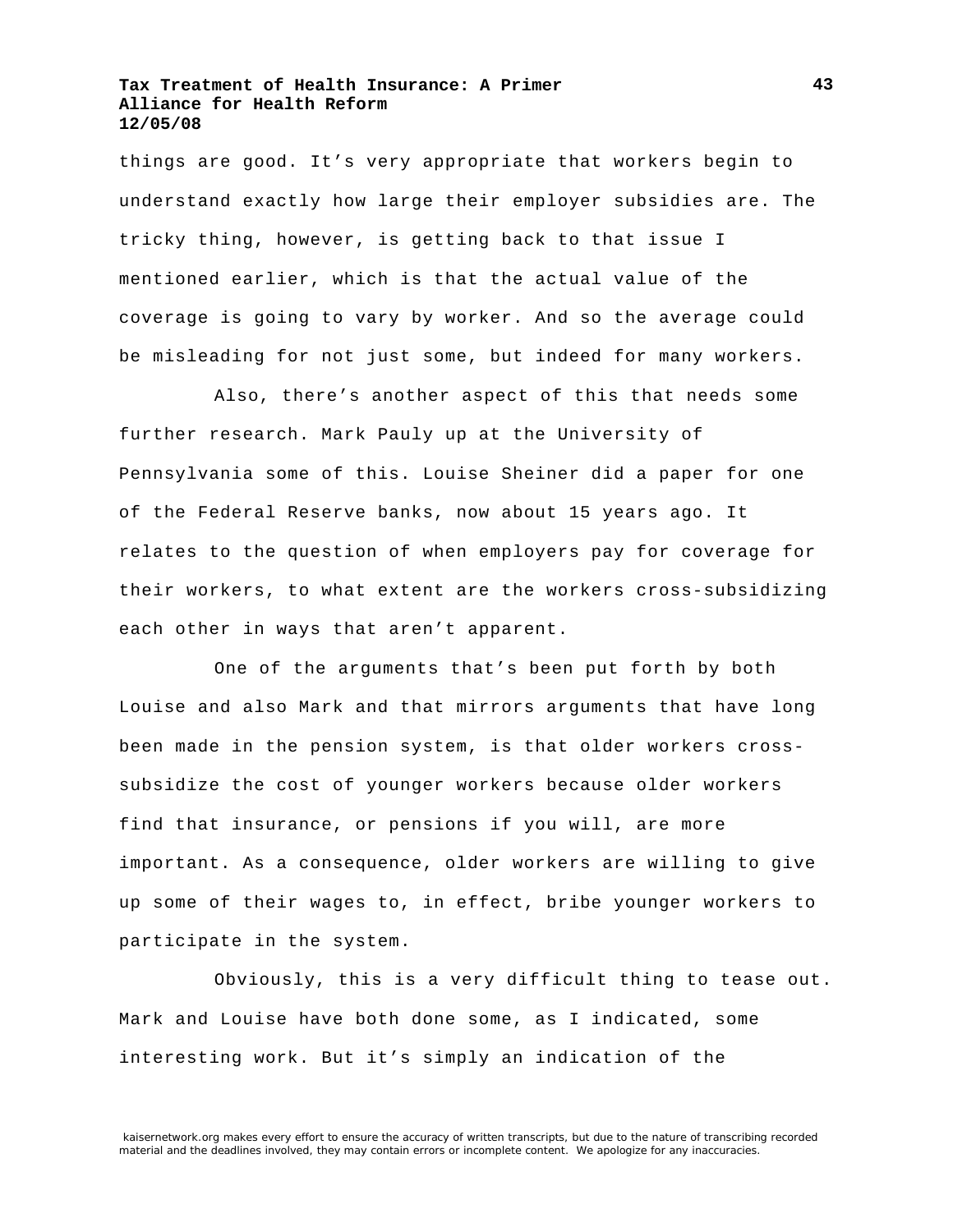complications that are involved in what would appear to be a simple act of disclosure.

**ED HOWARD, J.D.:** That's very interest. Yes, would you go ahead please.

**JENNIFER FRIEDMAN:** Jennifer Friedman, Ways and Means Majority Staff. I apologize, I was a few minutes late so I missed the beginning of the first presentation. I haven't heard, since I've been here, any discussion of how many people we're talking about with regard to the employer exclusion.

So I think it's important to remember that one of the handouts said 60-percent. It's 160 to 170 million people. There's a lot of people we're talking about that get their health care through their employers. I think one of the lessons we all can recall from '93, '94, is that people are really afraid of change. We only need to recall the Harry and Louise campaign to know that.

So the point and question I'd like to make is, how do you reconcile that political lesson of people fear change, with this concept of potentially, and I know once I said "may undermine", but of undermining the healthcare for 160 to 170 million Americans. I think there's many folks who would fear that blowing up the employer exclusion means you're blowing up healthcare reform. So I just sort of wanted to put that point out there and get a reaction.

kaisernetwork.org makes every effort to ensure the accuracy of written transcripts, but due to the nature of transcribing recorded material and the deadlines involved, they may contain errors or incomplete content. We apologize for any inaccuracies.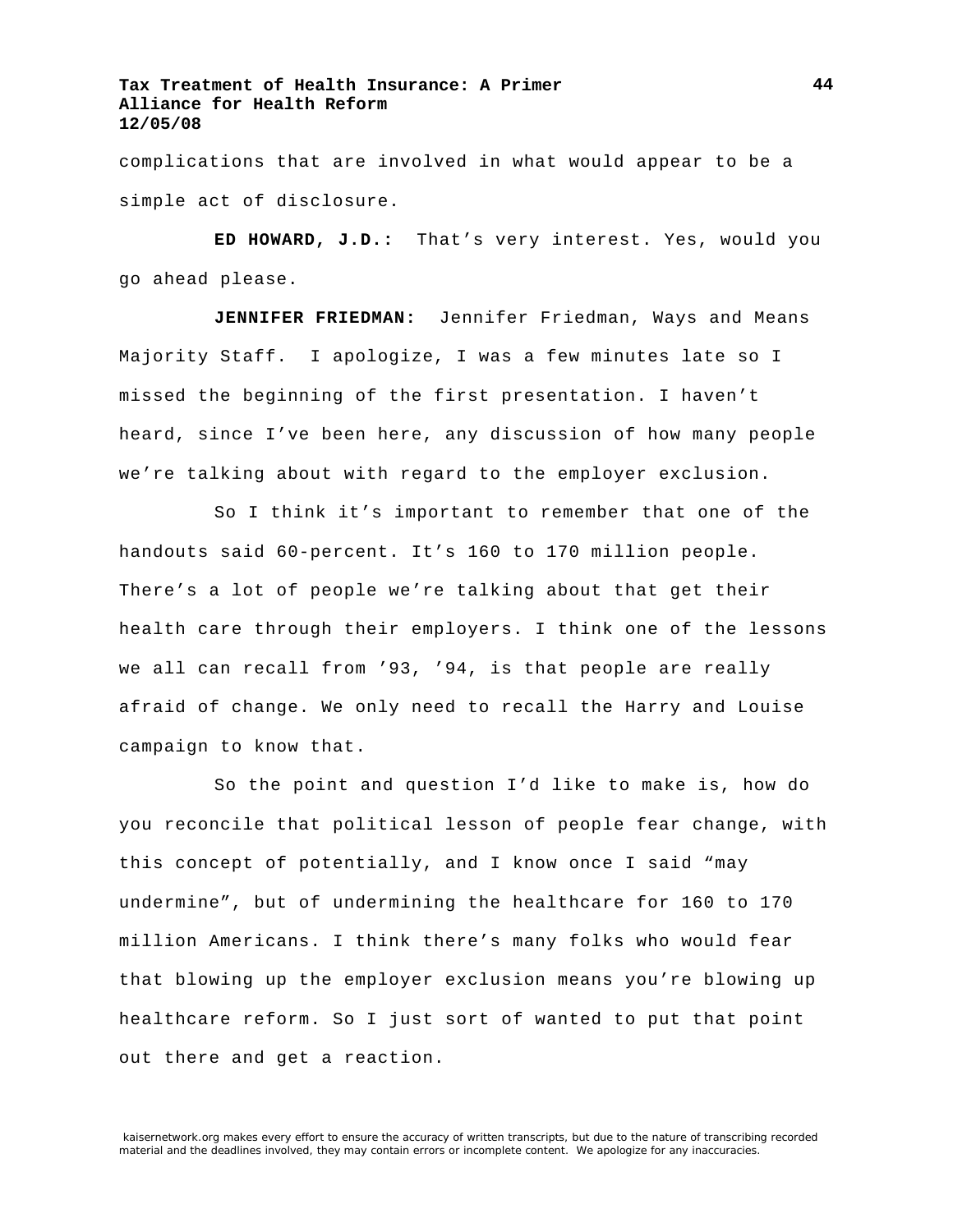**ED HOWARD, J.D.:** Let me give you one more piece of context for the point that Jennifer makes. Somebody sent up a question along these lines. As the panel knows, the policy of changing the employee exclusion was vilified in the presidential election. Do you believe that such a policy can be pursued next year, or are any changes to the employee exclusion now off the table? So it's the political version of your very personal representation.

**LARRY LEVITT:** Well, thanks Ed, you just made a hard question harder. I have a couple of observations. One is, the numbers you cited are certainly exactly right. And you get a sense of that from the \$225 billion that goes into the subsidy. The flip side of that is, I mean it's a lot of federal spending, but it's a lot of benefit that people are receiving as well. I have bruises from the '93, '94 discussion as well.

A couple of observations. One is that any time you change this kind of equation between employer coverage and nongroup coverage, you'll get movement away from employer coverage and into individual coverage. Or even if you expand a public program, like Medicaid and SCHIP, you'll get some of that as well. And that's true of the kind of plan that President-Elect Obama has proposed and other Democratic candidates, as well as the plan that Senator McCain proposed.

I think one important thing to keep in mind is what you're providing to people when they move out of employer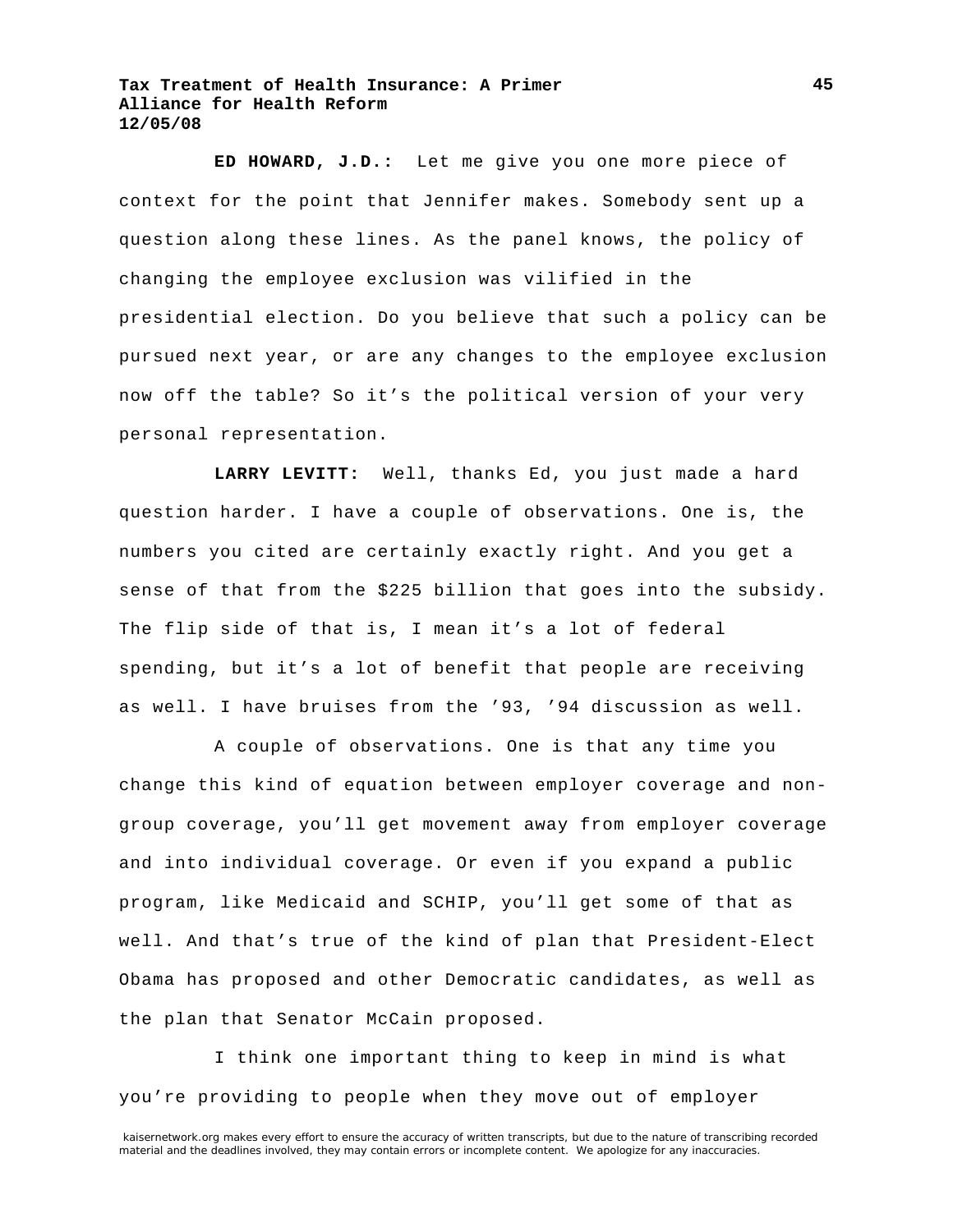coverage. So what's there for them outside of the employer coverage. I think that's an important consideration in evaluating these kinds of proposals.

You know, is it an unregulated non-group market where people can't get coverage if they have a pre-existing condition or have to pay more for it. Or is something like a health insurance exchange like President-Elect Obama has proposed, where anyone could get coverage, regardless of their health status. I also think even if people don't lose employer-based coverage, so even if it's someone who's let's say starting to pay taxes, it's kind of the flip side of the hidden nature of the current subsidy.

As soon as you do even something as minimal as disclosure, or you actually try to tax people on their health benefits, you're essentially taking a subsidy that people didn't even know they had, and now taking some of that away from them. And that's likely not to feel so good.

**ED HOWARD, J.D.:** But of course, we're not making any political judgments up here, this is a primer. Yes, Howard?

**HOWARD SHAPIRO:** Howard Shapiro**,** Alliance of Community Health Plans. You talked about capping the amount of the exclusion. Is an alternative to cap the exclusion for higher income people? Much as the level of what we can deduct from income taxes is capped for higher income people. Could you do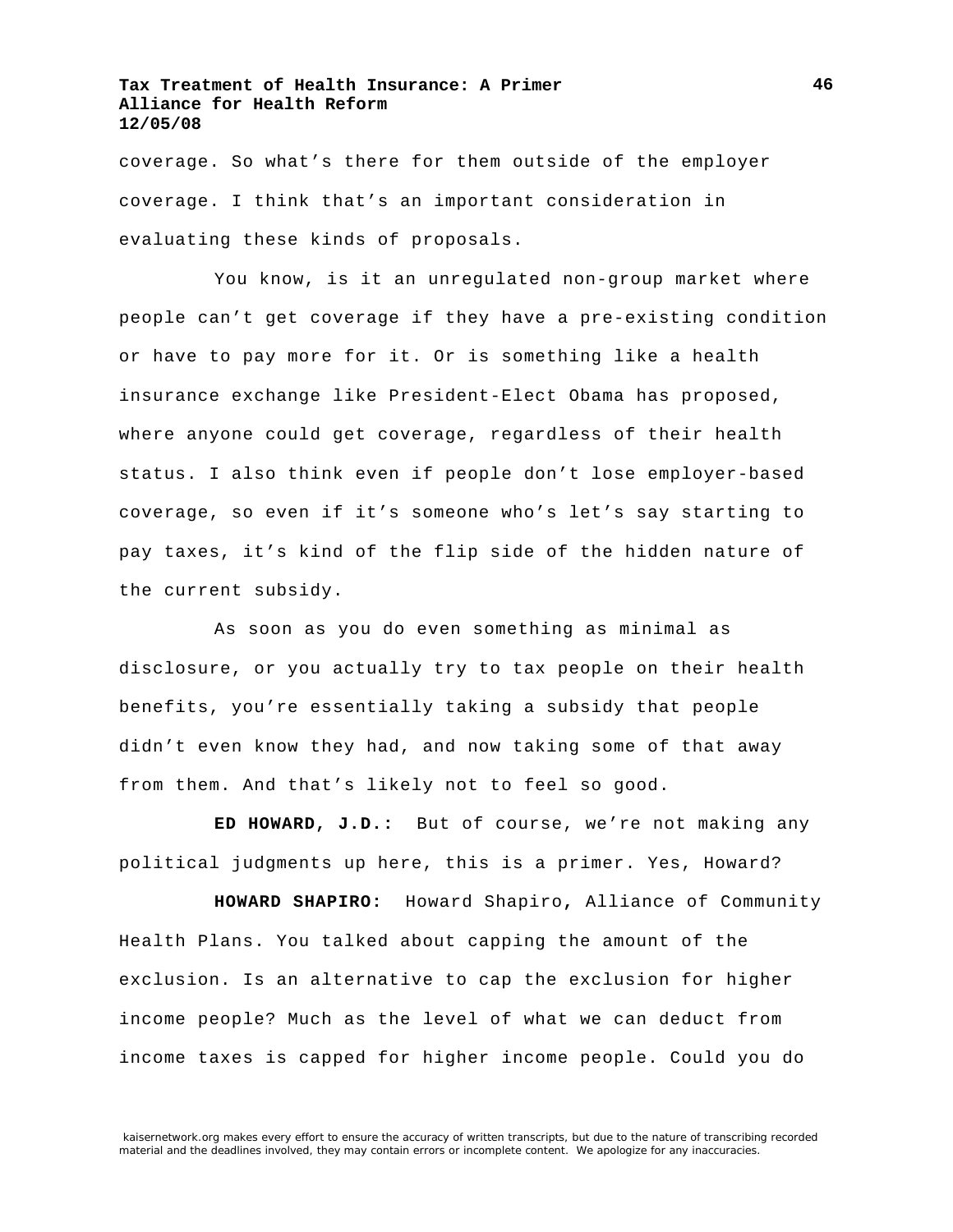that, especially given the regressive nature of the exclusion. What are the pros and cons of that approach?

**ROBERT LYKE:** There is certainly a technical issue here which is that the employer does not know the income of the worker. This is something I mentioned earlier. So that if we wanted to ratchet down the exclusion for "high income" families, high income workers, we would have to figure out a way in which to carry that out. It might be possible to do so, but it could be fairly complicated.

Employers themselves would not want to be put in the situation of obtaining income information from their workers and workers themselves would not want to share that information with their employers. One need to simply have more thought as to whether that technical hurdle can be overcome.

Beyond that, there is perhaps a fair amount to be said for making that change. If one has the perception that high income workers are being overly subsidized because of this provision and that we need to, if not eliminate it, at least ratchet it down. Simply on the grounds of equity.

**LARRY LEVITT:** If I could just add, I don't know if we want to do policy development on the fly here. But one approach to that might be pairing the sort of disclosure idea with the introduction of a health benefits tax on higher income people. So for example, you could theoretically require all employers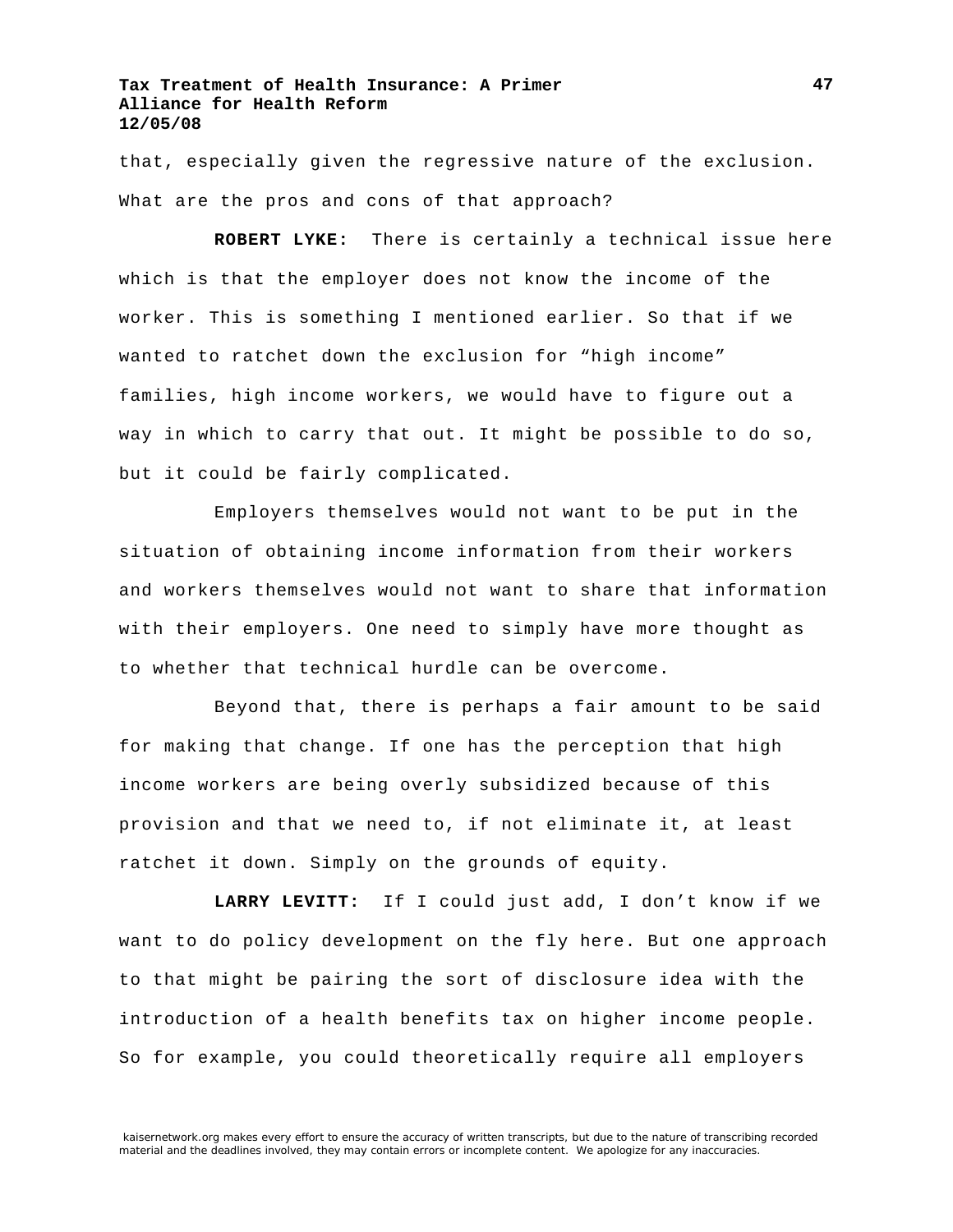to disclose the amount of the health insurance benefits they provide with all the complications that Bob described.

And then individuals take that amount that's now been disclosed, and if you're a higher income person you're required to put it on your tax return. So the employer wouldn't necessarily have to know your income. But everyone would have to know the value of their health insurance benefits.

**GEORGE GREENBERG:** George Weinberg, HHS. Bob, I just wanted to go back to one point on your last slide about this stuff gets so complex maybe we should think of other alternatives first, one of which was public programs. Without commenting on the merits, it just seems to me as I'm reading the newspapers, it seems to me the things I've seen and the Bachus plan and some of the other discussions that seem most likely for some immediate action, or not necessarily changes to the Tax Code, but more an SCHIP expansion that sort of extends last year's discussion and possibly a Medicare buy-in as a transition, at least on the Bachus plan to some kind of connector system modeled on a Massachusetts model, which has its own then questions of design and construction.

I'm just wondering if that's what where the political system seems to be going, or does go, whether then that changes kind of all these other factors that you're talking about, that give you some more concrete markers for measuring the effects of the tax changes. And since the world is generally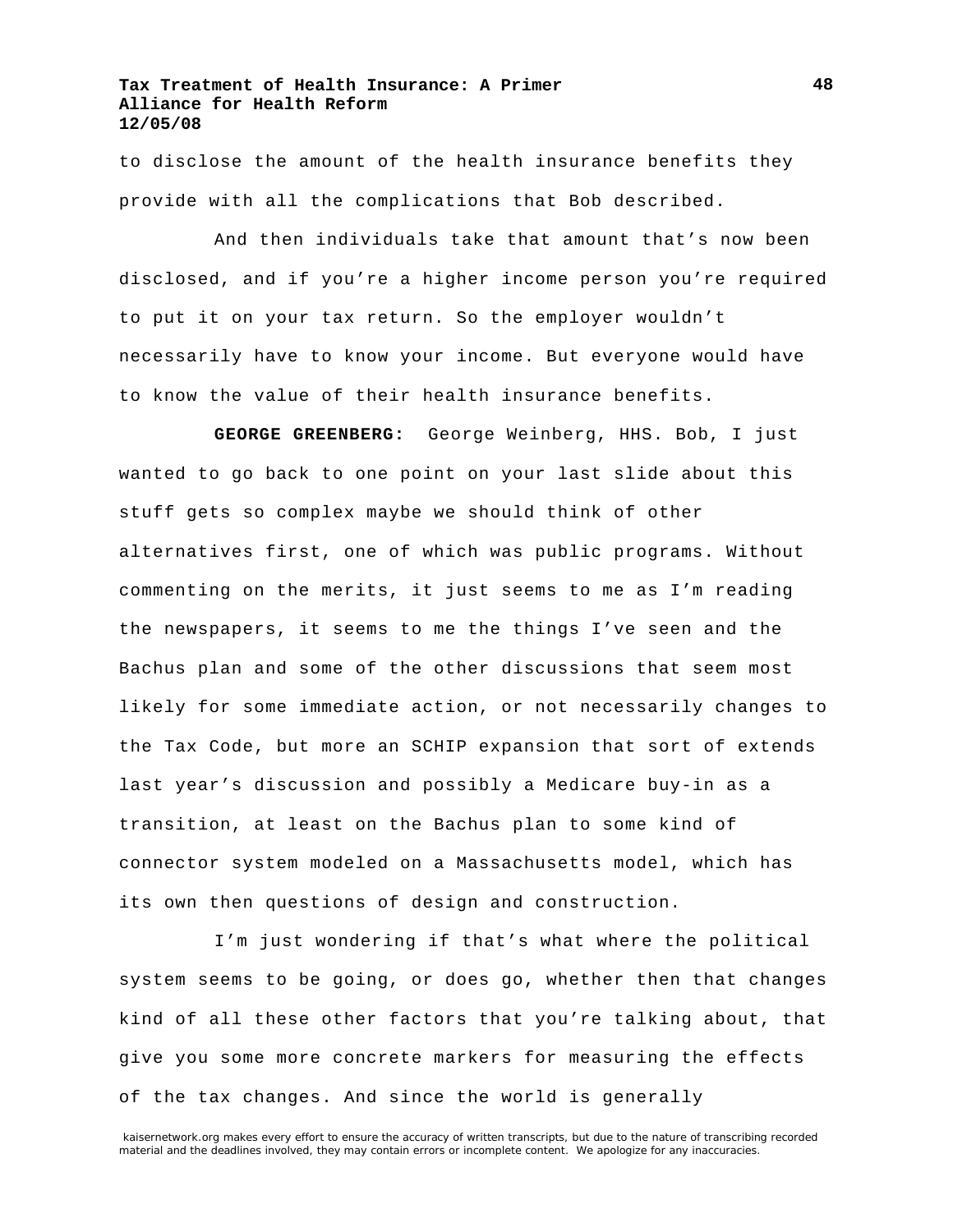incremental and it doesn't seem like we're going to get this all done in one bill, if that's the way it goes, then how do you see it playing out?

**ROBERT LYKE:** Without commenting on either the politics or the way in which things are likely to happen, I simply would indicate that yes, those alternatives, and indeed the alternative that I also mentioned of somehow increasing personal expenditures related to healthcare in a way in which there is no tax preference, that these things really need to be taken into account in order to come up with a coherent change in the tax system. It's simply a lot easier to do that, to mark off the boundaries, if you will, and then figure out how a good tax benefit can be designed within the boundaries.

If we try to include everybody, particularly some of those troublesome populations that you just mentioned, that imposes burdens on the design of the tax benefits that I think are extremely difficult to overcome.

**BRETT SWEARINGEN:** Brett Swearingen, I'm with Congressman Mark Souder. Definitely not an expert as much as you guys are. The thought I have, is I've looked through this over the past year or so, has anybody ever looked at the sort of hybrid approach between the two sides.

I'm thinking of something like combining a refundable credit with community rating and a mandate, as well as like a health exchange. So that there is no coverage problem.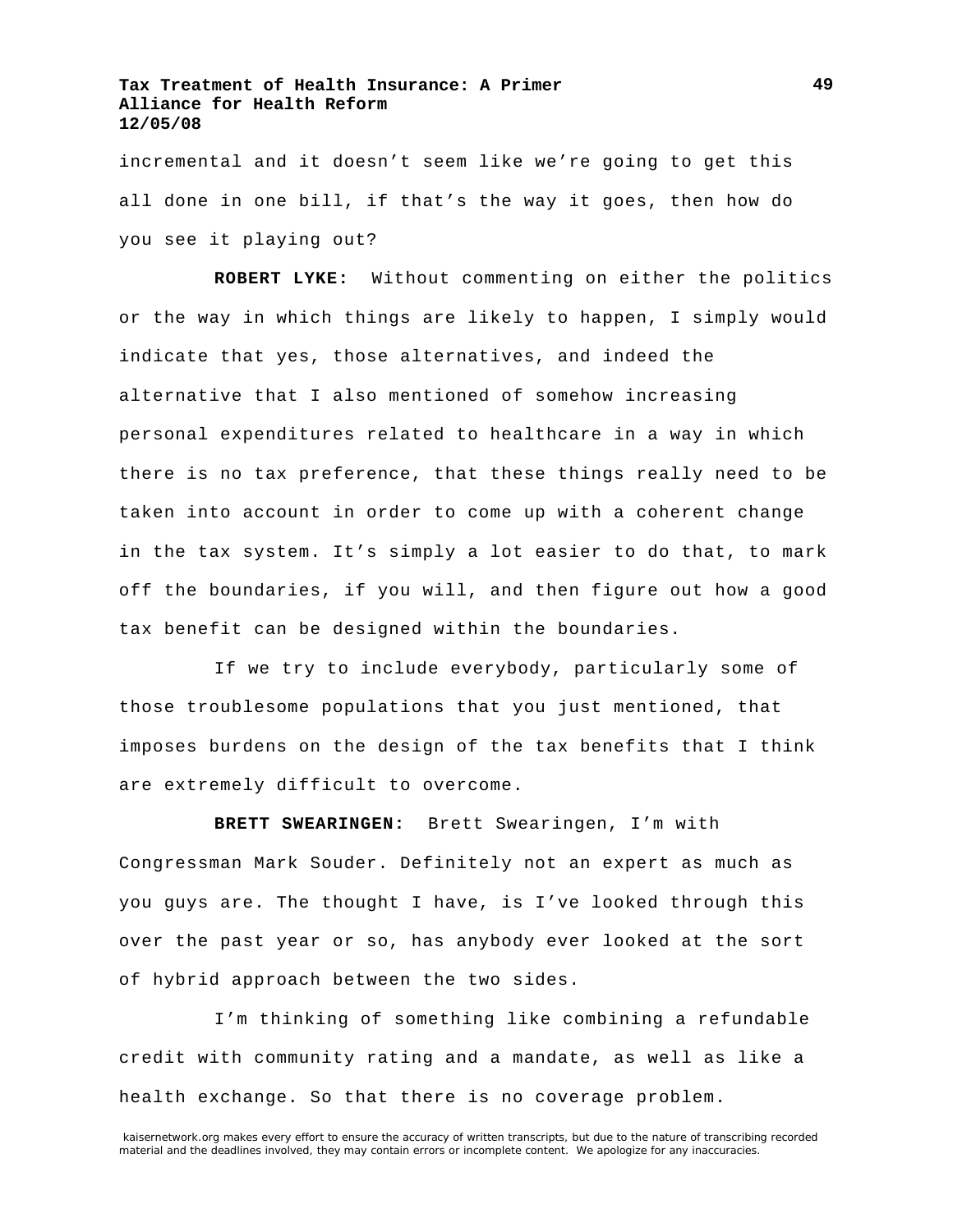Everybody's auto-enrolled in some plan. I mean it might be a small plan comparatively. I haven't seen anything like that discussed. I know it's not what Bachus is looking at. I'm just wondering if you guys have seen any other people out there considering such an idea.

**LARRY LEVITT:** Well, one thing about health policy is virtually every variant has been discussed, so that's you know, it's full employment or it makes our job easier, or what. In many ways that's very similar to what Massachusetts did. Massachusetts has a requirement that everyone provide coverage, a connector as they call it there, or exchange.

A modified community rating, so there's still variations in premiums by age, but no variations by health status. As part of that hybrid what Massachusetts did, was also expanded public programs, as Bob was referencing for lower income populations. Well a state, it's very hard to provide a tax benefit like we do federally.

Massachusetts required employers to make available a Section 125 Plan to workers, which in effect allows workers to pay premiums if the employer doesn't offer coverage, on a pretax basis. So essentially it provides the same benefits as a tax deduction would. So I think a lot of the elements you mentioned are what Massachusetts is now implementing.

**ED HOWARD, J.D.:** By the way, just in passing, requiring the Section 125 accounts in effect taps a federal

kaisernetwork.org makes every effort to ensure the accuracy of written transcripts, but due to the nature of transcribing recorded material and the deadlines involved, they may contain errors or incomplete content. We apologize for any inaccuracies.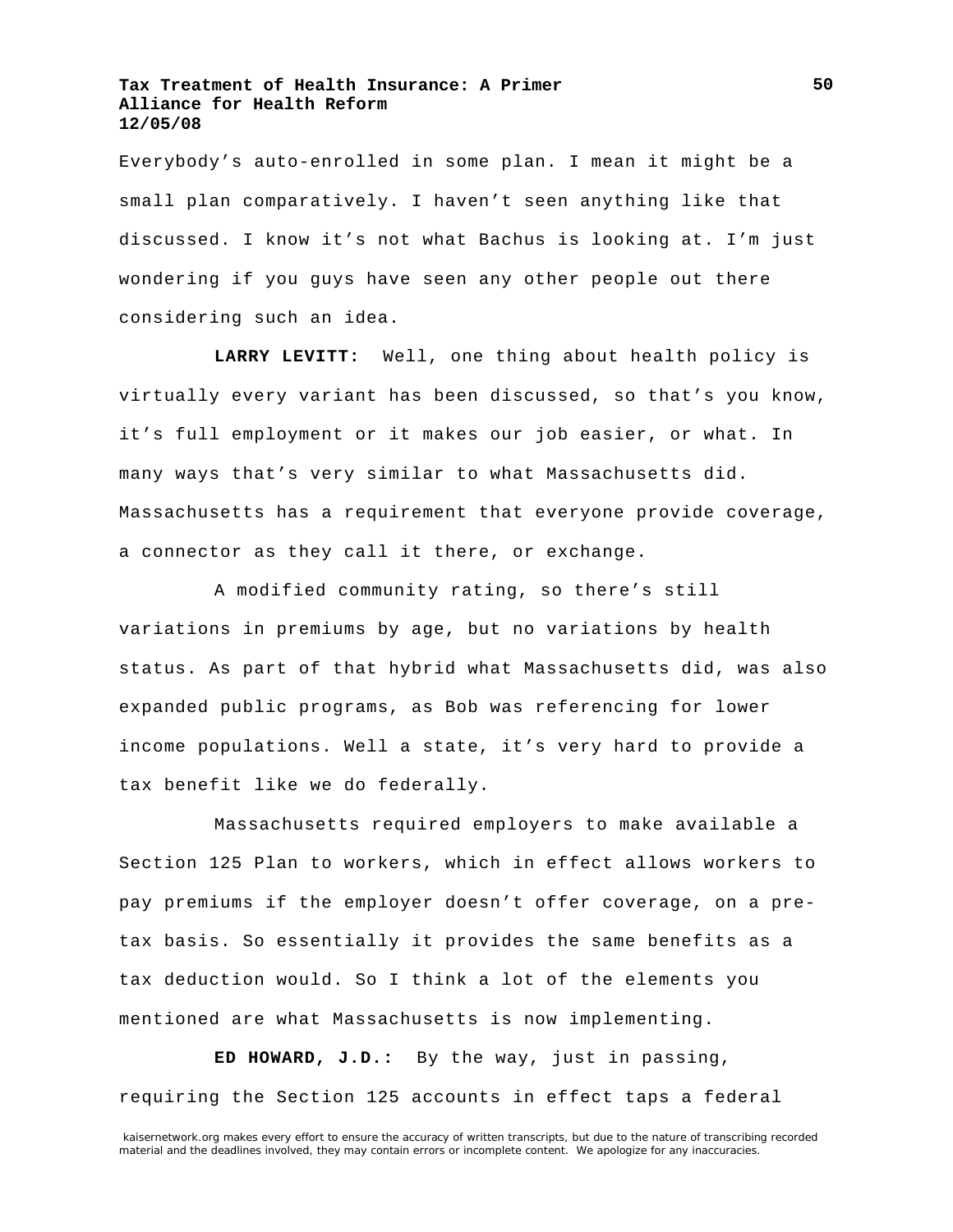source of revenue for the support of the system in Massachusetts.

A question I think the first part of is directed to you, Larry, asking if what you said was that HSA dollars can be used only for preventive services.

**LARRY LEVITT:** No. If I did say that I certainly didn't mean to say that. HSA dollars can be used for a whole broad range of out-of-pocket healthcare expenses. The issue with preventive services is that in order to quality for an HSA to have a Health Savings Account, you have to have a high deductible health insurance plan.

The only thing that can be exempt from the deductible are preventive services. So health insurance policy can provide preventive services irrespective of the deductible, but can provide no other kinds of services, like say, prescription drugs exempt from the deductible.

**ED HOWARD, J.D.:** Why can't FSAs be rolled over? And would it generate a CBO score?

**LARRY LEVITT:** I think it would probably would generate a CBO score. Your question might answer your question.

**ED HOWARD, J.D.:** We have a few more questions on cards. Let me just ask you as we continue here that if you do have to leave, please fill out that blue Evaluation Form to help us make these programs even better in the future for you.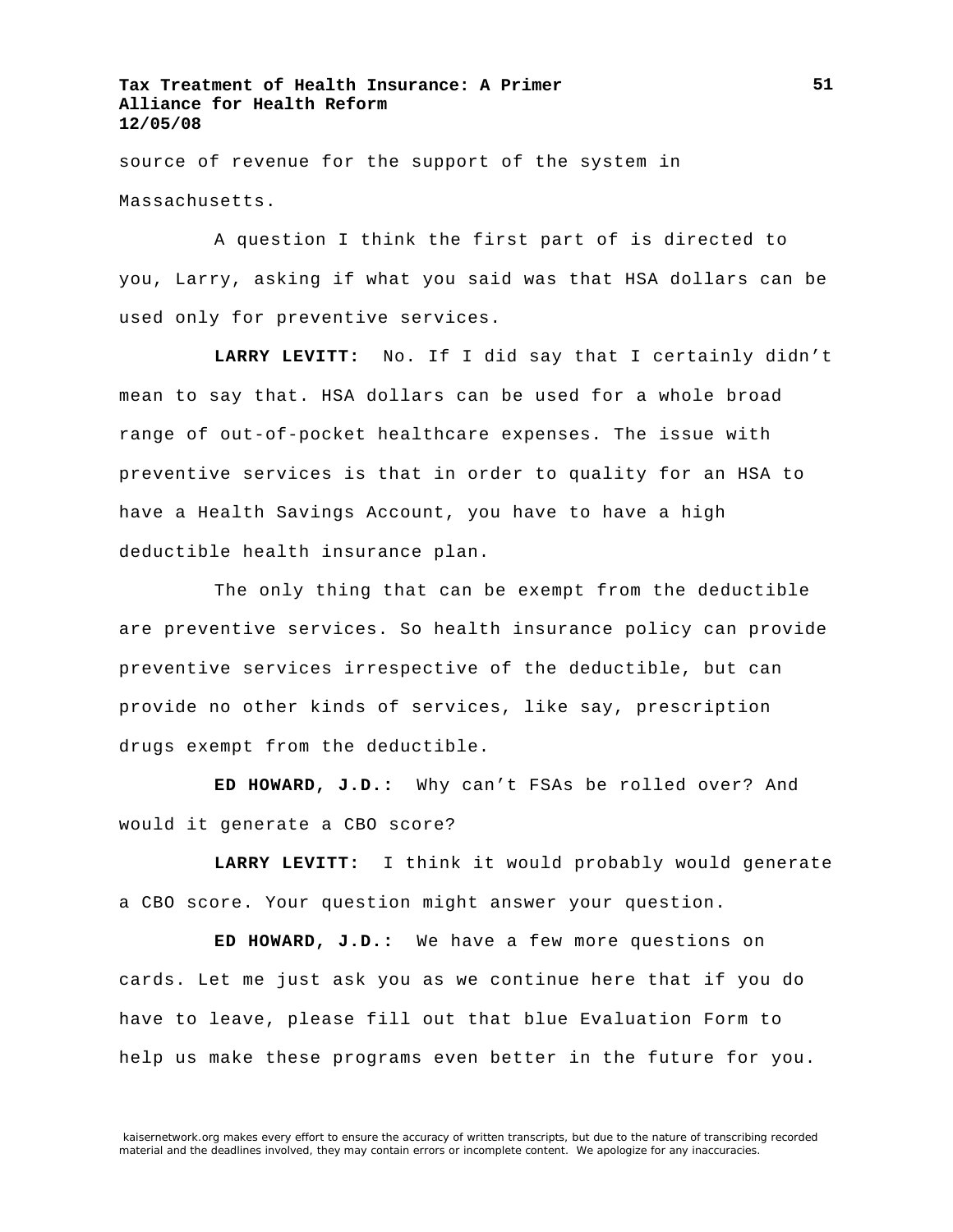If legislation retained employers ability to write-off their, that is to say deduct, their contribution from their own business income, but eliminated the exclusion from workers' income, do you think that would substantially change employersponsored enrollment? The comment accompanying that the chief beneficiaries of the current expansion are higher income and I don't see the exclusion affecting their desire for ESI. So, answer the question, quibble with the observation, or some combination of the two.

**LARRY LEVITT:** I'll start. This is, frankly, one of the hardest things, the things I have the most difficulty explaining, or trying to explain to anyone, and maybe I'm not so successful at it. The exclusion, so the idea that essentially employees are getting a benefit from the tax subsidy for employer-based coverage. It seems not to make a lot of sense that if you got rid of that why would fewer employers offer coverage.

The reason comes from economic textbooks which you can choose to believe or not. But the idea is that when an employer is hiring a worker, they're providing compensation to that worker. That compensation might include wages; it might include benefits, like health insurance.

When you start taxing that benefit it makes the workers for that employer not value health insurance in quite the same way that they do now. Therefore employers would have less of an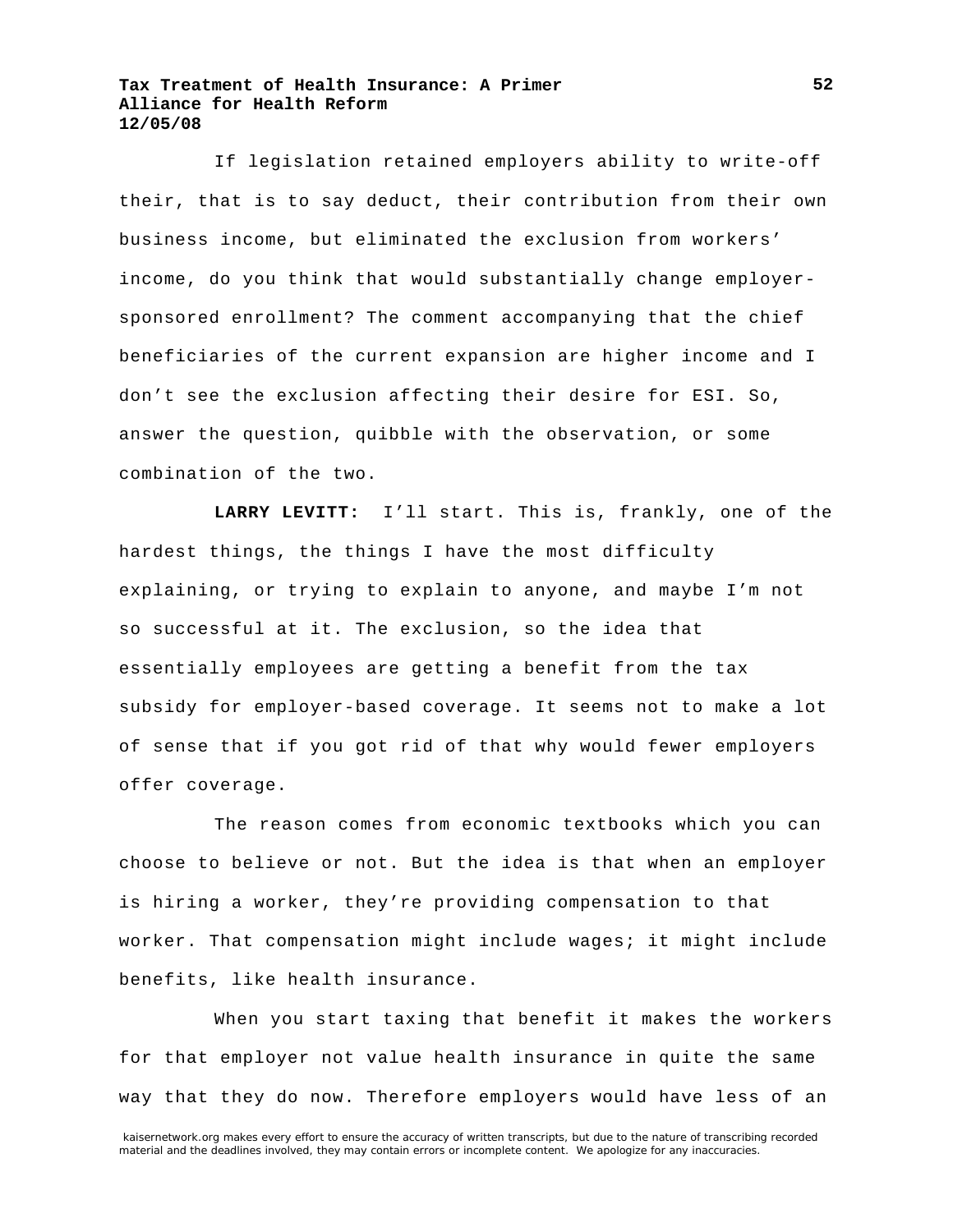inducement to offer that benefit in order to attract workers. So I would say virtually any economist you ask would say that even keeping the employer deduction in place, but eliminating the employee exclusion, would result in fewer employers offering coverage.

**ROBERT LYKE:** I'd like to make one comment, if I could. We've all been talking about the fact that higher income workers get larger tax savings from the exclusion, as indeed they would from a deduction as well. Mathematically you cannot argue against that. It really happens in virtually all circumstances.

In the new report that I did on the tax exclusion, that's included in your packet, towards the end of the report there is a different perspective presented on that, and this is a perspective that would have been much more commonly recognized 20 or 30 years ago among tax professionals. The argument goes this way.

That the greater tax savings that flow to higher income tax payers is a consequence simply of the progressive rights in our tax system, that is, after all, if everybody were charged the exact same tax rate, 20-percent or whatever, then everybody would get 20-percent in savings.

It's only because we have tax rates that start at 10 percent at the low end of the income scale and go up to 35 percent at the high income scale that you get what appears to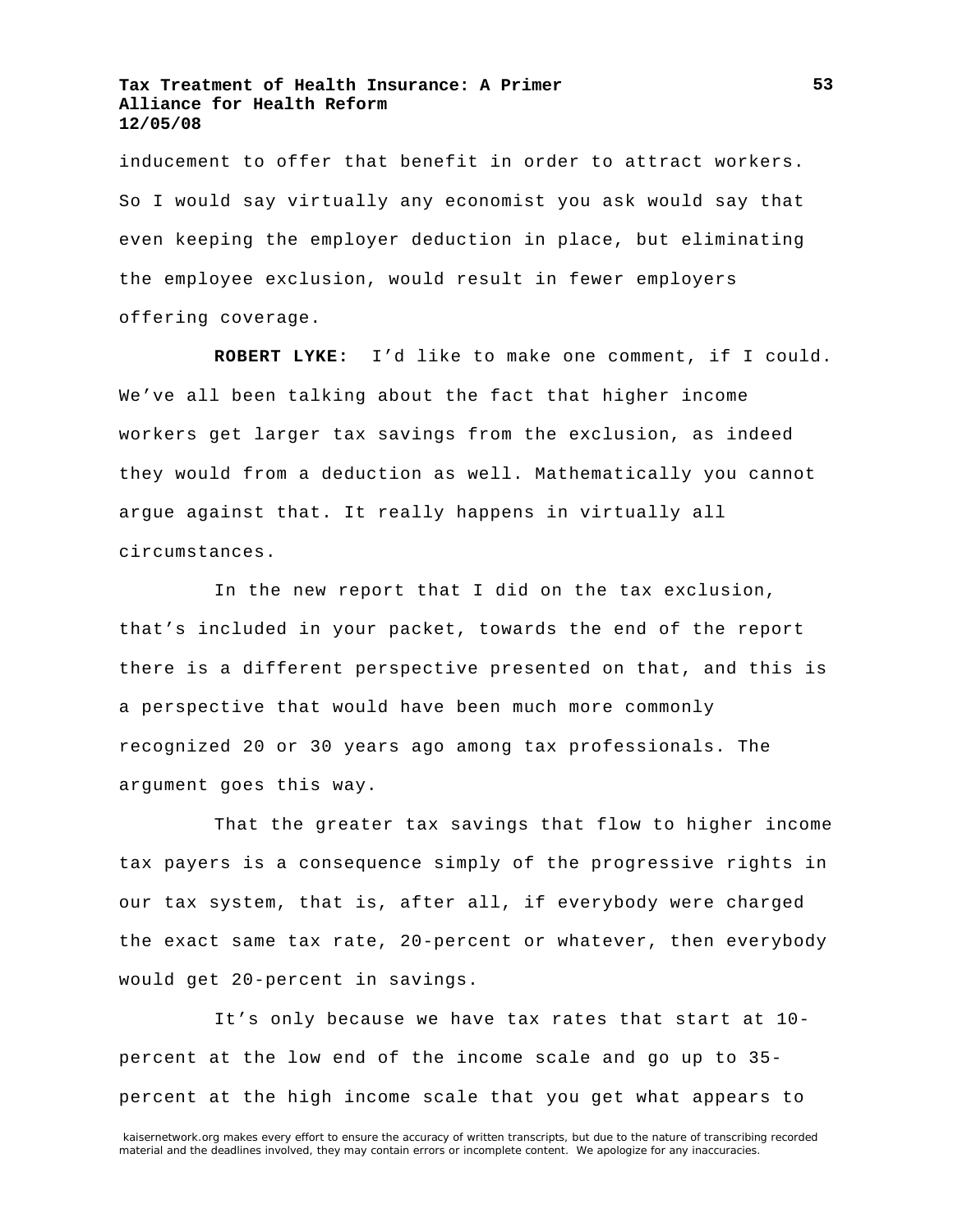be this disparity that is unfair. But then one has to really kind of look at the nature of healthcare expenditures and by and large, not entirely clearly, but by and large the bulk of healthcare expenditures are for what some tax theorists would consider a loss.

That is, they're related to something that the individual would prefer not to have happened, having an accident or obtaining some disease or something like that. And under a kind of conceptually pure income tax system losses ought to be written off at the same rates that income is taxed at.

So by that perspective the fact that higher income tax payers are getting these greater write-offs indeed is not unfair but indeed the opposite would be true if we then somehow limited that. In typical CRS fashion, I do not come down on one side or the other of this argument. I simply present it because I do think that with respect to eliminating the tax exclusion which has been in the Code for over 50 years, it would be a momentous change. Congress can very well do what it wants and Congress will do what it wants on this issue, but it ought to recognize the complexity involved in some of these questions.

**ED HOWARD, J.D.:** To underscore that point, a questioner just sent up another observation that points out that higher income workers are in a higher tax bracket. They also pay a larger share of the taxes. Same point.

**54**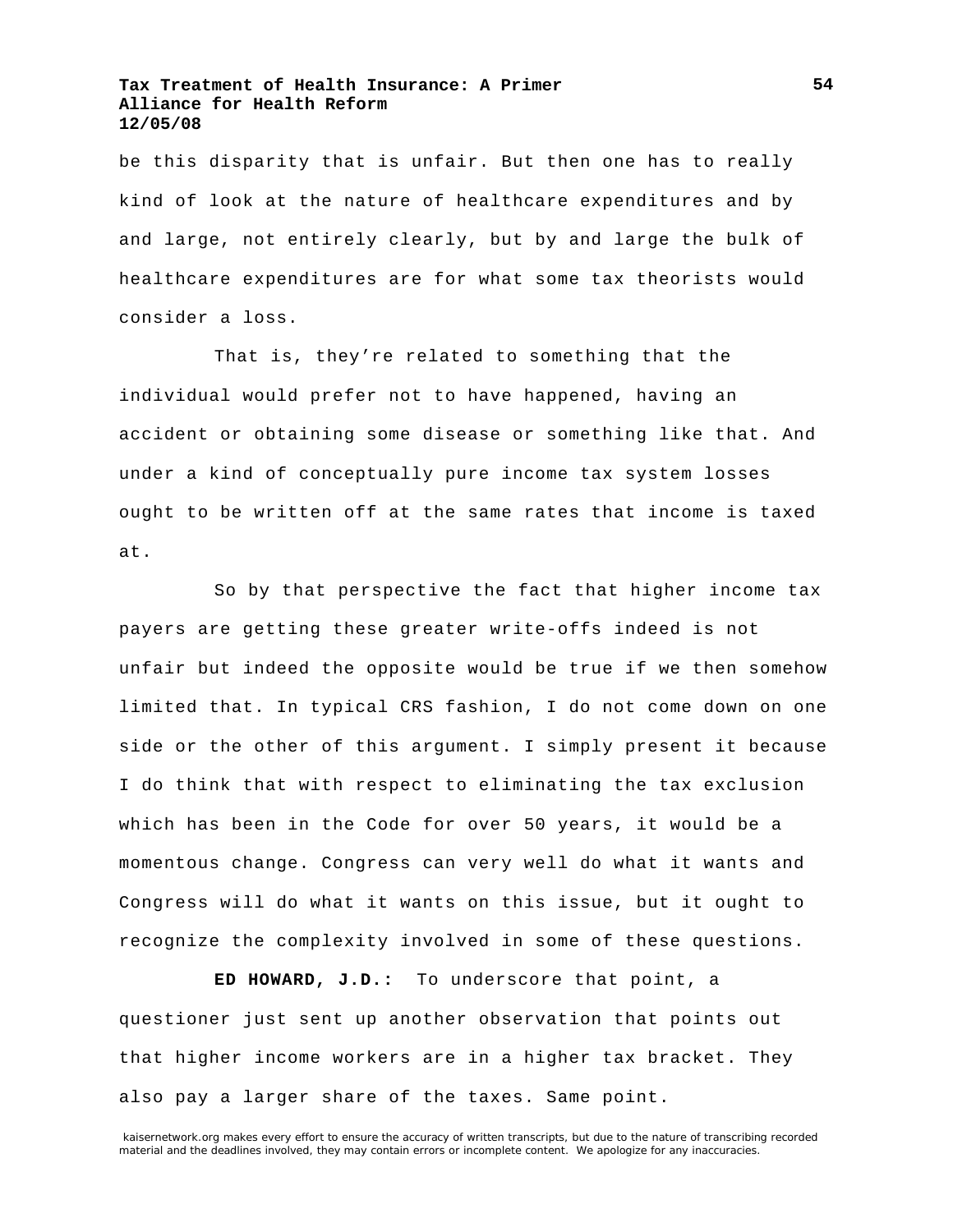**LARRY LEVITT:** Not to make an arcane topic even more arcane, but interestingly enough, that we've talked about how you have to consider how the health insurance market works in order to think about these tax changes. Changes in tax rates which is implied by I think Bob's statement, also in effect change the subsidy for health insurance. So if you increase the tax brackets so you apply a higher tax rate to people, you in effect actually increase the federal subsidy for health insurance. Conversely, if you lower taxes, you're actually decreasing the federal subsidy for health insurance.

**ED HOWARD, J.D.:** And one of the things we haven't really touched on explicitly I don't believe, is the extent to which any of these changes would trigger behavioral responses that are going to reshape the system in ways that we might not have anticipated. Further question?

**ROBERT LYKE:** Actually, if I could just follow-up on that. If Congress undertakes comprehensive healthcare reform in really a significant scope, one should very well bear in mind that it becomes very difficult to know exactly how far one can estimate what those behavioral changes are.

The Congressional Budget Office document, when it analyzed the Clinton healthcare proposal, this was released in I believe it was early 1994, it might have been late 1993, admitted right upfront that for changes of this magnitude we can only make a general surmise as to what the effects would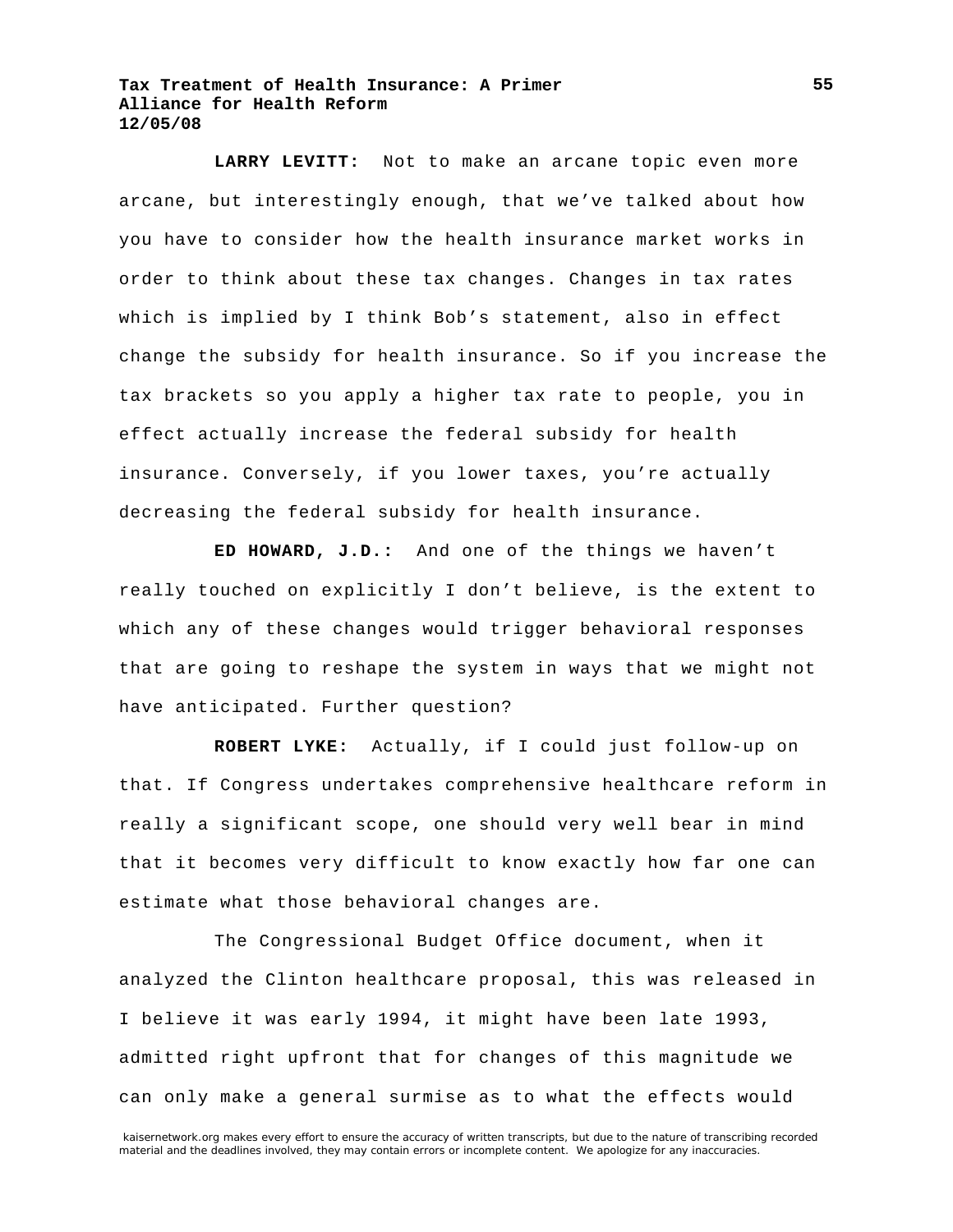actually be. Now they were under a responsibility to come up with a precise number because that's their job, fair enough, but they just kind of issued a warning that these changes could in fact be quite significant.

If I could just squeeze in one other last word here. Good tax policy is not necessarily good healthcare policy, and vice versa because the two systems have different objectives. There are different standards behind them. One should not think that the Tax Code is simply a playpen in which one can move around things at will in order to get all the toys in one corner that one wants to have in that corner.

One can go ahead and do that, but just bear in mind that this might then begin to undermine what originally was thought to be the need for integrity and a fair-based income tax. Or if we wanted to think about a fair-based consumption tax, the same issues would arise.

**ED HOWARD, J.D.:** A properly profound thought on which to end this program, I think. I want to thank The Kaiser Family Foundation for enticing us into putting this program together and for providing half of what I believe was a very distinguished team of analysts to help us think through this.

Thank you for giving your time to stay with this issue. You may have to make use of this information over the course of the next few months. Join me, if you will, in thanking our panel for a useful and enlightening discussion.